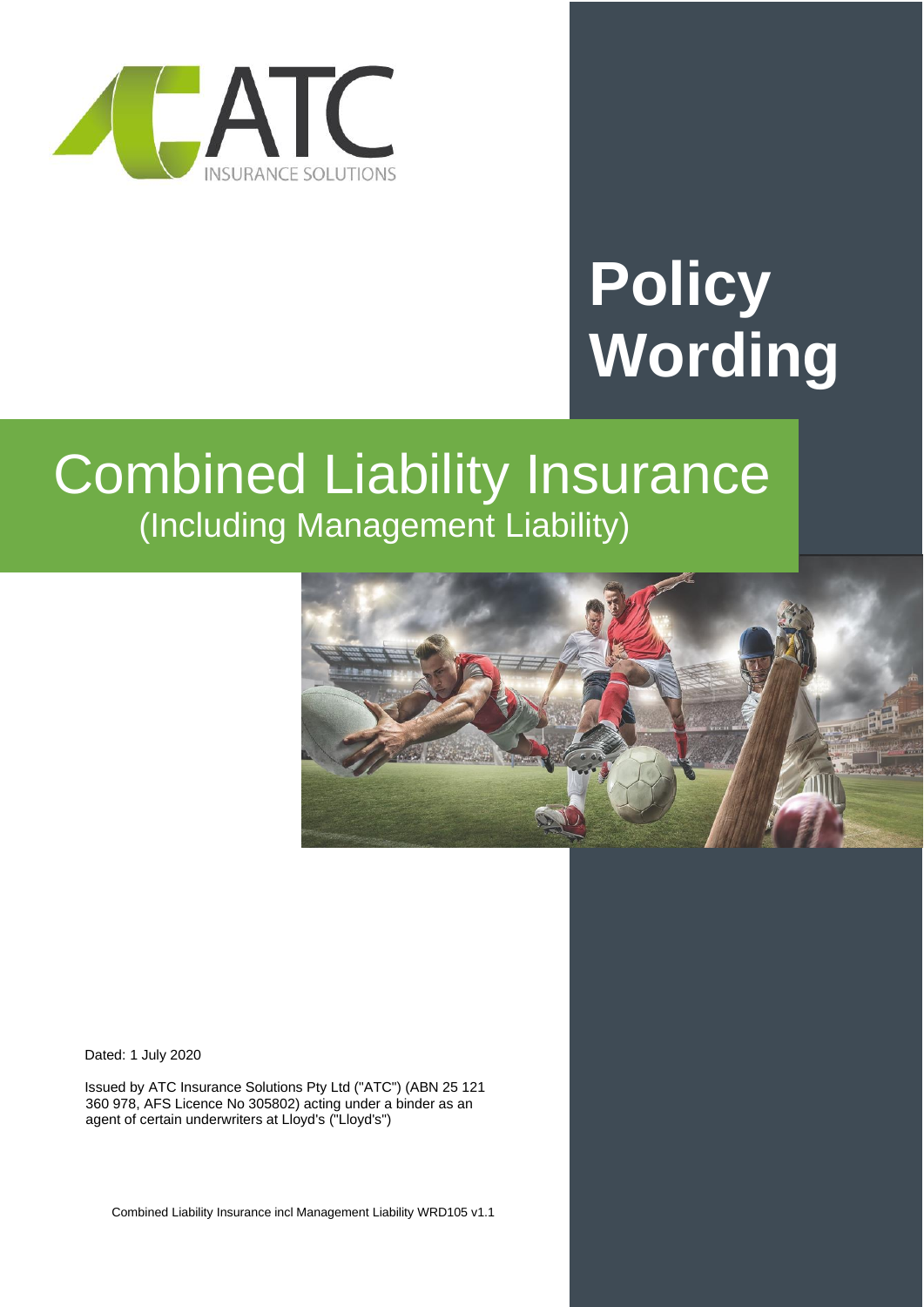

# **TABLE OF CONTENTS**

| 1 <sub>1</sub> |  |  |
|----------------|--|--|
| 2.             |  |  |
| 3.             |  |  |
| $\mathbf{4}$ . |  |  |
| 5.             |  |  |
| 6.             |  |  |
| 7.             |  |  |
| 8.             |  |  |
| 9.             |  |  |
| 10.            |  |  |
| 11.            |  |  |
| 12.            |  |  |
| 13.            |  |  |
| 14.            |  |  |
| 15.            |  |  |
|                |  |  |
|                |  |  |
|                |  |  |
|                |  |  |
|                |  |  |
|                |  |  |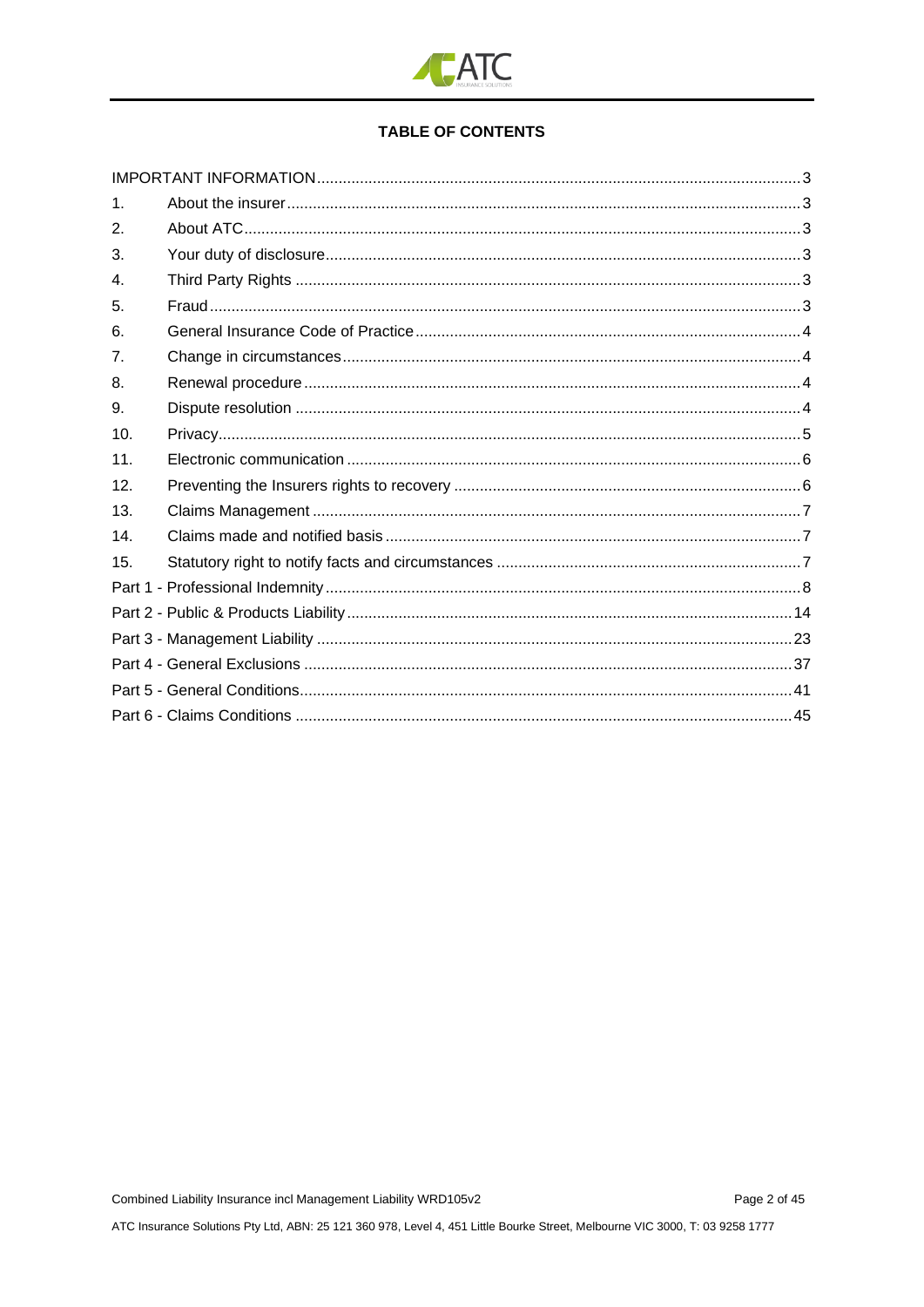

# **IMPORTANT INFORMATION**

#### <span id="page-2-1"></span><span id="page-2-0"></span>**1. About the insurer**

This insurance is underwritten by certain Underwriters at Lloyd's of London whose definitive numbers and the proportions underwritten by them, will be supplied on application. In consideration of the premium specified in the Schedule, the said underwriters are hereby bound, severally and not jointly, each for his own part and not one for another, their executors and administrators, to insure in accordance with the terms and conditions contained herein or endorsed hereon. The Insurers are referred to in the Policy as "We", "Our" and "Us" or "Insurers".

#### <span id="page-2-2"></span>**2. About ATC**

The Policy is issued by ATC Insurance Solutions Pty Ltd ("ATC") ABN 25 121 360 978 AFSL 305802 acting under a binder as an agent of the Insurers who are certain Underwriters at Lloyd's. ATC acts on behalf of the Insurers and not you.

ATC can be contacted as follows:

ATC Insurance Solutions Pty Ltd Level 4, 451 Little Bourke Street Melbourne VIC 3000

| Telephone | 03 9258 1777     |
|-----------|------------------|
| Facsimile | 03 9867 5540     |
| Website   | www.atcis.com.au |

#### <span id="page-2-3"></span>**3. Your duty of disclosure**

Before you enter into an insurance contract, you have a duty to tell Us anything that you know, or could reasonably be expected to know, may affect Our decision to insure you and on what terms.

You have this duty until We agree to insure you.

You have the same duty before you renew, extend, vary or reinstate an insurance contract.

#### **You do not need to tell Us anything that:**

- reduces the risk We insure you for; or
- is common knowledge; or
- We know or should know as an insurer; or
- We waive your duty to tell Us about.

#### **If You do not tell Us something**

If you do not tell Us anything you are required to, We may cancel your contract or reduce the amount We will pay you if you make a claim, or both. If your failure to tell Us is fraudulent, We may refuse to pay a claim and treat the contract as if it never existed.

#### <span id="page-2-4"></span>**4. Third Party Rights**

No third party will be able to enforce any rights under this policy.

#### <span id="page-2-5"></span>**5. Fraud**

If any claim be in any respect fraudulent or if any fraudulent means or devices be used by You or anyone acting on Your behalf to obtain any benefit under this Policy, or if any loss hereunder be the wilful act occasioned by You or with Your connivance, We, without prejudice to any other right(s) You might have under this Policy, shall be entitled to refuse to pay such claim.

Combined Liability Insurance incl Management Liability WRD105 v2.0 Page 3 of 45

ATC Insurance Solutions Pty Ltd, ABN: 25 121 360 978, Level 4, 451 Little Bourke Street, Melbourne VIC 3000, T: 03 9258 177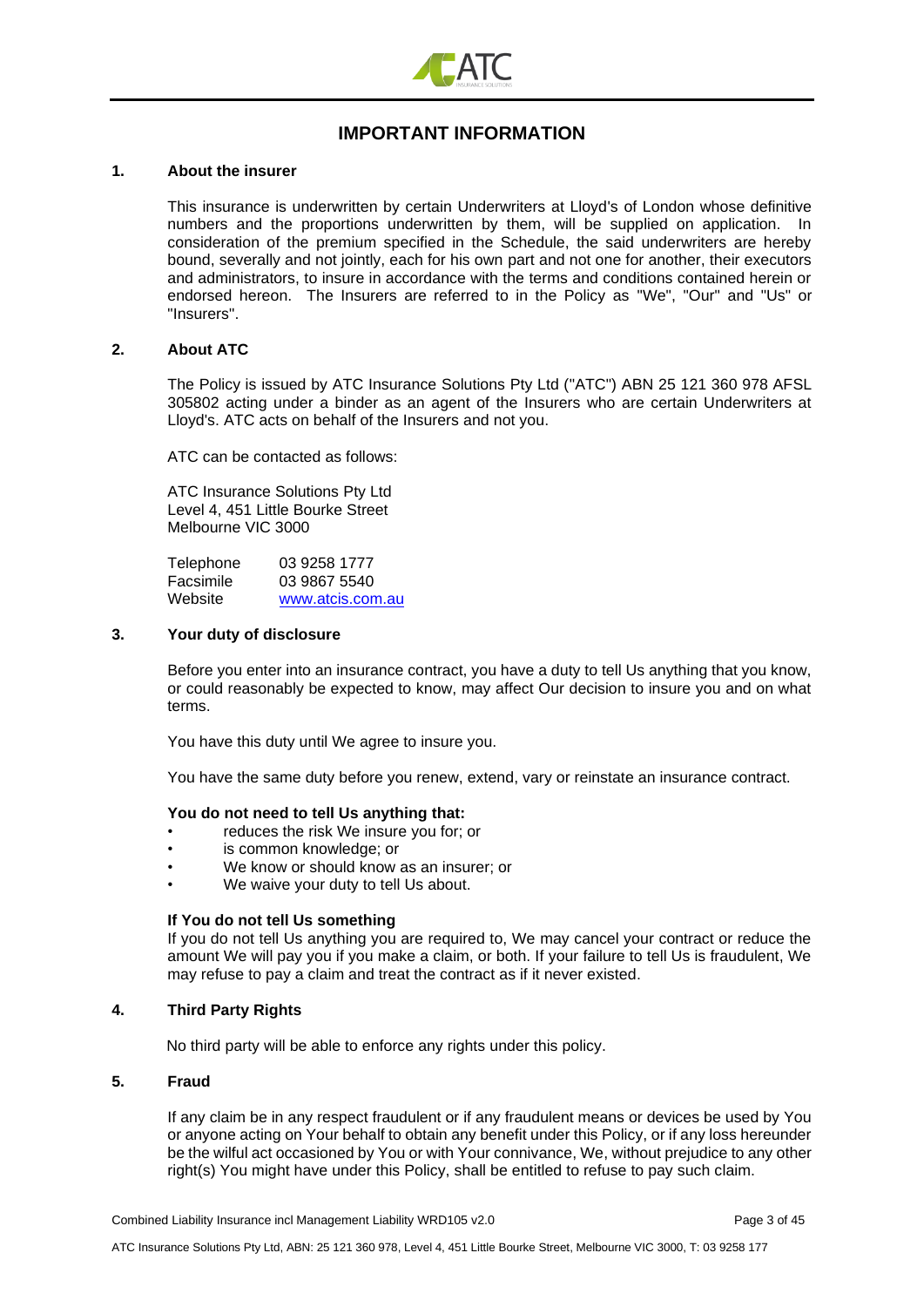

#### <span id="page-3-0"></span>**6. General Insurance Code of Practice**

The General Insurance Code of Practice was developed by the Insurance Council of Australia to further raise standards of practice and service across the general insurance industry.

You can obtain more information on the Code of Practice, how it applies in relation to ATC and Your rights under its terms, by contacting Us and/or ATC. Information on the Code can be found at [http://codeofpractice.com.au/.](http://codeofpractice.com.au/)

#### <span id="page-3-1"></span>**7. Change in circumstances**

You must tell us as soon as practicably possible of any change in the information you have provided to us which happens before or during any period of insurance.

When we are notified of a change we will tell you if this affects your policy. For example we may cancel your policy in accordance with the Cancellation and Cooling-Off Provisions, amend the terms of your policy or require you to pay more for your insurance. If you do not inform us about a change it may affect any claim you make or could result in your insurance being invalid.

#### <span id="page-3-2"></span>**8. Renewal procedure**

This insurance is not automatically renewable. Before this insurance expires we will advise you, via your intermediary, of whether we intend to offer renewal, any information we require to do so and if so on what terms. This document also applies for any offer of renewal we may make, unless we tell you otherwise.

It is important that you check the terms of any renewal offer before renewing to satisfy yourself that the details are correct. In particular, check the Limit of Indemnity and Excess(es) applicable and to ensure the levels of cover are appropriate for you.

Please note that you need to comply with your duty of disclosure before each renewal (see above).

#### <span id="page-3-3"></span>**9. Dispute resolution**

We view any complaint made about Our products or services seriously and aim to deal with it promptly and fairly. If you have a complaint please first try to resolve it by speaking to the relevant member of Our staff.

We have an Internal Disputes Resolution process and suggest you contact Our Internal Dispute Resolution Officer on 03 9258 1777 or by writing to Us at the address given above.

If the matter is still not resolved, you may then contact:

Lloyd's Underwriters' General Representative in Australia Level 9, 1 O'Connell Street Sydney NSW 2000 Australia Telephone: 02 8298 0783 Facsimile: 02 8298 0788 Email: [idraustralia@lloyds.com](mailto:idraustralia@lloyds.com)

Following receipt of your dispute, you will be advised whether your dispute will be handled by either Lloyd's Australia or the Policyholder & Market Assistance Department at Lloyd's in London.

If you are still not satisfied with the final decision and you are a natural person or a small business, you may wish to contact the Australian Financial Complaints Authority, which is a free independent external disputes resolution service provided to customers to review and resolve complaints where We have been unable to satisfy your concerns. The complaint must fall within its rules to be considered.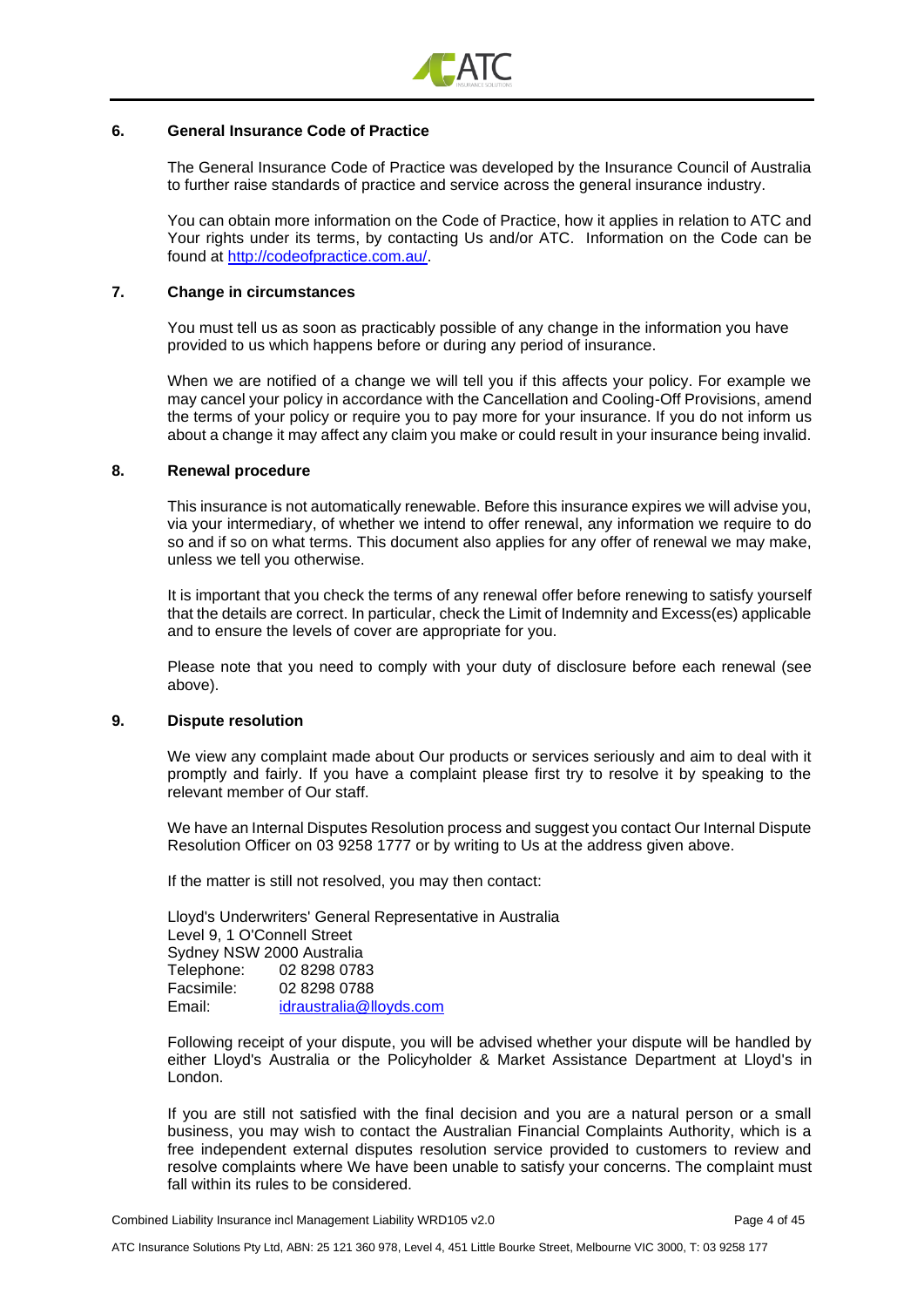

For further details you can visit their website www.afca.org.au or contact them: Address: GPO Box 3 Melbourne VIC 3001

Telephone: 1800 931 678 Email: [info@afca.org.au](mailto:info@afca.org.au)

AFCA will not generally consider a complaint/dispute unless it is lodged before the earlier of the following time limits:

- within 2 years of the date of Our final IDR response; and
- within 6 years of the date when you first became aware (or should reasonably have become aware) that you suffered the loss.

However, AFCA may still consider a complaint/dispute lodged after either of these time limits if it considers that special circumstances apply.

If you are not eligible for referral to AFCA, you may be eligible for referral to the UK Financial Ombudsman Service. Such referral must occur within 6 months of the final decision by the Complaints team at Lloyds. Further details will be provided with their final decision to you.

#### <span id="page-4-0"></span>**10. Privacy**

In this Privacy statement "we", "us" and "our" means ATC acting under a binder as the Insurers agent and "you" or "your" means any individual whose personal information we collect for the purposes of the Policy.

We are bound by the requirements of the *Privacy Act 1988* (Cth), which set out standards on the collection, use, disclosure and handling of personal information.

Personal information is essentially any information or an opinion about an identified individual, or an individual who is reasonably identifiable. See the *Privacy Act* for full details of what constitutes personal information.

Our Privacy Policy is available at [www.atcis.com.au](http://www.atcis.com.au/) or you can contact us as follows:-

ATC Insurance Solutions Pty Ltd Level 4, 451 Little Bourke Street Melbourne VIC 3000 Telephone: 03 9258 1777

For more information about how Your insurer uses Your personal information please see their full privacy notice, which is available in the Privacy section of their website <https://www.lloyds.com/> or in other formats on request.

We, and our agents, need to collect, use and disclose your personal information in order to consider your application for insurance and to provide the cover you have chosen, administer the insurance and assess any claim and to make special offers of other services and products provided by us or those we have an association with, that might be of interest to you. You can choose not to provide us with some of the details or all of your personal information, but this may affect our ability to provide the cover, administer the insurance or assess a claim.

We may disclose your personal information to third parties (and/or collect additional personal information about you from them) who assist us in providing the above services and some of these are likely to be overseas recipients, including in the United Kingdom. Who they are may change from time to time. You can contact us for details. In some cases we may not be able to take reasonable steps to ensure they do not breach the Privacy Act and they may not be subject to the same level of protection or obligations that are offered by the Act. By proceeding to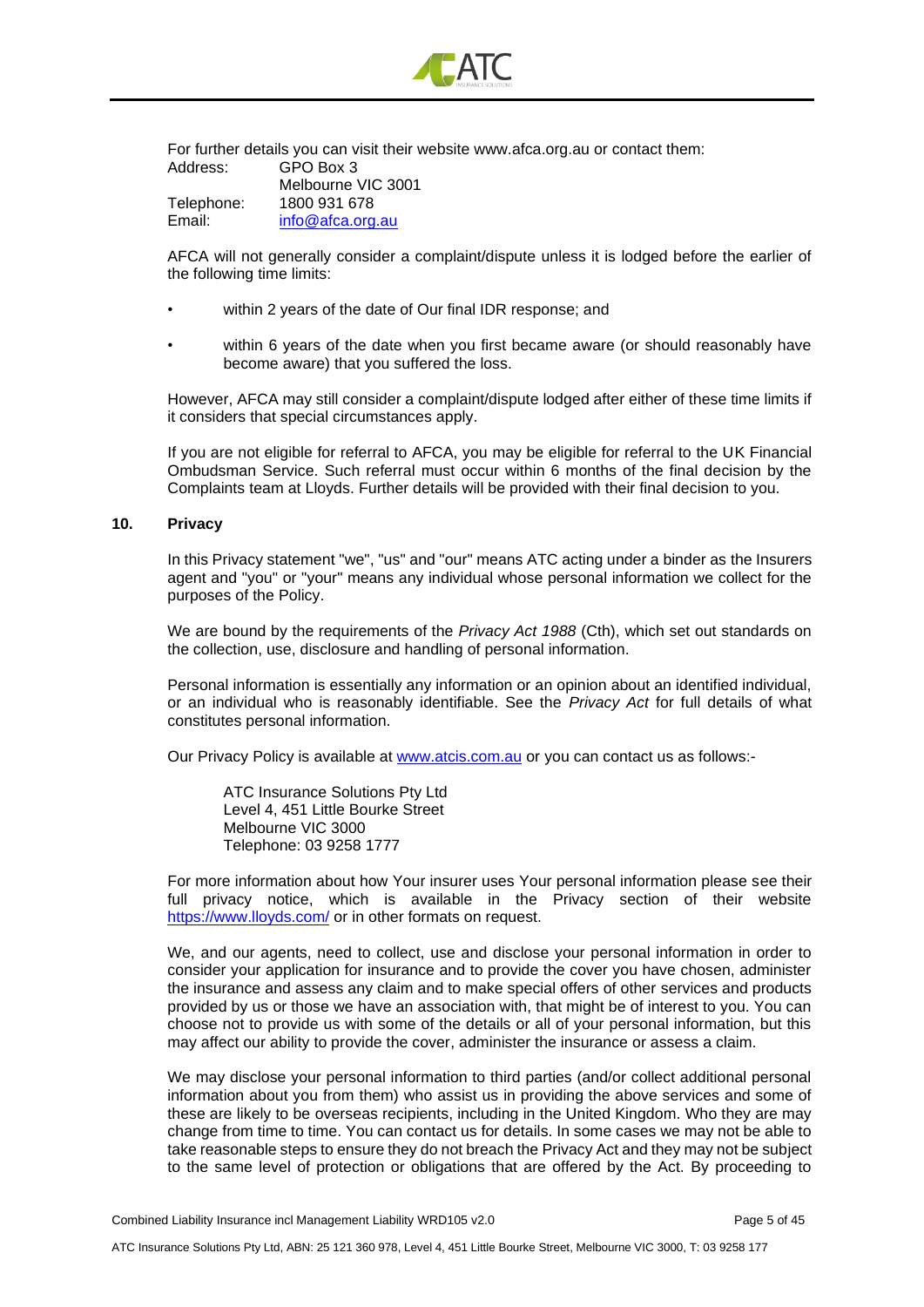

acquire our services and products you agree that you cannot seek redress under the Act or against us (to the extent permitted by law) and may not be able to seek redress overseas.

These third parties, which include our related entities, distributors, agents, insurers, claims investigators, assessors, lawyers, medical practitioners and health workers, Lloyd's Regulatory Division and anyone either of us appoint to review and handle complaints or disputes, any other parties where permitted or required by law and federal or state regulatory authorities, including Medicare Australia and Centrelink, will only use the personal information for the purposes we provided it to them for (unless otherwise required by law).

Information will be obtained from individuals directly where possible and practicable to do so. Sometimes it may be collected indirectly (e.g. from your representatives or co-insureds or through websites from data you input directly or through cookies and other web analytic tools). If you provide information for another person you represent to us that:

- you have the authority from them to do so and it is as if they provided it to us; and
- you have made them aware that you will or may provide their personal information to us, the types of third parties we may provide it to, the relevant purposes we and the third parties we disclose it to will use it for, and how they can access it.

If it is sensitive information we rely on you to have obtained their consent on these matters. If you have not done or will not do either of these things, you must tell us before you provide the relevant information.

By providing us with personal information, you and any person you provide personal information for, consent to these uses and these disclosures unless you tell us otherwise. If you wish to withdraw your consent, including for things such as receiving information on products and offers by us or persons we have an association with please contact ATC.

#### <span id="page-5-0"></span>**11. Electronic communication**

Pursuant to the *Insurance Contracts Act 1984* (Cth), a notice or other document may be given by electronic communication in accordance with the *Electronic Transactions Act 1999* (Cth) and any regulations made under that Act. Amongst other things, this means that We can communicate with You by email.

If You are represented by an agent (e.g. your insurance broker) and they provide Us with their nominated email address, they and You consent to Us delivering documents electronically to that email address, unless you or they tell us otherwise. Any documents sent by email will be considered to have been received by You and Your Agent twenty four hours from the time We send them to that email address.

In all other cases, if You provide Us with Your nominated email address You consent to Us delivering documents electronically to that email address, unless You tell us otherwise. Any documents sent by email will be considered to have been received by You twenty four hours from the time We send them to that email address.

It is You and Your Agent's obligation to ensure that any email address provided to Us is up to date and let Us know promptly if it changes.

#### <span id="page-5-1"></span>**12. Preventing the Insurers rights to recovery**

The Insurer's liability to indemnify You for loss, damage or liability under this Policy may be excluded or limited if You enter into a contract, arrangement or understanding that excludes or limits the Insurer's rights or ability to recover compensation in respect of that loss, damage or liability from any other person or entity.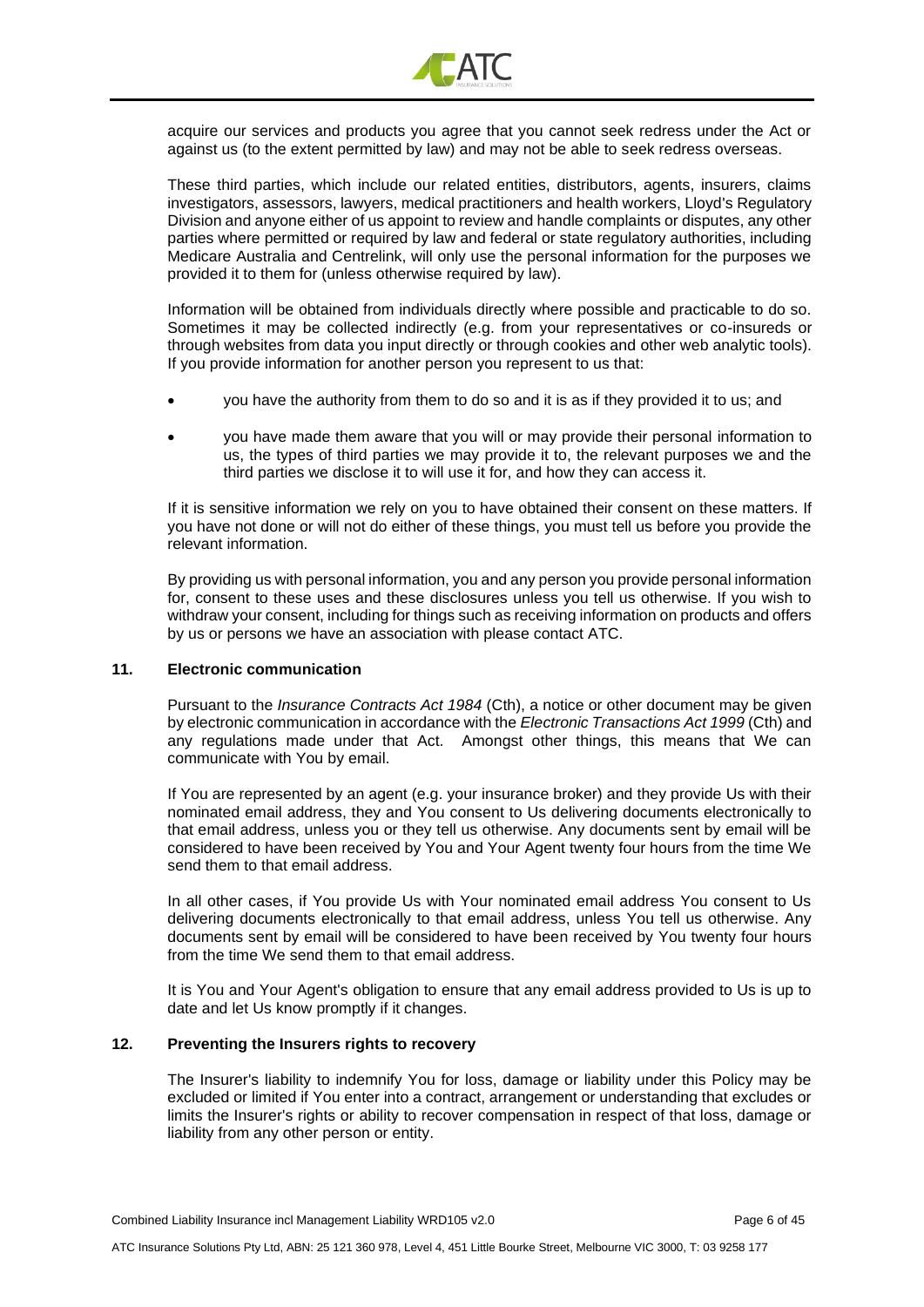

#### <span id="page-6-0"></span>**13. Claims Management**

To make a claim for benefits under this Policy, You can send a completed claim form to Us as follows:

ATC Insurance Solutions Pty Ltd Level 4, 451 Little Bourke Street Melbourne VIC 3000

Please contact the ATC Insurance claims team to obtain a claim form or if You have any questions or require assistance on 1800 994 694

#### <span id="page-6-1"></span>**14. Claims made and notified basis**

Part 1 of this insurance operates on a "claims made and notified basis". This part provides cover for Claims made against the insured and notified to us during the Period of Insurance.

#### <span id="page-6-2"></span>**15. Statutory right to notify facts and circumstances**

If the Insured gave the insurer notice in writing of facts that might give rise to a Claim against the Insured as soon as reasonably practicable after becoming aware of those facts, but before the Period of Insurance expired, the insured may have rights under section 40(3) of the *Insurance Contracts Act 1984* to be indemnified in respect of any Claim subsequently made against the Insured arising from those facts even though the Claim is made after the Period of Insurance expired. Any such rights arise under legislation only.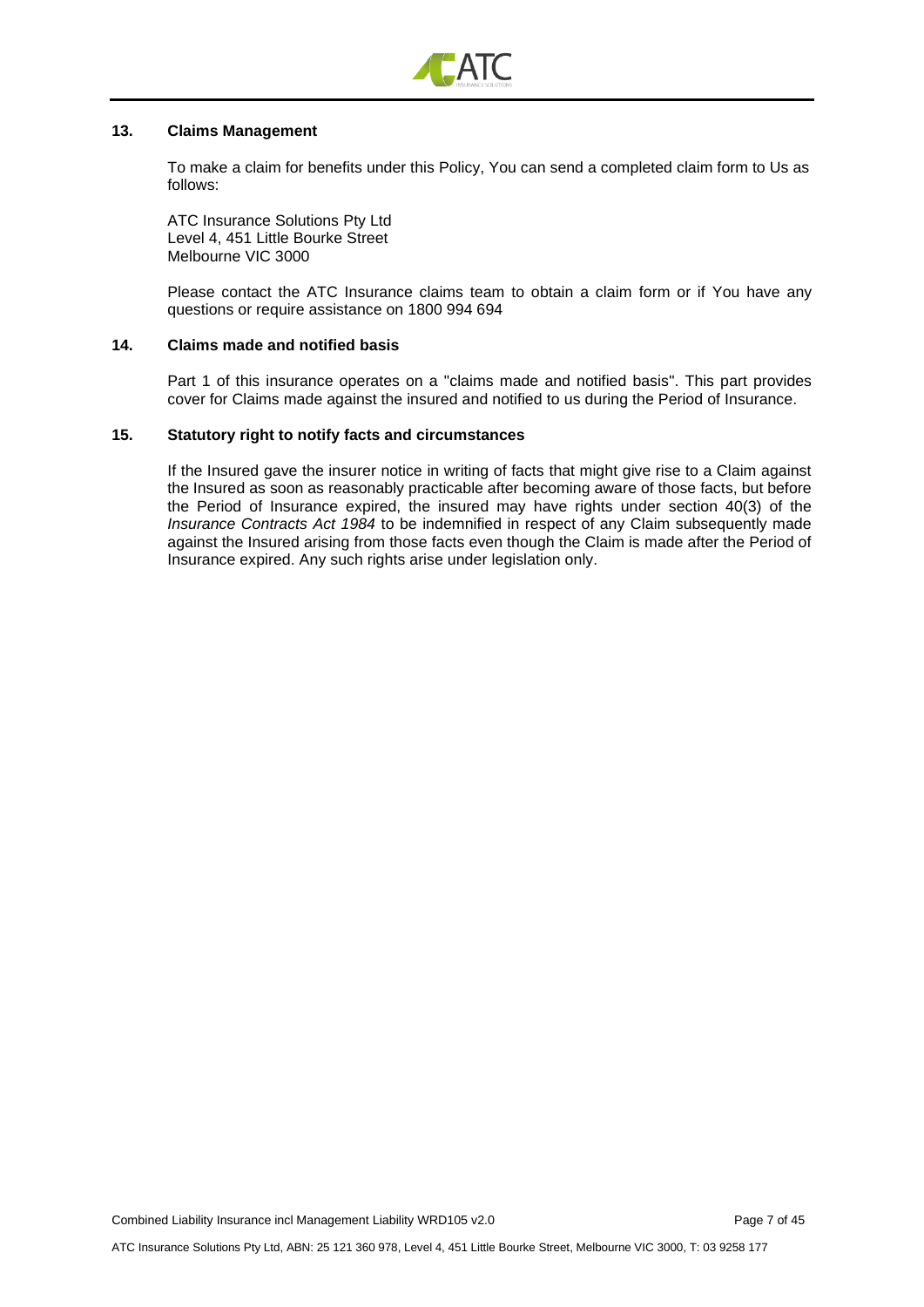

# **Part 1 - Professional Indemnity**

<span id="page-7-0"></span>We will indemnify the Insured according to the terms of this Policy in consideration of the payment of the premium and in reliance on the contents of the proposal and any other information submitted by the Insured or on its behalf.

### **1.1 INSURING CLAUSES**

- 1.1.1 We will indemnify the Insured for any Claim first made against the Insured and notified to Us during the Period of Insurance in respect of any civil liability arising from breach of professional duty in the conduct of the Business Activities.
- 1.1.2 We will also pay the Defence Costs incurred with Our prior written consent in the defence, settlement or investigation of any Claim covered under clause 1.1.1.
- 1.1.3 The Policy will only indemnify the Insured for actual or alleged breaches of professional duty with respect to acts, errors or omissions committed after the retroactive date shown in the Schedule.

#### **1.2 LIMIT OF INDEMNITY AND EXCESS**

- 1.2.1 Our total liability under this Policy in respect of any one Claim, and in the aggregate for all Claims, will not exceed the Limit of Indemnity plus any reinstatement under automatic extension 1.4.1 except that We will pay Defence Costs in addition.
- 1.2.2 If the amount to dispose of any Claim exceeds the Limit of Indemnity, Our liability for Defence Costs shall be in the same proportion as the Limit of Indemnity bears to the amount required to dispose of the Claim.
- 1.2.3 The Insured must pay the Excess specified by the Policy for each Claim. We are only required to indemnify the Insured for amounts over and above the Excess.
- 1.2.4 The Excess does not apply to Defence Costs.
- 1.2.5 For the purposes of applying the Limit of Indemnity and to determine the number of Excesses applicable, all Claims will be treated as one Claim if they arise from causally connected or interrelated acts, errors or omissions.

#### **1.3 DEFINITIONS APPLICABLE TO PART 1**

- 1.3.1 **Business Activities** means the activities specified in the Schedule conducted by the Insured, as well as all associated official activities conducted by the Insured, including social and fundraising activities.
- 1.3.2 **Claim** means any:
	- (a) demand for compensation or damages made by a third party in writing to the Insured, or
	- (b) writ, statement of claim, summons, application or other originating legal or arbitral process, cross-claim, counter-claim or third or similar party notice served on the Insured.
- 1.3.3 **Contractor** means an individual, partnership or company which provides goods or services to the Insured under terms specified in a contract or agreement.
- 1.3.4 **Defence Costs** means the fees and expenses incurred by the Insured with Our prior written consent in defending, settling or investigating a Claim covered by the Policy.

ATC Insurance Solutions Pty Ltd, ABN: 25 121 360 978, Level 4, 451 Little Bourke Street, Melbourne VIC 3000, T: 03 9258 177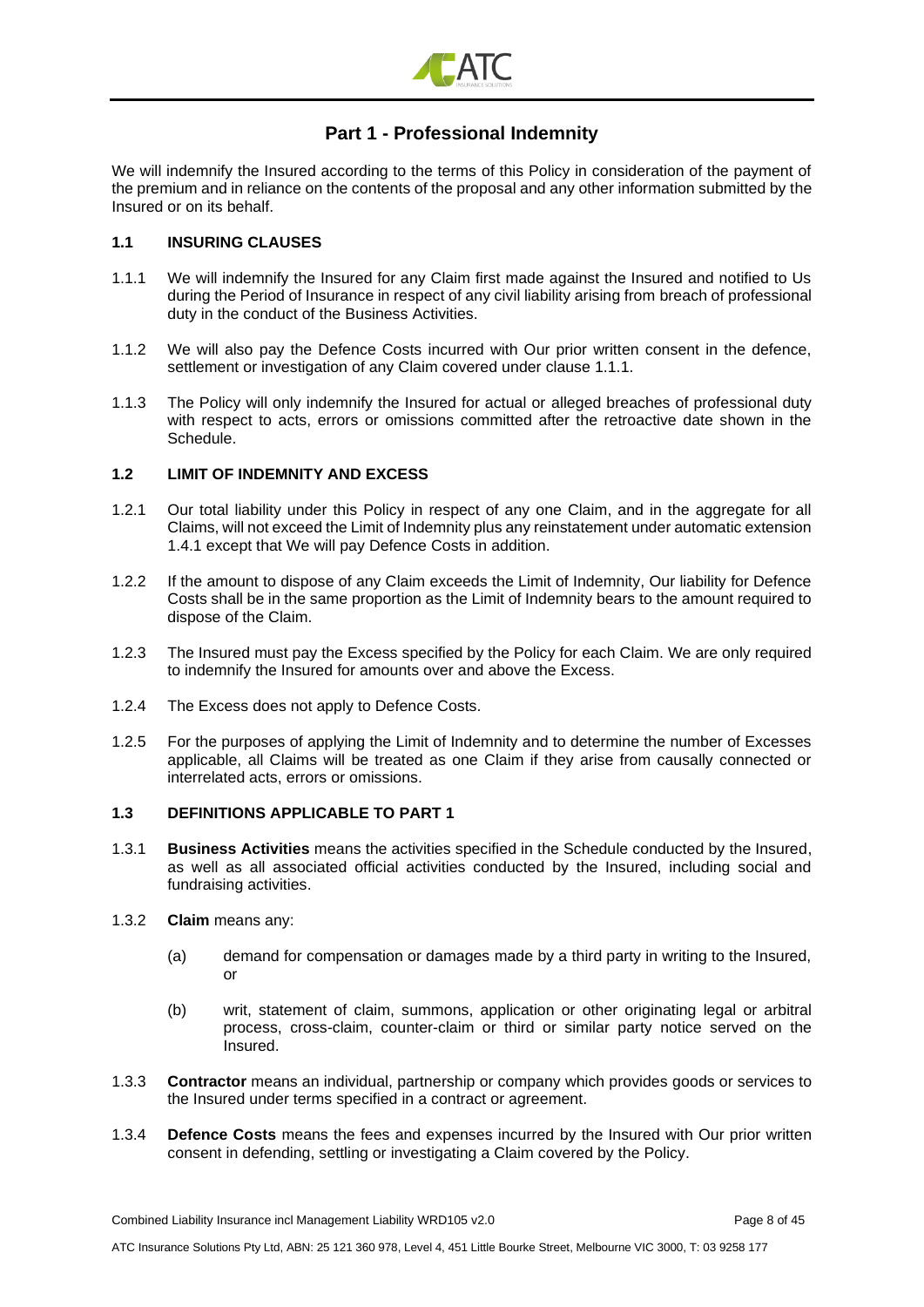

- 1.3.5 **Documents** means deeds, wills, agreements, maps, plans, drawings, books, letters, contracts, certificates, forms and other documents of any nature whether printed, written, digitally or electronically stored data, or reproduced by any other method but does not mean and excludes money, bank or currency notes, bearer bonds or coupons, stamps or any negotiable instrument.
- 1.3.6 **Employee** means any person employed by the Insured under a contract of service, traineeship or apprenticeship, including volunteers (but excluding workers on-hired from labour hire agencies).
- 1.3.7 **Employment Dispute** means any dispute arising from actual or alleged: unfair or wrongful dismissal, discrimination, denial of natural justice, workplace harassment, unfair or wrongful demotion (or failure to promote, employ or recommend for employment) of any person (including an Employee) or misleading representation or advertising with respect to employment, breach of a contract of employment, or any violation of any law concerning employment.
- 1.3.8 **Excess** means the amount stated in the Schedule.
- 1.3.9 **Insured** means the entity named as the Insured in the Schedule, including any:
	- (a) Subsidiary of the Insured;
	- (b) person who is during the Period of Insurance a principal, partner, director or Employee of the Insured, but only whilst acting within the scope of their duties in such capacity; and
	- (c) prior corporate entity through which the Insured previously traded in the course of the conducting the Business Activities.
- 1.3.10 **Limit of Indemnity** means the amount specified in the Schedule.
- 1.3.11 **Occurrence** means an event that results in Injury and/or Damage neither expected nor intended by the Insured during the course of its Business Activities and includes the continuous or repeated exposure to substantially the same general conditions.

With respect to Injury and/or Damage, all events of a series consequent upon or attributable to one source or original cause shall be deemed to be one Occurrence.

- 1.3.12 **Period of Insurance** means the period specified in the Schedule.
- 1.3.13 **Policy** means the Professional Indemnity policy in Part 1, the General Exclusions, General Conditions and Claims Conditions, the Schedule, the written proposal made by the Insured to Us (including any attachments), and any endorsement to the Policy issued by Us at the commencement of or during the Period of Insurance.
- 1.3.14 **Schedule** means the schedule to this Policy containing the specific insurance details of the Policy issued by Us.
- 1.3.15 **Sub-Contractor** means an individual, partnership or company which provides goods or services to a Contractor under terms specified in a contract or agreement.
- 1.3.16 **Subsidiary** means any entity over which the Insured is in a position to exercise effective direction or control through ownership or control of more than 50 per cent of the issued voting shares of that entity, and any subsidiary at law.
- 1.3.17 **We/Our/Us** means ATC acting under a binder as an agent of certain underwriters at Lloyd's.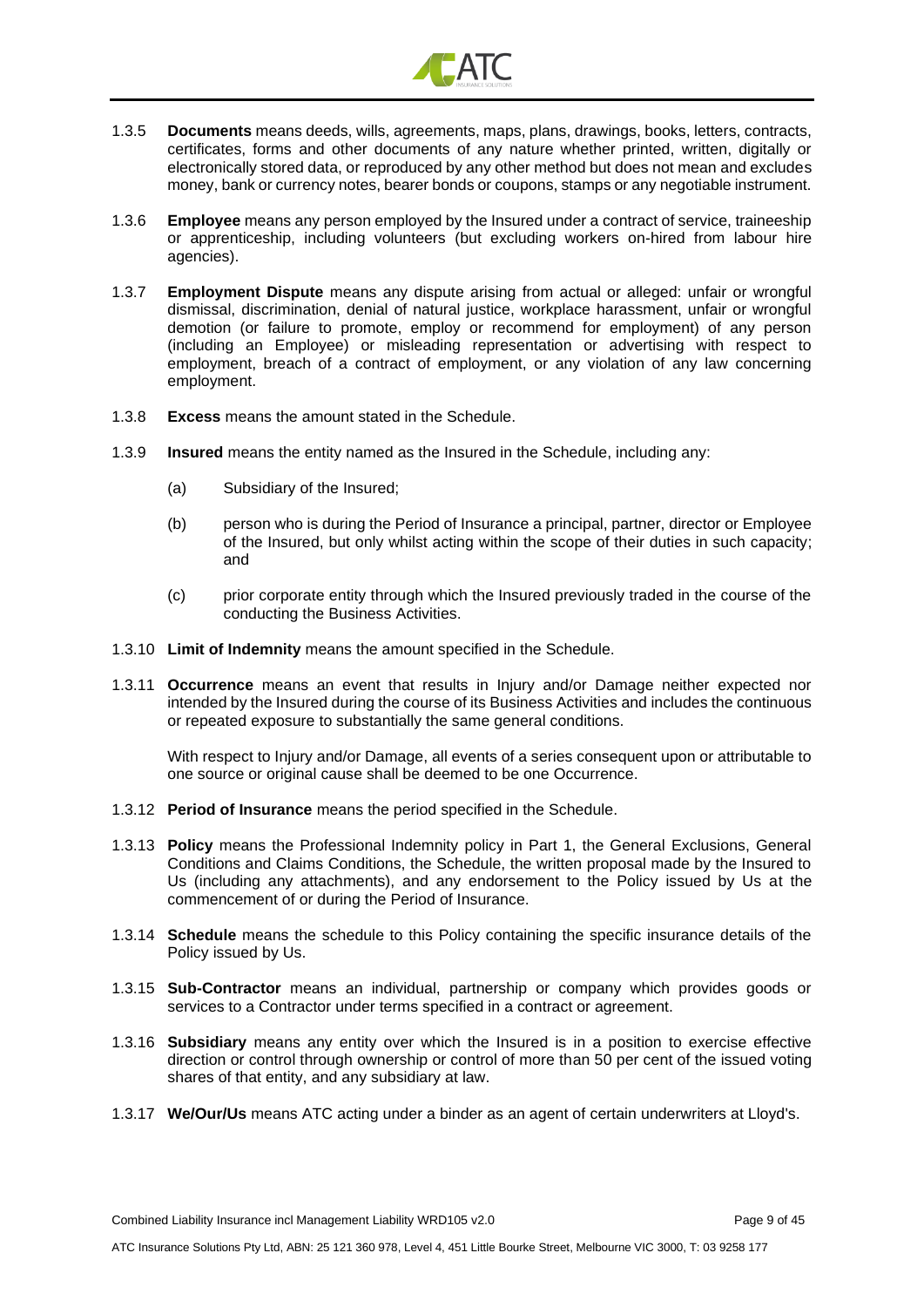

#### **1.4 AUTOMATIC EXTENSIONS**

These extensions are included automatically and are subject to the terms of the Policy except to the extent varied by the extension. Except for extension 1.4.1 they do not increase the Limit of Indemnity.

#### 1.4.1 **One automatic reinstatement**

Although the Limit of Indemnity for any one Claim will not change, if the Limit of Indemnity is exhausted by reason of Claims We will reinstate the Limit of Indemnity once during the Period of Insurance for claims which are new and non-related to any paid or outstanding claim

#### 1.4.2 **Continuous cover**

We will cover any Claim that would otherwise be excluded by Specific Exclusion 1.5.5 that arises out of an act, error or omission occurring prior to the Period of Insurance provided that:

- (a) We were the Insured's professional indemnity insurer at the time when the Insured first became aware of the fact or circumstance from which the Claim arose, and
- (b) We continued as the Insured's professional indemnity insurer from the time the Insured first became aware of the fact or circumstance to the time when the Claim is made and notified to Us.

We reserve the right to reduce the amount payable for any Claim by the amount that fairly represents any prejudice We have suffered as a result of the late notification.

The Limit of Indemnity under this extension shall be the lesser of that available under the policy in force at the time the Insured first became aware of the fact or circumstance and this Policy. The terms of this Policy will apply in all other respects.

This extension will not apply to a fraudulent non-disclosure of a fact or circumstance.

#### 1.4.3 **Fraud and dishonesty**

We will cover Claims that would otherwise be excluded by Specific Exclusion 1.5.4, but We will not cover:

- (a) any person who commits, condones or authorises any dishonest, fraudulent, malicious, criminal or reckless act, error or omission; or
- (b) any loss of money, negotiable instruments, bonds, coupons, currency, bank notes or stamps.

#### 1.4.4 **Cover for others**

Provided they observe and are subject to the terms of the Policy the following are also covered:

(a) Former principals and Employees

Any person who has ceased or ceases to be a principal, partner, director or Employee of an Insured entity before or during the Period of Insurance, but solely in respect of work carried out for and on behalf of that entity.

(b) Personal representatives

The estate, heirs, legal representatives or assigns of any deceased, mentally incompetent or insolvent Insured.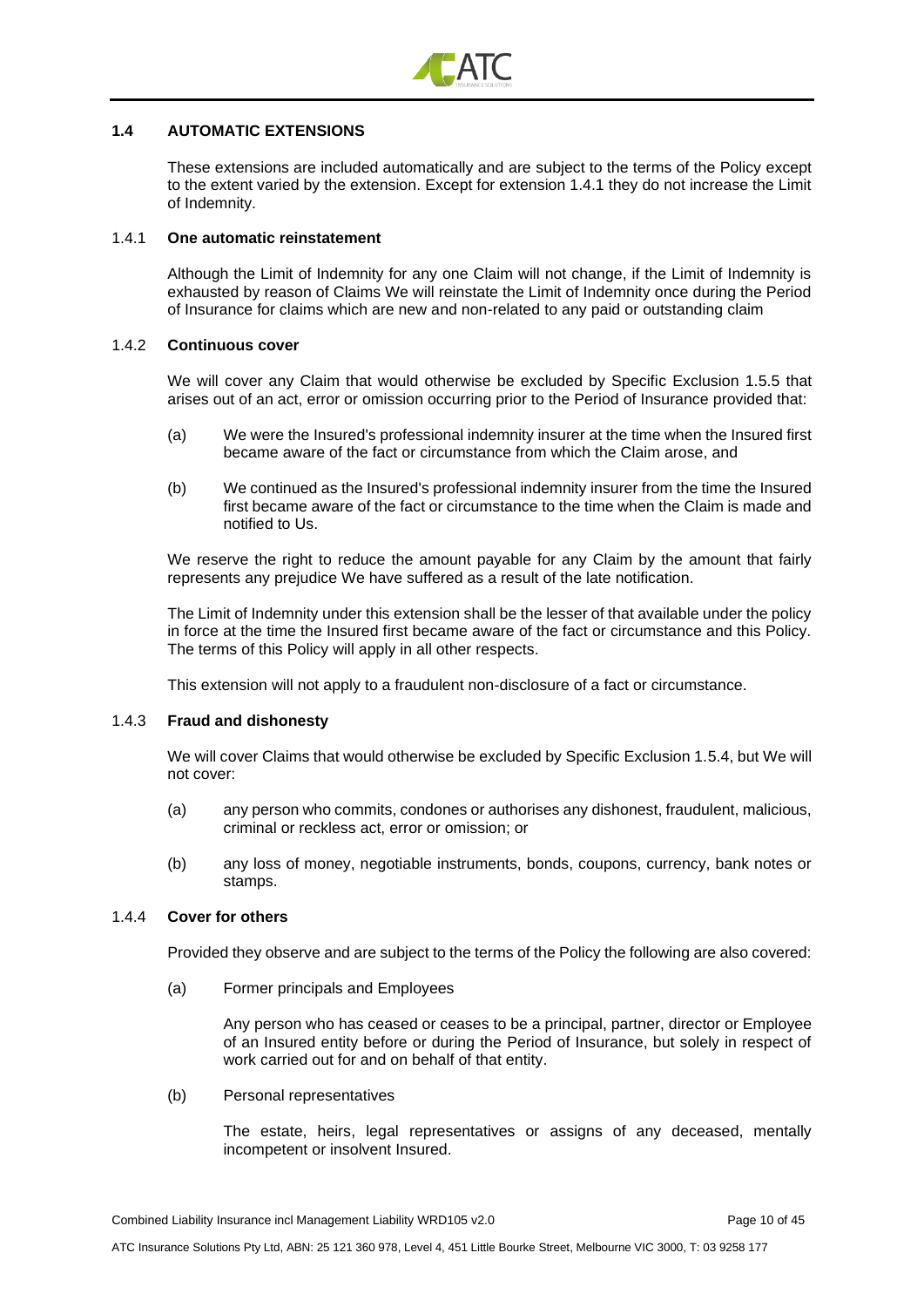

#### 1.4.5 **Former Subsidiaries**

We will cover the Insured for the Insured's liability in respect of the conduct of the Business Activities by a Subsidiary that ceased or ceases to be a Subsidiary before or during the Period of Insurance.

#### 1.4.6 **Affiliations and joint ventures**

Provided that the joint venture is declared to and agreed by Us, We will cover the Insured for the Insured's conduct in any joint venture to which the Insured is party, but cover is limited to the Insured's proportion of liability.

#### 1.4.7 **Competition and Consumer Act 2010 ("Australian Consumer law")**

We will cover the Insured's liability to pay compensation as a result of unintentional breaches of any provision of any Australian Consumer Law, equivalent State and Territory consumer protection legislation, including the previous consumer protections contained in the *Trade Practices Act* 1974 (Cth).

#### 1.4.8 **Confidentiality and intellectual property**

We will cover the Insured for liability for breach of trust, confidentiality or privacy and/or infringement of copyright, trademark, design or patent arising out of the conduct of the Business **Activities** 

#### 1.4.9 **Defamation**

We will cover the Insured for unintentionally making defamatory statements.

#### 1.4.10 **New Subsidiaries, mergers and acquisitions**

We will cover:

- (a) any Subsidiaries that are either created or acquired by the Insured during the Period of Insurance, and
- (b) any other entities that are merged into or acquired by the Insured during the Period of **Insurance**

for a period of 30 days during the Period of Insurance from the date of creation, acquisition or merger (as the case may be) provided that We will only indemnify the Insured for actual or alleged breaches of professional duty with respect to acts, errors or omissions committed after the date of creation, acquisition or merger, and not any acts, errors or omissions by those other entities, before the date of creation, acquisition or merger.

- 1.4.10.1 Cover under this extension will only apply to Subsidiaries and entities whose professional activity is of a similar nature as the Business Activities.
- 1.4.10.2 Cover beyond 30 days will only be available if application is made by the Insured and agreed to by Us in writing.

#### 1.4.11 **Severability and non-imputation**

- 1.4.11.1 If more than one party is insured under this Policy the written proposal shall be construed as if it was a separate application for cover by each Insured and any statement or representation in the proposal or surrounding the proposal, or any knowledge possessed by an Insured, shall not be imputed to any other Insured.
- 1.4.11.2 Further, any breach of the terms or conditions of the Policy, or any other conduct by any Insured, shall not be imputed to any other Insured.

Combined Liability Insurance incl Management Liability WRD105 v2.0 Page 11 of 45

ATC Insurance Solutions Pty Ltd, ABN: 25 121 360 978, Level 4, 451 Little Bourke Street, Melbourne VIC 3000, T: 03 9258 177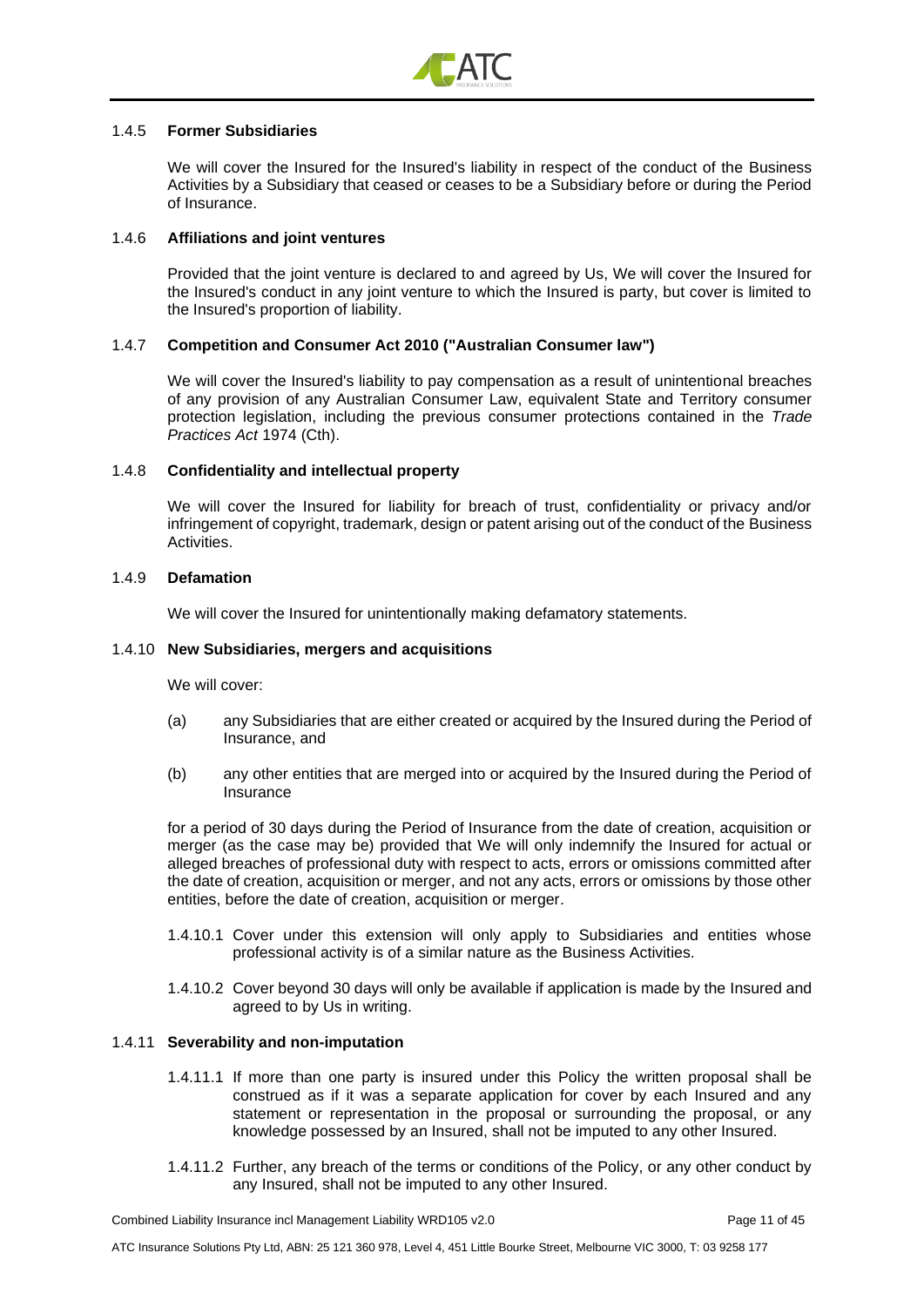

#### Provided always that:

- (a) the remaining Insured are entirely innocent of and had no prior knowledge of the conduct of the other Insured (or should not reasonably have been expected to have such knowledge) and as soon as reasonably practical after becoming aware of the conduct, advise Us in writing of all known facts in relation to the conduct, and
- (b) this clause is not intended to limit the Insured's duty of disclosure under the *Insurance Contracts Act 1984*.

#### **1.5 SPECIFIC EXCLUSIONS**

We will not cover the Insured for:

#### 1.5.1 **Assumed liability**

Any Claim:

- (a) arising from any duty or obligation assumed or undertaken by the Insured that is not assumed or undertaken in the normal conduct of the Business Activities, or
- (b) alleging a liability under a contractual warranty, guarantee or undertaking unless liability would have been implied by law or would have existed in the absence of the contractual warranty, guarantee or undertaking.

#### 1.5.2 **Waiver of rights**

Any additional liability assumed under a contract or agreement which is greater than the Insured would have otherwise had under common law and/or any applicable proportionate liability legislation, or any waiver by the Insured of its rights against a third party which limits or prevents Us from exercising Our rights subrogation against that third party

#### 1.5.3 **Fines, penalties and aggravated damages**

Liability to pay: fines, penalties, aggravated, punitive or exemplary damages, criminal fines, or liquidated damages.

#### 1.5.4 **Dishonest, fraudulent, malicious, or reckless acts**

Any Claim arising from any dishonest, fraudulent, criminal or malicious act or omission by the Insured, unless covered by automatic extension 1.4.3.

#### 1.5.5 **Known claims and circumstances**

Any Claim:

- (a) first made or threatened against the Insured before the inception date of the Policy;
- (b) arising from any fact or circumstance that the Insured knew or ought reasonably to have known before the inception date of the Policy might give rise to a Claim;
- (c) that has been notified under any previous policy or was stated on the proposal (or any declaration or other underwriting information on which this Policy is based); or
- (d) arising from any fact or circumstance that has been notified (or ought reasonably to have been) under any previous policy or was stated on the proposal (or any declaration or other underwriting information on which this Policy is based).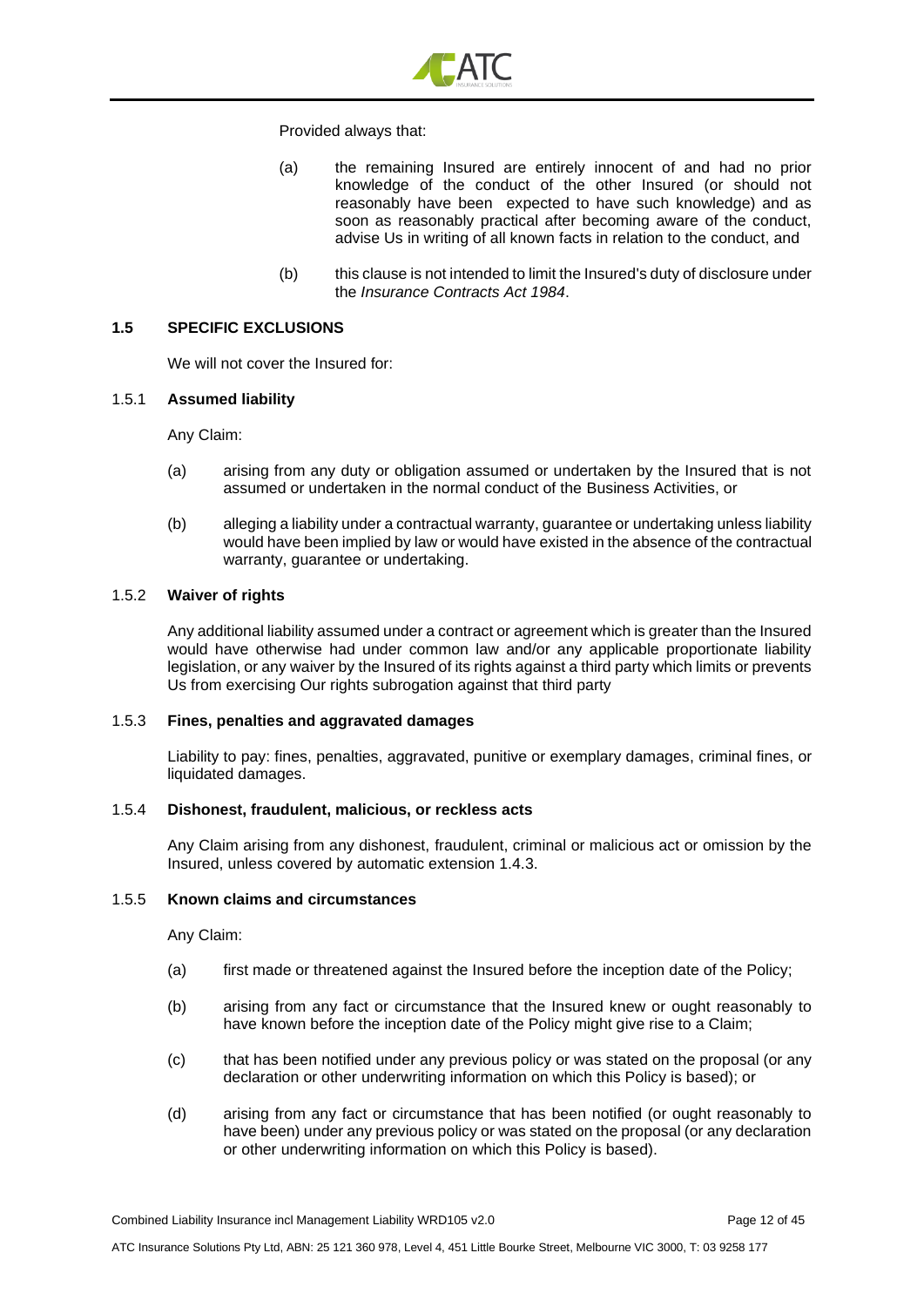

#### 1.5.6 **Documents**

Any Claim arising from the loss or destruction of, or any damage to, Documents.

#### 1.5.7 **Employers liability**

The Insured's liability to pay compensation for the death, bodily injury, illness or disease of, or to, any Employee or damage to, destruction of, or loss of use of any property of any Employee.

#### 1.5.8 **Employment Disputes**

Any Claim arising from any Employment Dispute.

#### 1.5.9 **Directors and officers**

Any liability incurred as a director or officer of a company, or as a trustee of a trust while acting in those capacities.

#### 1.5.10 **Related persons**

Unless originally emanating from an independent third party, any Claim made by:

- (a) any person or entity covered by this Policy, or
- (b) any spouse, domestic partner or companion, parent, parent-in-law, domestic partner of a parent, sibling, or child of any Insured or any spouse or domestic partner of an Insured's sibling or child.

#### 1.5.11 **Property**

Any Claim arising from the ownership, maintenance, operation, possession, occupation or use by on behalf of the Insured of any land, building, aircraft, aerial device, watercraft (except watercraft while stored on land or that do not exceed eight metres in length), hovercraft, or any other mechanically propelled vehicle.

#### 1.5.12 **Products Liability**

Any Claim arising from manufacture, installation, assembly, processing, repair, maintenance, sale, supply or distribution of goods or products by or on behalf of the Insured.

#### 1.5.13 **Care, custody and control**

Any Claim arising directly or indirectly from property under the Insured's care, custody or control

#### 1.5.14 **Insurance**

Any Claim that is more specifically insured against under Part 2 of this combined Policy.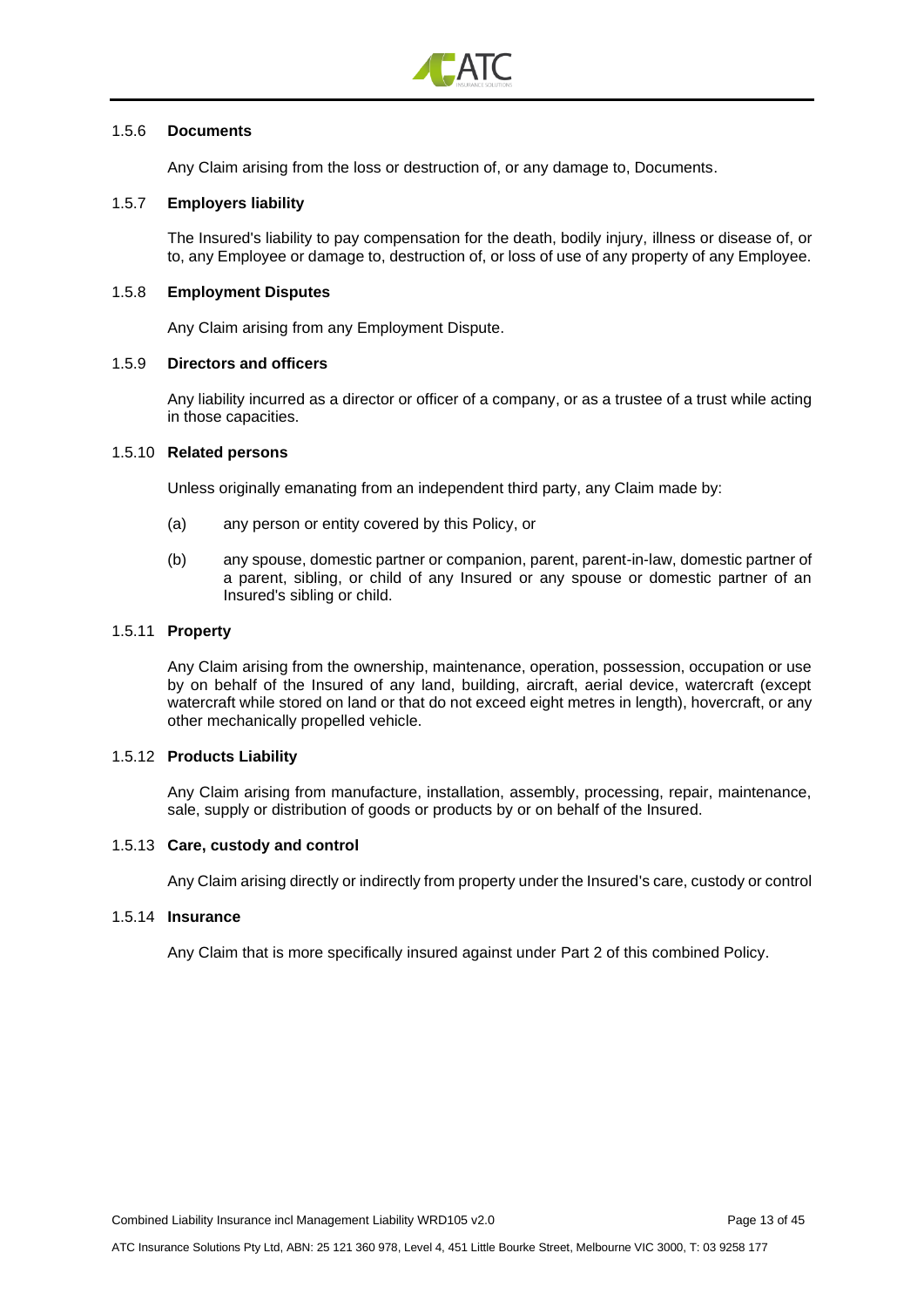

# **Part 2 - Public & Products Liability**

<span id="page-13-0"></span>We will indemnify the Insured according to the terms of this Policy in consideration of the payment of the premium and in reliance on the contents of the proposal and any other information submitted by the Insured or on its behalf.

#### **2.1 INSURING CLAUSES**

- 2.1.1 We will indemnify the Insured for the Insured's legal liability to pay compensation in respect of:
	- (a) Injury, and/or
	- (b) Damage, and/or
	- (c) Advertising Injury

happening within the Policy Territory during the Period of Insurance as a result of an Occurrence in connection with the Business Activities.

2.1.2 We will also pay the Defence Costs incurred with Our prior written consent in the defence, settlement or investigation of any claim covered under clause 2.1.1.

#### **2.2 LIMIT OF INDEMNITY AND EXCESS**

- 2.2.1 The total amount payable by Us will not exceed the Limit of Indemnity in respect of any one Occurrence or series of Occurrences arising out of one originating cause.
- 2.2.2 Defence Costs will be paid in addition to the Limit of Indemnity. However, Our liability to pay Defence Costs in respect of any Occurrence will cease once We have paid compensation up to the Limit of Indemnity.
- 2.2.3 The Insured must pay the Excess specified by the Policy for each Occurrence that is the subject of a claim covered under clause 2.1.1. We are only required to indemnify the Insured for amounts over and above the Excess.
- 2.2.4 The Excess does not apply to Defence Costs.
- 2.2.5 For the purposes of applying the Limit of Indemnity and to determine the number of Excesses payable by the Insured, all events of a series consequent upon or attributable to one source or original cause shall be deemed to be one Occurrence.

#### **2.3 DEFINITIONS APPLICABLE TO PART 2**

- 2.3.1 **Advertising Injury** means injury arising from:
	- (a) libel, slander or defamation, or
	- (b) any infringement of copyright or passing off of title or slogan, or
	- (c) unfair competition, piracy, idea misappropriation contrary to implied contract, or
	- (d) invasion of privacy

committed or alleged to have been committed during the Period of Insurance in any advertisement, publicity article, broadcast or telecast and caused by or arising out of the Insured's advertising activities.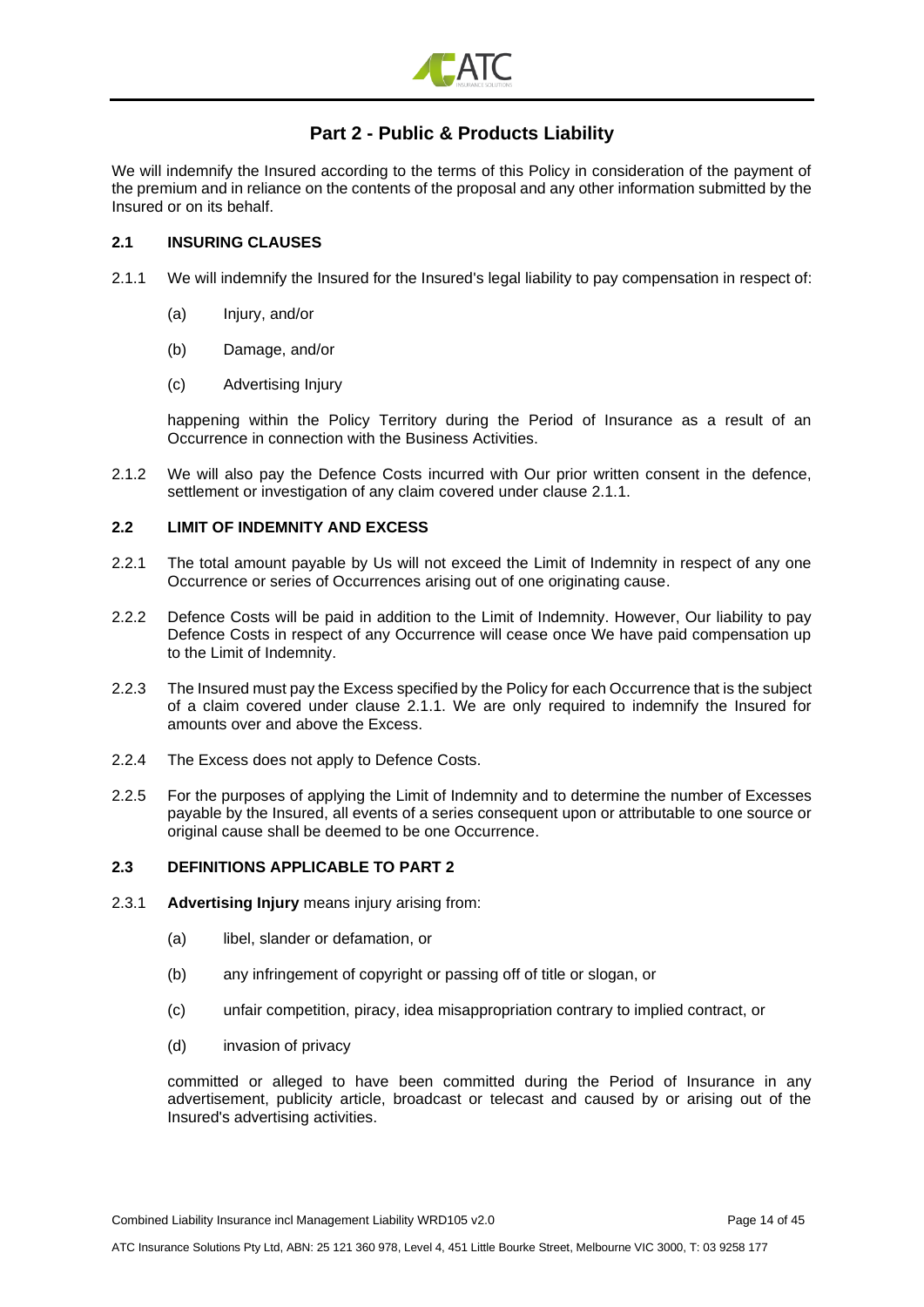

#### 2.3.2 **Business Activities** means:

- (a) the business activities specified in the Schedule conducted by the Insured, as well as all associated official activities conducted by the Insured, including social and fundraising activities; and
- (b) the provision and management of canteen facilities for the Insured's Employees' benefit; and
- (c) the Insured's ownership or occupation of the Insured's premises
- 2.3.3 **Contractor** means an individual, partnership or company which provides goods or services to the Insured under terms specified in a contract or agreement.
- 2.3.4 **Damage** means:
	- (a) physical loss or destruction of, or damage to, tangible property, including its loss of use at any time as a result, and/or
	- (b) loss of use of tangible property that has not been physically lost, destroyed or damaged provided that such loss of use is caused by or arises out of an Occurrence.
- 2.3.5 **Defence Costs** means the fees and expenses incurred by the Insured with Our prior written consent in defending, settling or investigating a claim covered by the Policy.
- 2.3.6 **Employee** means any person employed by the Insured under a contract of service, traineeship or apprenticeship, including volunteers (but excluding workers on-hired from labour hire agencies).
- 2.3.7 **Employment Dispute** means any dispute arising from actual or alleged: unfair or wrongful dismissal, discrimination, denial of natural justice, workplace harassment, unfair or wrongful demotion (or failure to promote, employ or recommend for employment) of any person (including an Employee) or misleading representation or advertising with respect to employment, breach of a contract of employment, or any violation of any law concerning employment.
- 2.3.8 **Excess** means the amount specified in the Schedule.
- 2.3.9 **General Liability** means the Insured's legal liability for Injury, Damage or Advertising Injury as a result of any one Occurrence happening in connection with the Business Activities other than Products Liability.
- 2.3.10 **Injury** means:
	- (a) death, bodily injury, illness, sickness, disease, disability,
	- (b) shock, fright, mental anguish, humiliation, or loss of consortium or services as a result,
	- (c) defamation,
	- (d) unlawful arrest, unlawful imprisonment, wrongful detention, and/or
	- (e) wrongful eviction, wrongful entry or other invasion of privacy
- 2.3.11 **Insured** means the following:
	- (a) the Insured stated in the Schedule,
	- (b) any subsidiary company (including subsidiaries thereof) of the Insured and any other organisation under the control of the Insured and over which it is exercising active management,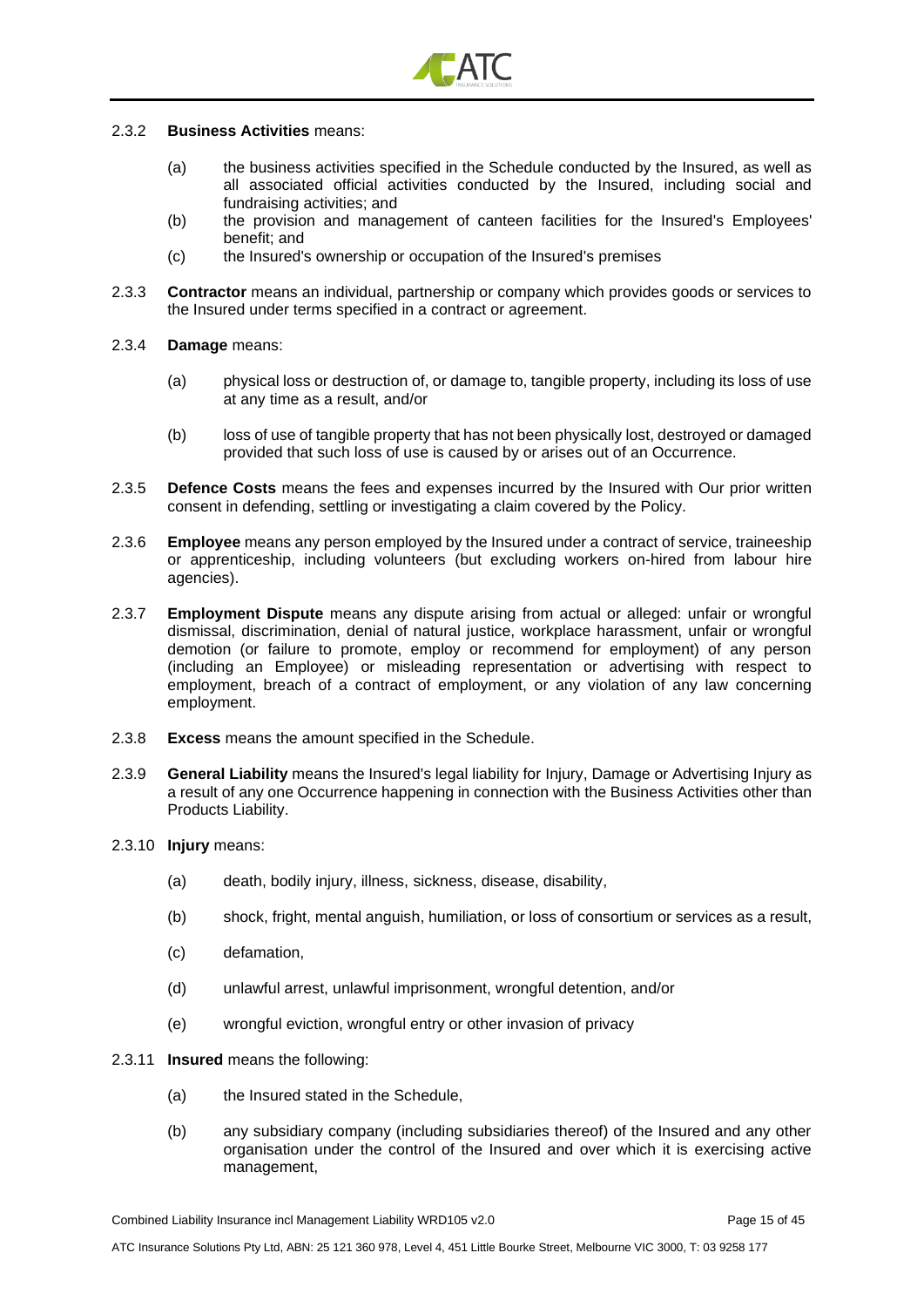

- (c) any new organisation acquired during the Period of Insurance by the Insured described in 2.3.11(a) and 2.3.11(b) through consolidation, merger, purchase or assumption of control and active management, provided that such acquisition or assumption is:
	- i. reported to Us within ninety (90) days after it is acquired, and
	- ii. endorsed onto this Policy,
- (d) any director, officer, employee, partner or shareholder of the Insured or of a company designated in 2.3.11(a), 2.3.11(b) or 2.3.11(c) above, but only whilst acting within the scope of their duties in connection with the Business Activities,
- (e) any voluntary worker and any person whilst working but only in respect of the conduct of the Business Activities for the purpose of gaining work experience and/ or any person supplied under any work experience or similar Government scheme. Such voluntary worker or person shall only be entitled to indemnity only if they are not entitled to indemnity under any other policy of insurance.
- (f) if a party named in the Schedule as an Insured is an individual, the spouse and family of that individual but only in connection with the Business Activities
- (g) any person in respect of their liability arising out of the performance of any contract or agreement on behalf of an Insured designated in 2.3.11(a), 2.3.11(b) and 2.3.11(c) above but only in respect of the conduct of the Business Activities and only to the extent required by such contract or agreement,
- (h) if the Insured is declared in the Schedule as a partnership or joint venture, any partner or member thereof but only with respect to their liability as a partner or member of such partnership or joint venture in connection with the Business Activities, and
- (i) the personal representatives of the Insured in respect of liability incurred by the Insured whilst acting on behalf of the Insured but only in connection with the Business Activities.
- (j) Any Member of the Insured but only where such a Member is not entitled to indemnity under any other policy of insurance.
- 2.3.12 **Limit of Indemnity** means the amount(s) stated in the Schedule or any lesser limit shown in the Schedule or Policy. The Limit of Indemnity is:
	- (a) the maximum amount We shall be liable to pay in respect of any one claim or series of claims for General Liability arising from any one Occurrence, and
	- (b) the maximum amount We shall be liable to pay in respect of any one claim or series of claims, and in the aggregate during any one Period of Insurance, for Products Liability.
- 2.3.13 **Member** means any member, temporary or trialling member, or any other person actively engaged in and appropriately registered for the purposes of taking part in the Business Activities of the Insured.
- 2.3.14 **Occurrence** means an event that results in Injury and/or Damage and/or Advertising Injury neither expected nor intended by the Insured during the course of its Business Activities and includes the continuous or repeated exposure to substantially the same general conditions.
	- 2.3.14.1 With respect to Injury and/or Damage, all events of a series consequent upon or attributable to one source or original cause shall be deemed to be one Occurrence.
	- 2.3.14.2 All Advertising Injury arising from the same injurious material or act (regardless of the frequency or repetition, the number and kind of media used, or the number of claimants) shall be deemed to be one Occurrence.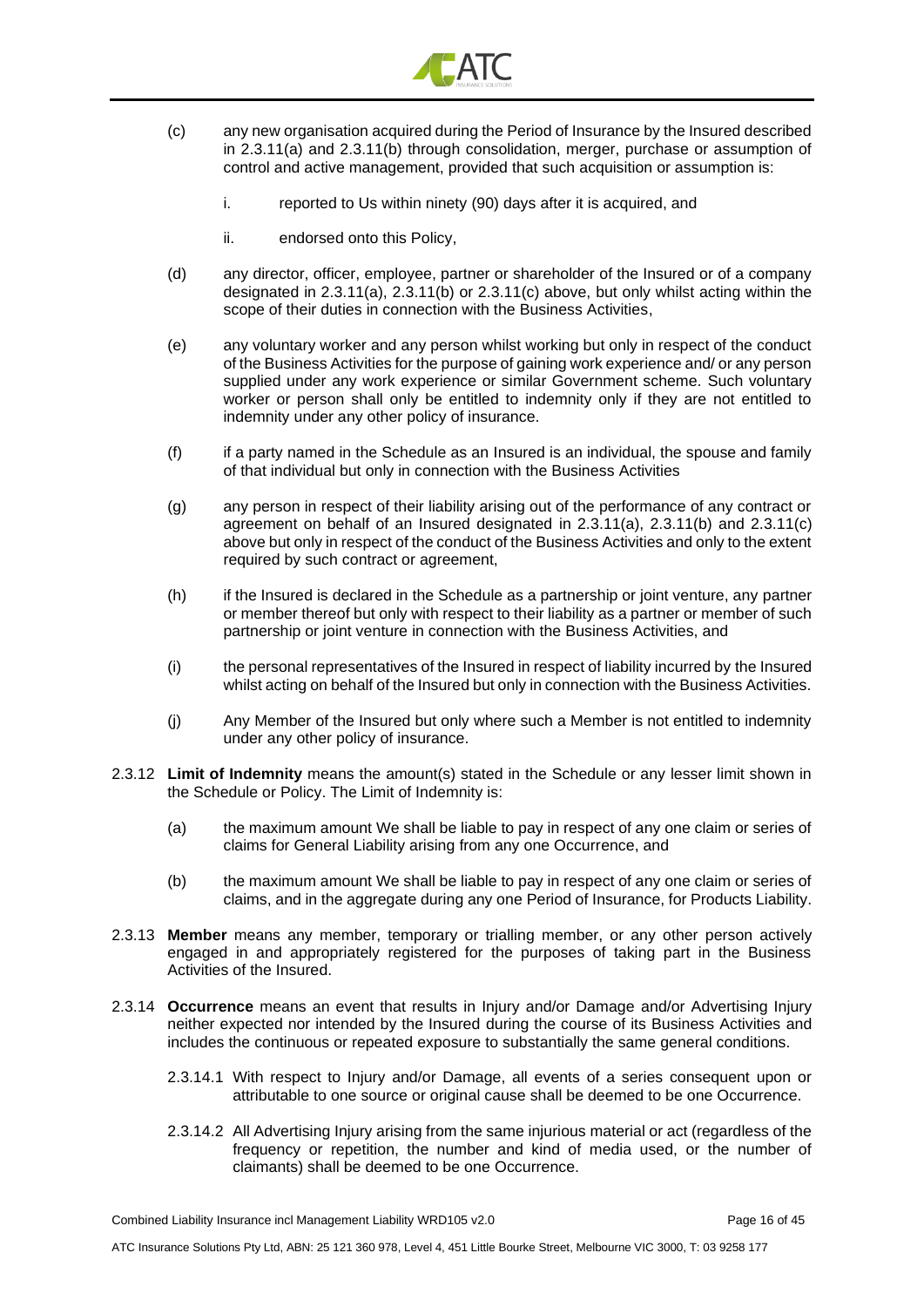

- 2.3.15 **Period of Insurance** means the period specified in the Schedule.
- 2.3.16 **Policy** means the Public & Products Liability policy in this Part 2, the General Exclusions, General Conditions and Claims Conditions, the Schedule, the written proposal made by the Insured to Us (including any attachments), and any endorsement to the Policy issued by Us at the commencement of or during the Period of Insurance.
- 2.3.17 **Policy Territory** means anywhere in the world except the United States of America and Canada and their territories and protectorates unless agreed otherwise.
- 2.3.18 **Pollution** means pollution or contamination of the atmosphere or of any water, land or other tangible property.
- 2.3.19 **Product/s** means any goods (including containers, labelling, instructions or advice provided in connection therewith) manufactured, sold, supplied, distributed, altered, constructed, erected, repaired, serviced, designed, tested, installed or processed by or on behalf of the Insured and which are not in the possession of the Insured at the time of the Occurrence.

Product does not include food or drink sold or supplied by or on behalf of the Insured primarily to the Insured's Employees as a staff benefit.

- 2.3.20 **Product Liability** means the Insured's legal liability for Injury and/or Damage arising from any Products or the reliance upon a representation or warranty made at any time with respect to such Products, but only where such Injury and/or Damage occurs away from premises owned or leased by, or rented to, the Insured and after physical possession of such Products has been relinquished to others.
- 2.3.21 **Qualified Instructor or Qualified Coach** means an individual who has obtained recognised qualifications or accreditations in a particular activity or specialist occupation which allows them to supervise and train in that activity or occupation.
- 2.3.22 **Schedule** means the schedule to this Policy containing the specific insurance details of the Policy issued by Us.
- 2.3.23 **Sub-Contractor** means an individual, partnership or company which provides goods or services to a Contractor under terms specified in a contract or agreement.
- 2.3.24 **Subsidiary** means any entity over which the Insured is in a position to exercise effective direction or control through ownership or control of more than 50 per cent of the issued voting shares of that entity, or any subsidiary at law.
- 2.3.25 **We/Us/Our** mean ATC acting under a binder as an agent of certain underwriters at Lloyd's.
- 2.3.26 **Worker to Worker Liability** means legal liability of the Insured arising directly or indirectly in respect of Injury to any Contractor or Sub-contractor (or their employees), or any labour-hire worker, engaged or hired by the Insured, or on its behalf, in respect of the Business Activities.

#### **2.4 AUTOMATIC EXTENSIONS**

These extensions are included automatically and are subject to the terms of the Policy except to the extent varied by the extension. They do not increase the Limit of Indemnity.

#### 2.4.1 **Multiple Insureds Clause**

(a) It is noted and agreed that if the Insured described in the schedule comprises more than one insured party each operating as a separate and distinct entity then (save as described in this Multiple Insureds Clause) cover hereunder shall apply in the same manner and to the same extent as if individual policies had been issued to each such insured party provided that the total liability of the Insurers to all of the insured parties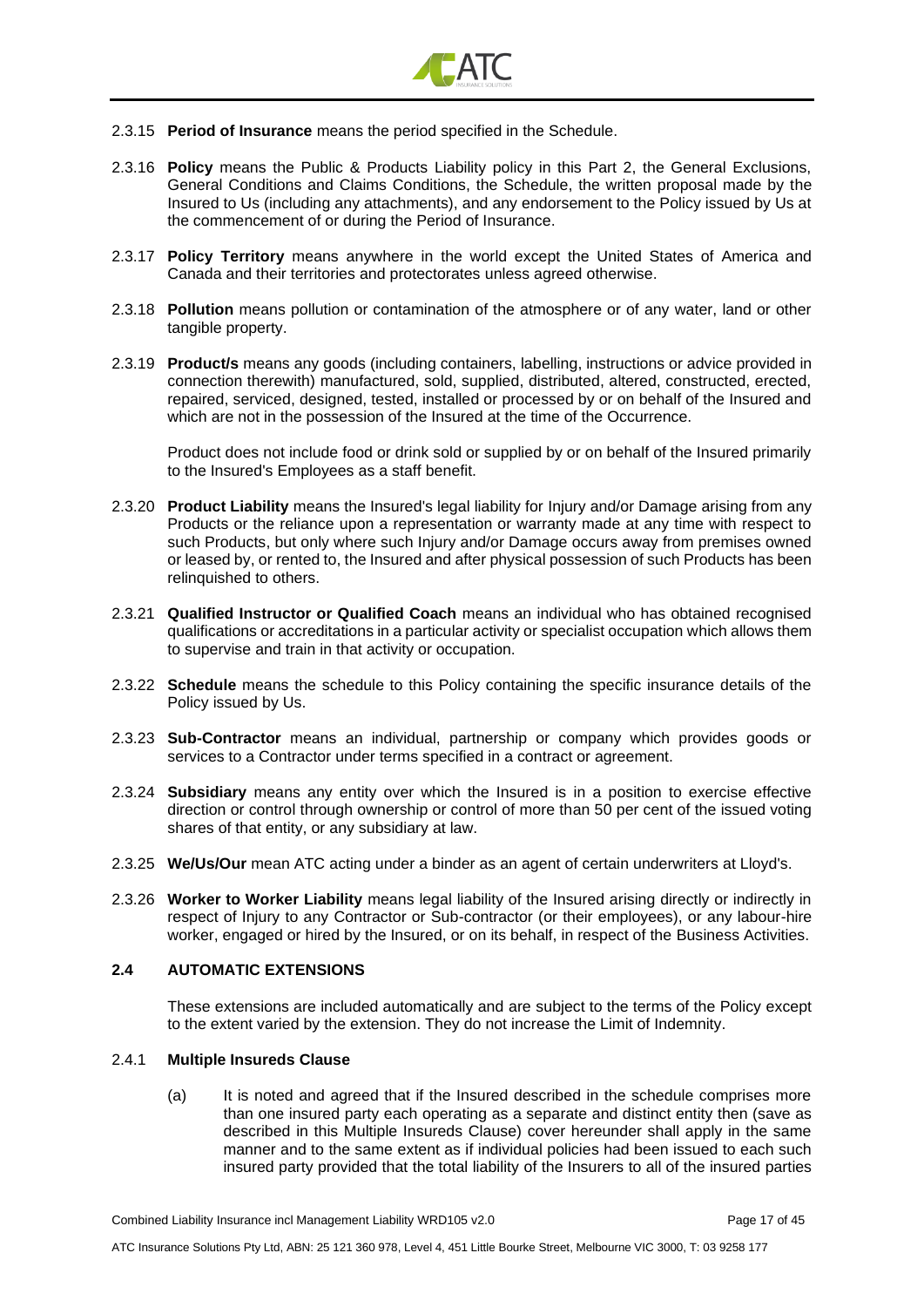

collectively shall not exceed the sums insured and limits of indemnity including any inner limits set by memorandum or endorsement stated in the policy.

- (b) It is understood and agreed that any payment or payments by Insurers to any one or more such insured parties shall reduce to the extent of that payment Insurers' liability to all such parties arising from any one event giving rise to a claim under this policy and (if applicable) in the aggregate.
- (c) It is further understood that the Insured parties will at all times preserve the various contractual rights and agreements entered into by the insured parties and the contractual remedies of such parties in the event of loss or damage.
- (d) It is further understood and agreed that Insurers shall be entitled to avoid liability to or (as may be appropriate) claim damages from any of the Insured parties in circumstances of fraud, material misrepresentation, material non-disclosure or breach of any warranty or condition of this policy each referred to in this clause as a Vitiating Act.
- (e) Insurers hereby agree to waive all rights of subrogation which they may have or acquire against any insured party except where the rights of subrogation or recourse are required in consequence of or otherwise following a *Vitiating Act* in which circumstances Insurers may enforce such rights notwithstanding the continuing or former status of the vitiating party as an insured.
- (f) The lenders to the project shall not be entitled to any indemnity under this policy for or arising from loss or damage in respect of which Insurers are by reason of a *Vitiating Act* no longer liable to indemnify any one or more other insured party.

#### 2.4.2 **Representation costs**

We will pay the reasonable and necessary fees, costs and expenses incurred with Our prior written agreement relating to the Insured's representation:

- (a) at any formal legal inquiry into the circumstances surrounding an Occurrence that resulted in the death of any person, including a coroner's inquest; or
- (b) at any other formal inquiry or proceeding in respect of any matter that is either the subject of a claim for indemnity under this Policy or could directly give rise to a claim for indemnity under this Policy.

Any representation costs payable under this extension will be treated as Defence Costs for the purpose of applying the Limit of Indemnity as stated in Section 2.2.

#### 2.4.3 **First aid expenses**

If We indemnify the Insured for Injury We will also pay the expenses reasonably and necessarily incurred by the Insured for first aid provided at the time of Injury.

#### 2.4.4 **Temporary repairs**

If We indemnify the Insured for Damage We will also pay the expenses reasonably and necessarily incurred by the Insured with Our prior agreement for temporary repairs, shoring up or other protection of property belonging to others.

#### 2.4.5 **New Subsidiaries, mergers and acquisitions**

We will cover:

(a) any Subsidiaries that are either created or acquired by the Insured during the Period of Insurance, and

Combined Liability Insurance incl Management Liability WRD105 v2.0 Page 18 of 45

ATC Insurance Solutions Pty Ltd, ABN: 25 121 360 978, Level 4, 451 Little Bourke Street, Melbourne VIC 3000, T: 03 9258 177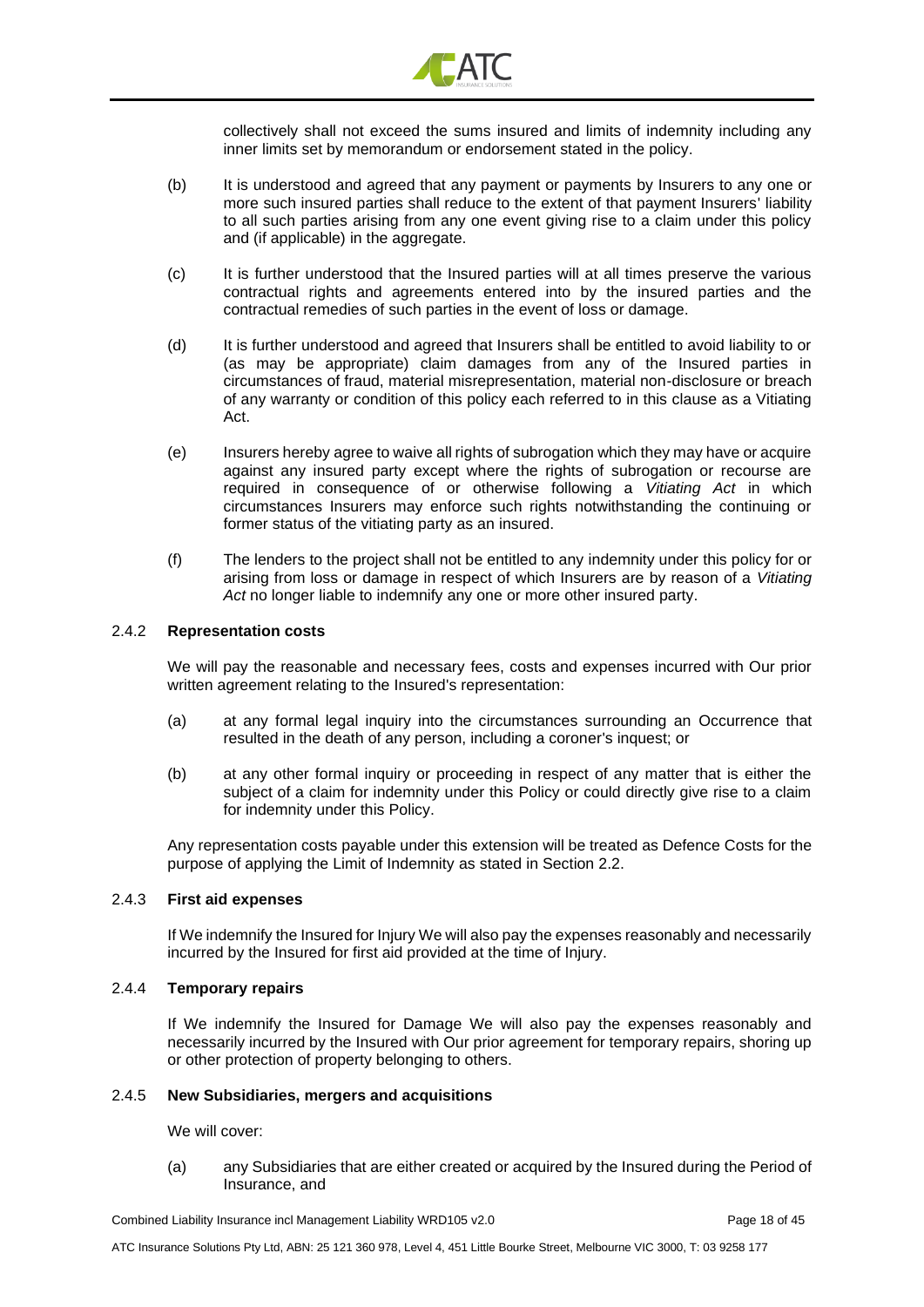

(b) any other entities that are merged into or acquired by the Insured, or over which the Insured becomes entitled to control its daily decision making, during the Period of Insurance,

for a period of 30 days during the Period of Insurance from the date of creation, acquisition or merger (as the case may be) provided that We will only indemnify the Insured for its legal liability in relation to Injury and/or Damage and/or Advertising Injury first happening after the date of creation, acquisition or merger.

- 2.4.5.1 Cover under this extension will only apply to Subsidiaries and other entities whose business activity is of a similar nature as the Business Activities of the Insured.
- 2.4.5.2 Cover beyond 30 days will only be available if application is made by the Insured and agreed to by Us and any additional premium paid.

### **2.5 SPECIFIC EXCLUSIONS APPLICABLE TO PART 2**

We will not cover the Insured for:

#### 2.5.1 **Assumed liability**

Any liability:

- (a) for delay in performance by the Insured or anyone acting on its behalf arising from any contract or agreement
- (b) under a contractual warranty, guarantee or undertaking unless liability would have been implied by law or would have existed in the absence of the contractual warranty, guarantee or undertaking.

This exclusion does not apply to liability that is assumed by the Insured under a lease of real or personal property (other than a provision which obliges the Insured to insure such property) or is assumed by the Insured under a warranty of fitness or quality in respect of Products.

#### 2.5.2 **Waiver of rights**

Any liability that the Insured has either waived or limited its right of recovery from another party (either in whole or in part).

#### 2.5.3 **Fines, penalties and aggravated damages**

Liability to pay fines, penalties, aggravated, punitive or exemplary damages or liquidated damages.

#### 2.5.4 **Motor vehicles**

Liability arising out of the ownership, possession or use by or on behalf of the Insured of any motor vehicle or trailer for which compulsory insurance is required by legislation other than liability:

- (a) caused by the use of any tool or plant forming part of or attached to or used in connection with any motor vehicle or trailer, or
- (b) arising beyond the limits of any carriageway or thoroughfare by the loading or unloading of any motor vehicle or trailer, or
- (c) for damage to any bridge weighbridge road or anything beneath caused by the weight of any motor vehicle or trailer or of the load carried thereon, or

Combined Liability Insurance incl Management Liability WRD105 v2.0 Page 19 of 45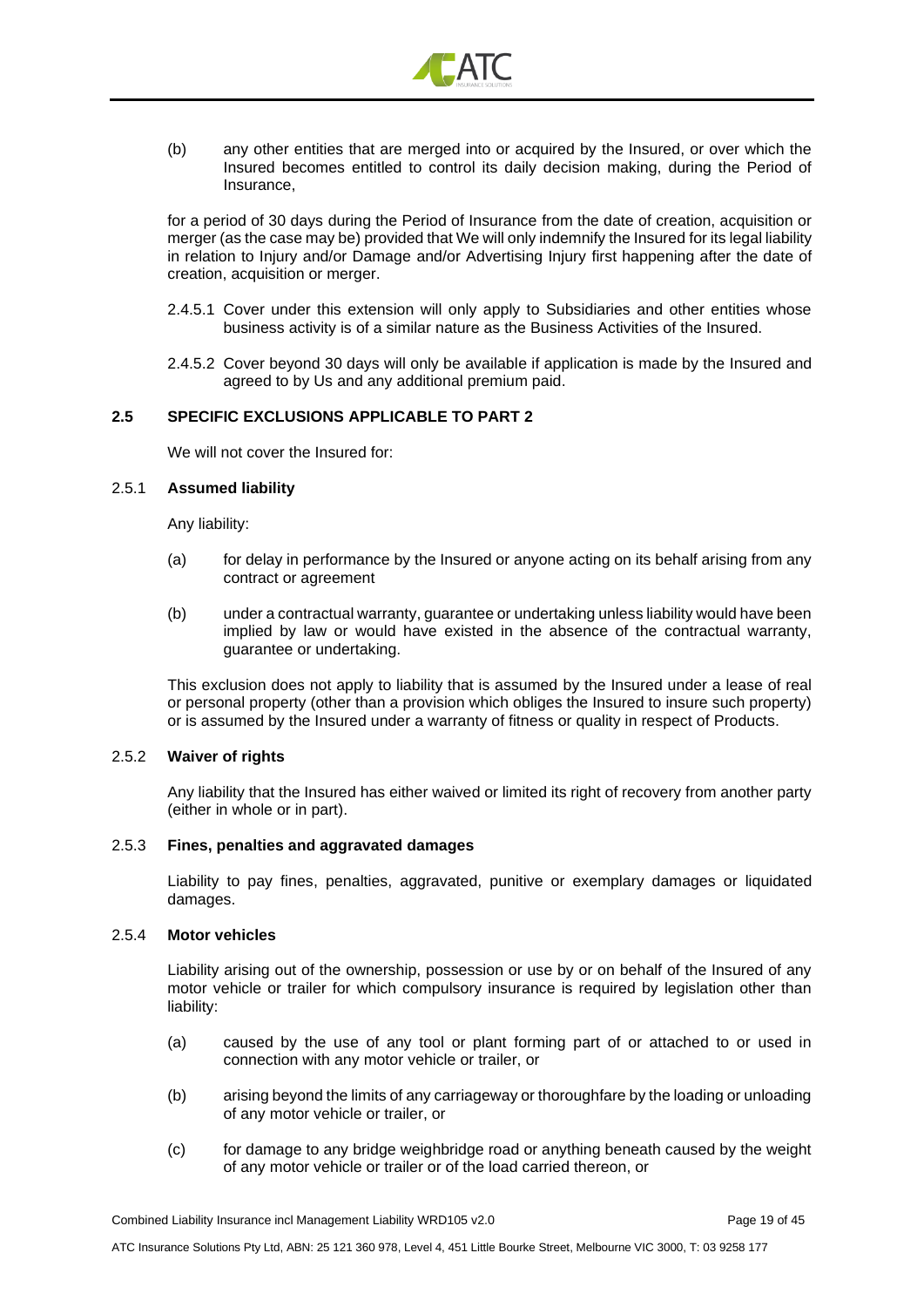

(d) arising out of any motor vehicle or trailer temporarily in the Insured's custody or control for the purpose of parking,

and where such liability does not require compulsory insurance by legislation governing the use of any motor vehicle or trailer.

#### 2.5.5 **Care, custody or control**

Property owned, leased, hired by, under hire purchase, on loan or rented to the Insured or otherwise in its care, custody or control. However, this exclusion does not apply to:

- (a) premises occupied by the Insured for the purpose of the Business Activities;
- (b) premises (including their contents) temporarily occupied by the Insured for the purpose of carrying out works on those premises, but no indemnity is available for any liability for physical damage to that part of any premises on which the Insured is or was working to the extent that the Damage arises or arose from such work;
- (c) the clothing and personal effects of directors, partners, principals, Employees and/or visitors;
- (d) other property temporarily in the Insured's possession or physical or legal control, subject to the following provisos:
	- i. there is no cover available for liability in respect of physical damage to that part of any property upon which the Insured is or has been working; and
	- ii. Our liability to indemnify the Insured under this sub-clause is limited to \$100,000 for each and every Occurrence.

#### 2.5.6 **Employment liability**

- (a) Liability for Injury to any Employee. Provided that if the Insured:
	- i. is required by law to insure or otherwise fund, whether through self-insurance, a statutory fund or other scheme, all or part of any common law liability for such Injury (whether limited in amount or not), or
	- ii. is not required to so insure or otherwise fund such liability by reason only that the Injury is to a person who is not an employee or worker within the meaning of the applicable workers' compensation law or the Injury is not an Injury that is subject to such law,

then this Policy will cover the Insured to the extent that the Insured's liability would not be covered under any such policy of insurance, self-insurance arrangement, fund or scheme had the Insured complied with its legal obligations.

- (b) Any other liability than that referred to under sub-paragraph a) imposed by any workers' compensation law.
- (c) Any other liability imposed by the provision of any industrial award, agreement or determination or any contract of employment or workplace agreement where such liability would not have been imposed in the absence of such industrial award, agreement or determination, or any such contract of employment or workplace agreement.
- (d) Liability arising from any Employment Dispute

Combined Liability Insurance incl Management Liability WRD105 v2.0 Page 20 of 45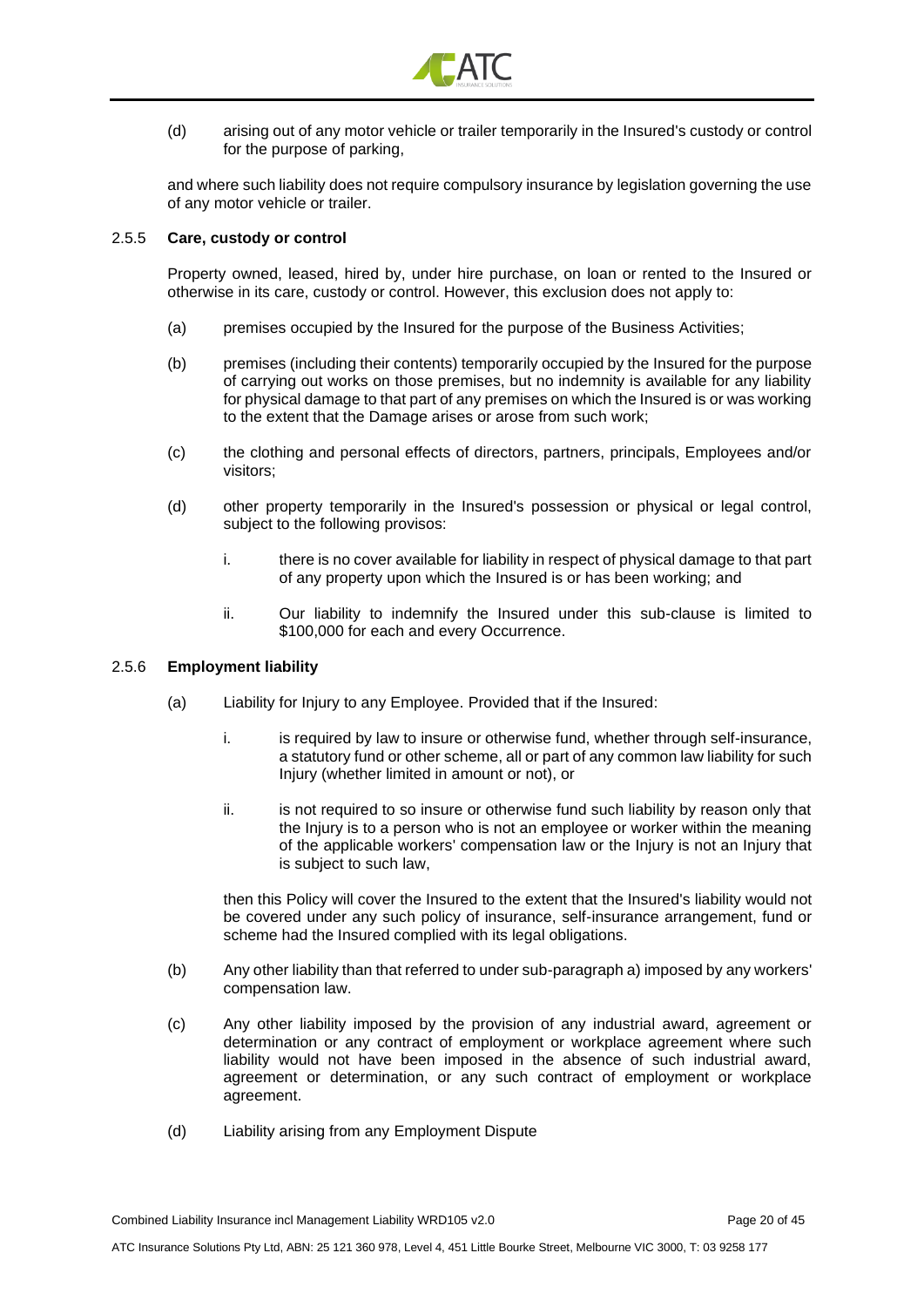

#### 2.5.7 **Products**

- (a) Damage to any Product caused by or arising directly or indirectly out of any defect in a Product or to their harmful nature or unsuitability.
- (b) Liability to pay for: the cost of recall, withdrawal from sale, inspection, disposal, repair or replacement of Products (or of any property of which they form a part) if such Products are withdrawn from the market or from use because of any known or suspected defect or deficiency in them; the cost of investigation into the cause of any defect or deficiency; or compensation in connection with the loss of use of such Products.
- (c) Liability to reinstate, repair or replace Products or to pay for the cost of such reinstatement, repair or replacement where the Damage was caused by those Products.
- (d) Any Product that is incorporated into the structure, machinery or controls of any aircraft, aerial device, watercraft or hovercraft.

#### 2.5.8 **Aircraft, watercraft and hovercraft**

The ownership, maintenance, operation, possession or use by or behalf of the Insured of any aircraft, aerial device, watercraft (except watercraft while stored on land or that do not exceed eight metres in length) or hovercraft.

#### 2.5.9 **Faulty workmanship**

Liability to perform, complete or rectify any work carried out by or on behalf of the Insured, or to pay for the cost to do any of those things.

#### 2.5.10 **Professional Indemnity**

Liability arising from or in connection with any breach of duty owed by the Insured in a professional capacity except:

- (a) liability where such breach is in relation to advice or services given gratuitously, or
- (b) liability arising from advice given in relation to the use or storage of Products, or
- (c) the rendering of, or failure to render, or provide first aid and other miscellaneous medical services on the Insured's premises.

#### 2.5.11 **Assault and battery**

Liability for assault or battery committed by the Insured or at its direction, unless reasonably necessary for the purpose of preventing or eliminating danger to persons or property.

#### 2.5.12 **Defamation**

Liability for the publication or utterance of a defamatory statement made before the Period of Insurance or made by the Insured, or at its direction, with knowledge of its falsity.

#### 2.5.13 **Advertising Injury**

Liability to pay compensation for Advertising Injury arising from:

- (a) offences committed prior to the inception date of this Policy;
- (b) offences committed at the direction of the Insured with knowledge of the illegality or falsity thereof;

Combined Liability Insurance incl Management Liability WRD105 v2.0 Page 21 of 45

ATC Insurance Solutions Pty Ltd, ABN: 25 121 360 978, Level 4, 451 Little Bourke Street, Melbourne VIC 3000, T: 03 9258 177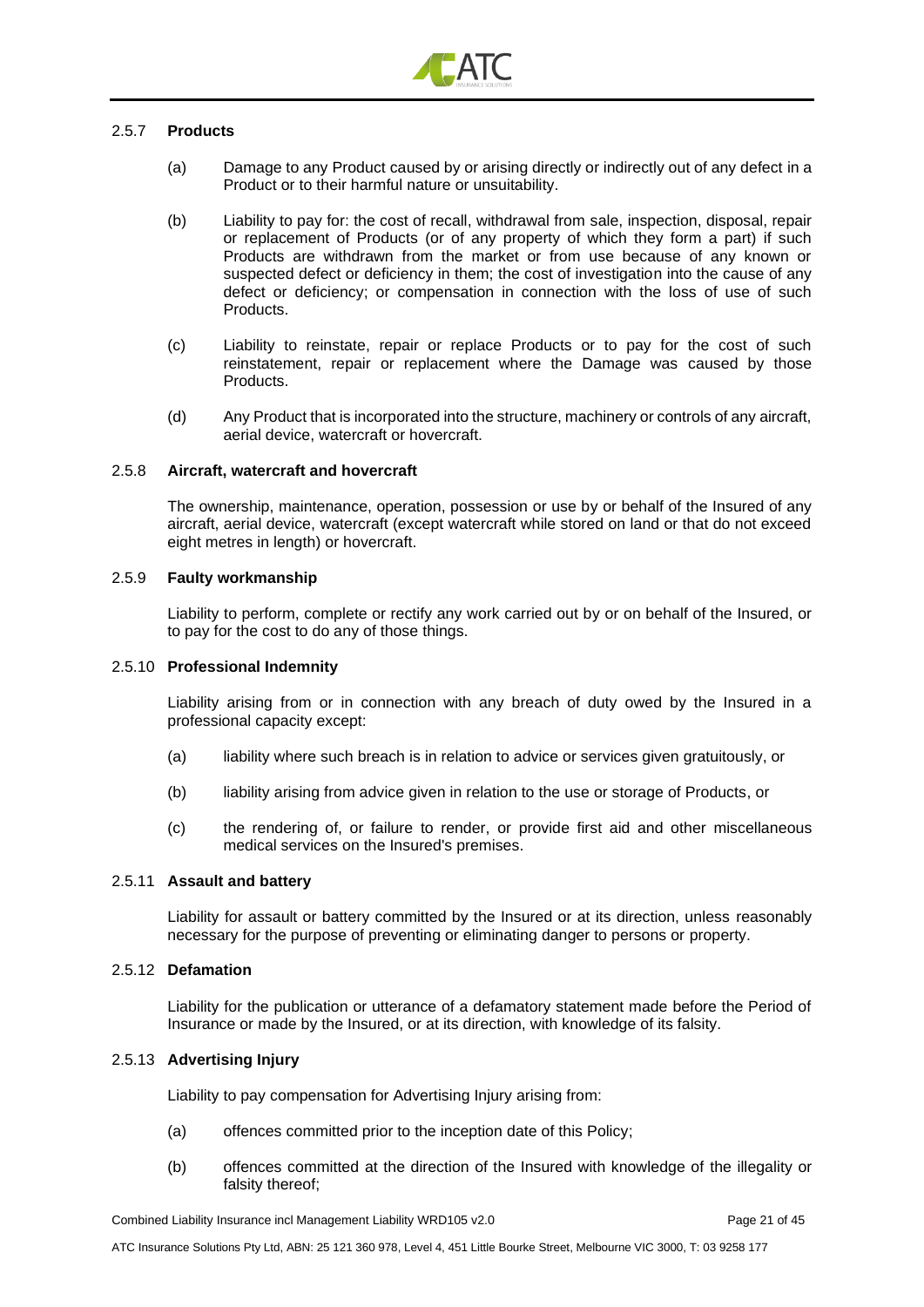

- (c) breach of contract, other than misappropriation of advertising ideas under an implied contract;
- (d) incorrect description of the price of the Products, goods or services;
- (e) infringement of trade mark, service mark or trade name by use thereof as the trade mark, service mark or trade name of the Products, goods or services sold, offered for sale or advertised, but this exception does not apply to titles or slogans;
- (f) failure of the Products, goods or services to conform with advertised performance, quality, fitness or durability; or
- (g) any Insured whose business is advertising, broadcasting, publishing or telecasting.

#### 2.5.14 **Pollution**

- (a) Liability arising out of Pollution other than caused by a sudden, identifiable, unintended and unexpected incident which takes place in its entirety at a specific time and place during the Period of Insurance.
- (b) All Pollution which arises out of one incident shall be deemed to have occurred at the time such incident takes place.
- (c) Our liability for all damages and compensation payable in respect of all Pollution which is deemed to have occurred during the Period of Insurance shall not exceed the Limit of Indemnity for any one Occurrence and in the aggregate in the Period of Insurance.

#### 2.5.15 **Insurance**

Any Claim that is more specifically insured against under Parts 1 or 3 of this combined Policy.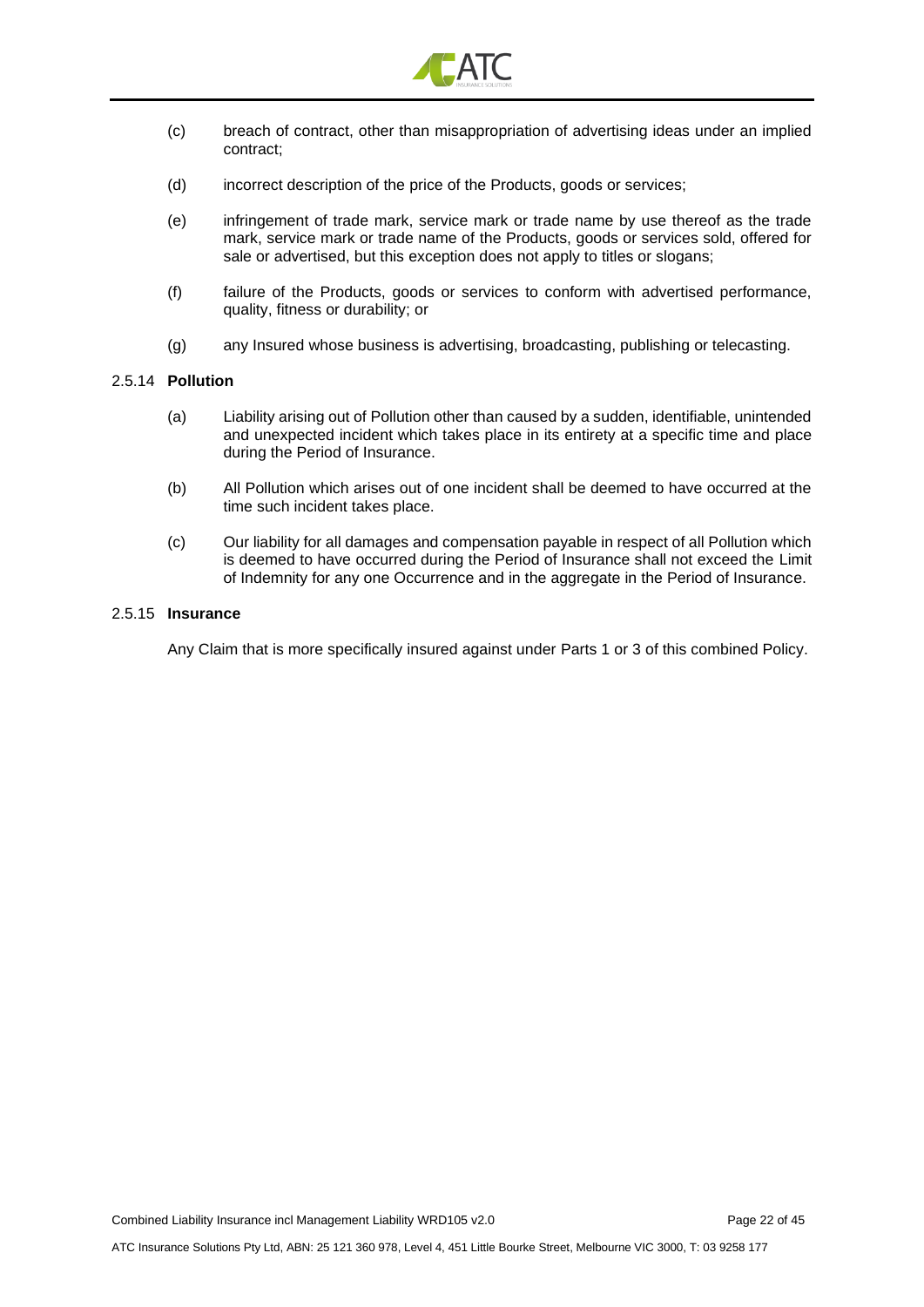

# **Part 3 - Management Liability**

<span id="page-22-0"></span>We will indemnify the Insured according to the terms of this Policy in consideration of the payment of the premium and in reliance on the contents of the proposal and any other information submitted by the Insured or on its behalf.

#### 3.1 **INSURING CLAUSES**

We will provide the cover described in insuring clauses [3.1.1](#page-22-1) to [3.1.4 below](#page-22-2) if they are shown as being insured on the Schedule:

#### <span id="page-22-1"></span>3.1.1 **Directors' & Officers' Liability / Company Reimbursement**

- (a) We will pay on behalf of each Insured Person the Loss arising from any Claim first made against any Insured Person and notified to Us during the Period of Insurance arising from a Wrongful Act (including an Employment Wrongful Act and a Trustee Wrongful Act) for which the Insured Entity is not permitted or required to indemnify them.
- <span id="page-22-3"></span>(b) We will pay on behalf of the Insured Entity the Loss arising from any Claim first made against any Insured Person and notified to Us during the Period of Insurance arising from a Wrongful Act (including an Employment Wrongful Act and a Trustee Wrongful Act) for which the Insured Entity is permitted or required to indemnify them.

#### <span id="page-22-4"></span>3.1.2 **Employment Wrongful Acts (Entity Cover)**

We will pay on behalf of the Insured Entity the Loss arising out of any Claim first made against the Insured Entity and notified to Us during the same Period of Insurance arising from an Employment Wrongful Act.

#### 3.1.3 **Trustee Wrongful Acts (Entity Cover)**

We will pay on behalf of the Insured Entity the Loss arising out of any Claim first made against the Insured Entity and notified to Us during the same Period of Insurance arising from a Trustee Wrongful Act.

#### <span id="page-22-2"></span>3.1.4 **Wrongful Acts (Entity Cover)**

We will pay on behalf of the Insured Entity the Loss arising out of any Claim first made against the Insured Entity and notified to Us during the same Period of Insurance arising from a Wrongful Act.

#### 3.1.5 **Defence Costs**

- 3.1.5.1 We will pay the Defence Costs incurred with Our prior written consent in the defence, settlement or investigation of any Claim covered under insuring clauses [3.1.1](#page-22-1) to [3.1.4](#page-22-2)  [above.](#page-22-2)
- 3.1.5.2 We will advance Defence Costs prior to the final disposition of a Claim, regardless of whether We have determined the Insured's right to be indemnified by the Policy.

The advancement of any Defence Costs is subject to the following:

- (a) any advancement does not constitute Our agreement to indemnify the Insured under this Policy;
- (b) if any conduct by an Insured described within Specific Exclusion [3.5.9 below](#page-33-0) is established either by judgment or other final adjudication adverse to an Insured, or by any admission by an Insured that the conduct did occur, We may cease to advance Defence Costs for any Insured;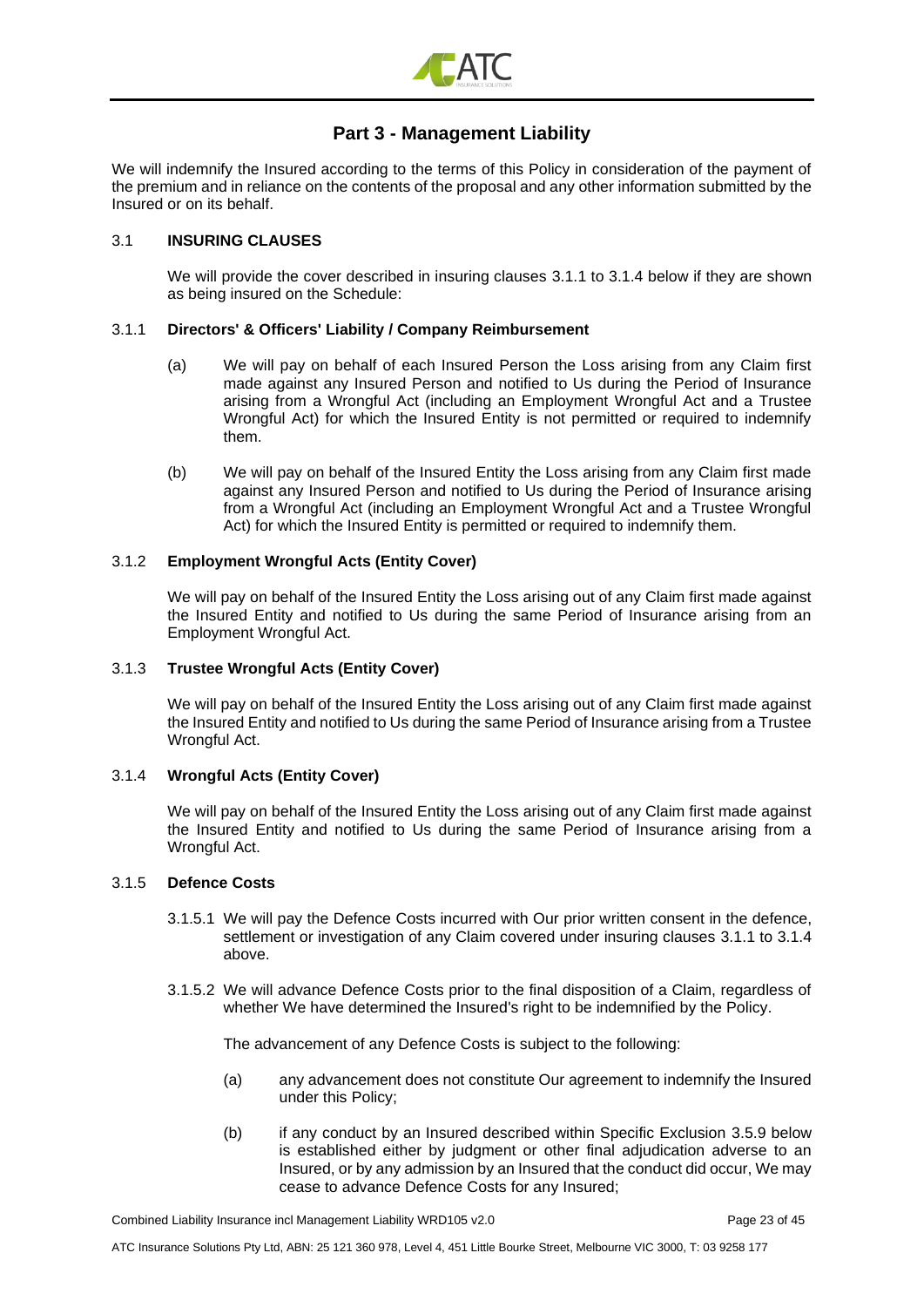

- (c) Defence Costs advanced by Us shall be repayable to Us by the Insured according to each of their respective rights and interests in the event that the Claim is not covered by the Policy (including as a result of conduct described in Specific Exclusion [3.5.9 below\)](#page-33-0); and
- (d) such Defence Costs form part of the Limit of Indemnity (they are not in addition).
- 3.1.5.3 The Policy will only indemnify the Insured for Wrongful Acts committed after the retroactive date shown in the Schedule.

#### 3.2 **LIMIT OF INDEMNITY, ORDER OF PAYMENT AND EXCESS**

- 3.2.1 Our total liability under this Policy for all insuring clauses combined for any one Claim (including Defence Costs) and in the aggregate for all Claims (including Defence Costs) will not exceed the Limit of Indemnity shown in the Schedule.
- 3.2.2 If the amount to dispose of any Claim exceeds the Limit of Indemnity Our liability for Defence Costs shall be in the same proportion as the Limit of Indemnity bears to the amount required to dispose of the Claim.
- 3.2.3 If the amount payable as Loss in respect of a Claim exceeds the remaining Limit of Indemnity We shall pay for Loss in the following order of precedence until the Limit of Indemnity has been exhausted: Loss covered by insuring clause [3.1.1 above,](#page-22-1) Loss covered by clause [3.4.3 below,](#page-27-0) and then Loss covered by any other clause of this Policy.
- 3.2.4 The Insured must pay the Excess specified by the Policy for each Claim. We are only required to indemnify the Insured for Loss arising from a Claim for amounts over and above the Excess.
- 3.2.5 The Excess does not apply to Defence Costs.
- 3.2.6 For the purposes of applying the Limit of Indemnity and to determine the number of Excesses applicable, all Claims will be treated as one Claim if they arise from causally connected or interrelated acts, errors or omissions.

#### 3.3 **DEFINITIONS APPLICABLE TO PART 3**

3.3.1 **Associated Company** means a company in which the Insured Entity owns 25% or more of the issued voting shares (either directly or through one or more Subsidiaries) prior to or at the commencement of the Period of Insurance.

#### 3.3.2 **Claim** means:

- (a) a demand for compensation or damages made by a third party in writing, or any writ, statement of claim, summons, application, or other originating legal or arbitral process, cross-claim, counter-claim or third or similar party notice served on the Insured, alleging a Wrongful Act,
- (b) a criminal proceeding commenced by summons or charge arising from a Wrongful Act, and/or
- (c) a formal regulatory or administrative proceeding commenced by order or charge.
- 3.3.3 **Defence Costs** means the fees, expenses and charges incurred with Our prior written consent in defending, settling or investigating a Claim covered by the Policy. For the purpose of Automatic Extension [3.4.3 below](#page-27-0) (Public Examinations / Official Investigations), Defence Costs means the reasonable fees, expenses and charges incurred with Our prior written consent in connection with the examination, investigation, inquiry or attendance.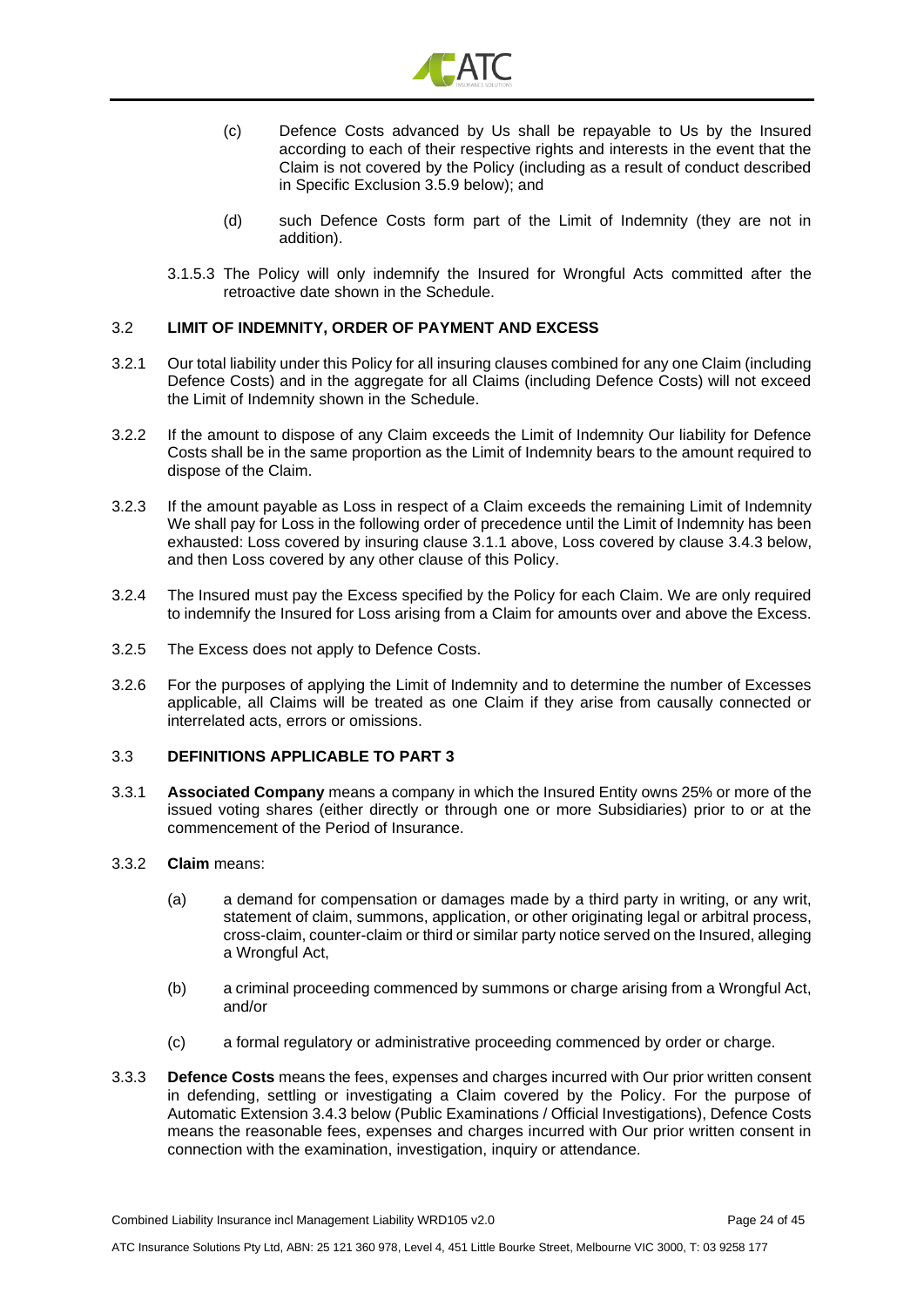

Defence Costs does not include in any circumstances the regular or overtime wages, salaries or fees of any director, officer or Employee of the Insured Entity.

- 3.3.4 **Documents** means deeds, wills, agreements, maps, plans, drawings, books, letters, contracts, certificates, forms and other documents of any nature whether printed, written, digitally or electronically stored data, or reproduced by any other method but does not mean and excludes money, bank or currency notes, bearer bonds or coupons, stamps or any negotiable instrument.
- 3.3.5 **Employee** means any person employed by the Insured under a contract of service, traineeship or apprenticeship including volunteers (but excluding workers on-hired from labour hire agencies)
- 3.3.6 **Employment Benefits** means:
	- (a) non-monetary benefits including but not limited to the provision of a company car, travel allowance, mobile telephone, medical or life insurance, education and training allowances, and equipment allowances;
	- (b) stock or shares, or options in them, or any entitlement or right under any equity plan of any description, or any participation in any equity plan of any description;
	- (c) severance or redundancy payments or entitlements;
	- (d) benefits, payments or entitlements of any kind in respect of paid or unpaid leave;
	- (e) bonus or incentive payments or any entitlement or right under a bonus or incentive plan (other than any payment, entitlement or right under a commission scheme); and/or
	- (f) payments or contributions in respect of any superannuation, benefit, provident, pension or retirement fund, or any other account, fund, scheme or plan intended to provide benefits, in whole or in part, at retirement or at a particular age, or on the happening of a particular event.
- 3.3.7 **Employment Wrongful Act** means a Wrongful Act committed or allegedly committed against an Insured Person (or prospective one) or an agent, contractor or a consultant (including prospective ones) in relation to any actual or alleged:
	- (a) unfair or wrongful dismissal or termination;
	- (b) breach of an implied term of an oral or written employment contract;
	- (c) discrimination;
	- (d) workplace harassment;
	- (e) defamation or humiliation arising from employment-related matters;
	- (f) denial of natural justice;
	- (g) breach of privacy;
	- (h) unfair or wrongful demotion, deprivation of career opportunity or discipline;
	- (i) unfair or wrongful failure to promote, employ or recommend for employment, or failure to grant tenure of employment;
	- (j) negligent employee evaluation; and/or
	- (k) misleading misrepresentation or advertising with respect to employment.

Combined Liability Insurance incl Management Liability WRD105 v2.0 Page 25 of 45

ATC Insurance Solutions Pty Ltd, ABN: 25 121 360 978, Level 4, 451 Little Bourke Street, Melbourne VIC 3000, T: 03 9258 177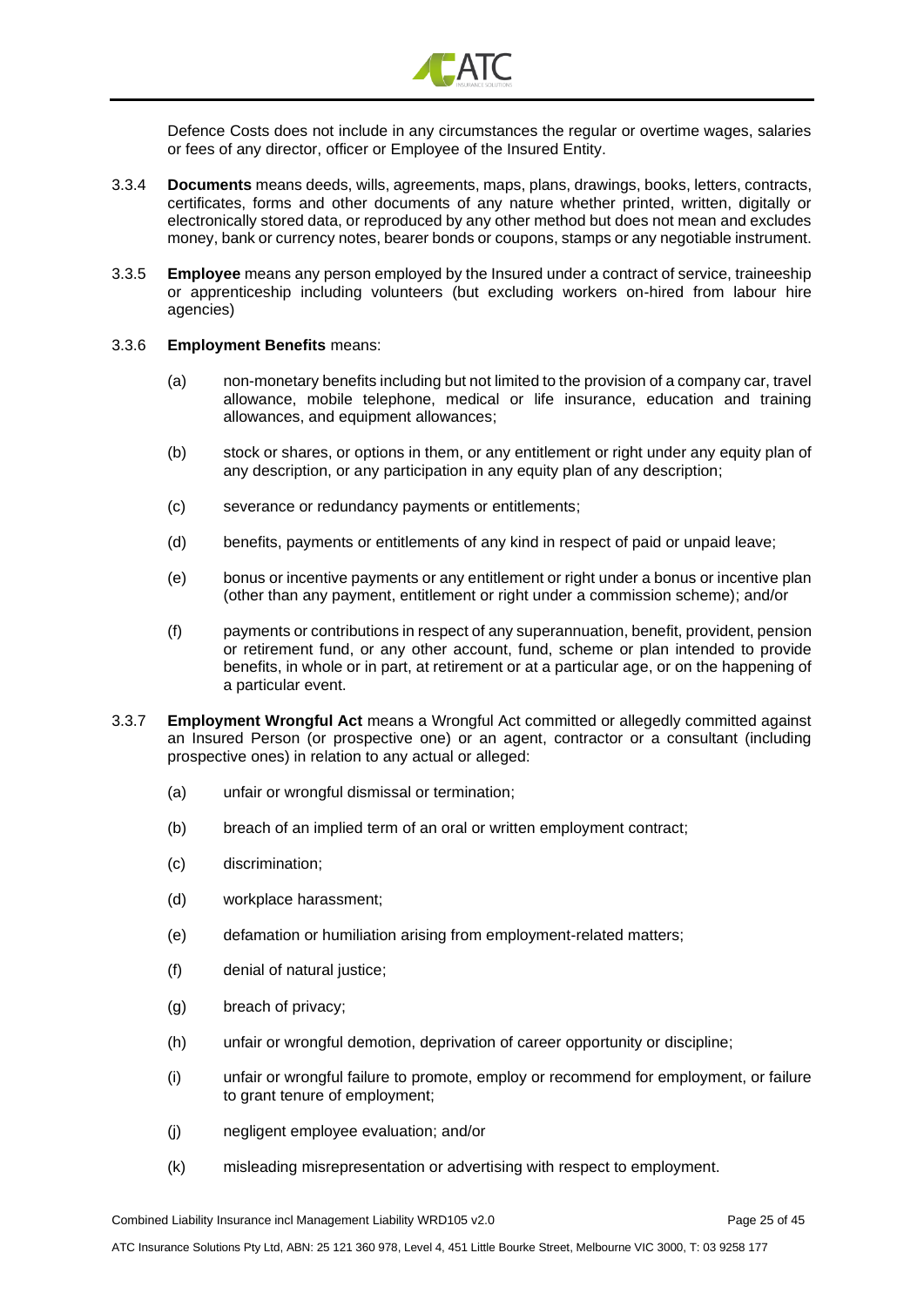

- 3.3.8 **Excess** means the amount stated in the Schedule.
- 3.3.9 **Extended Reporting Period** means the extension of time beyond the expiry date of the Period of Insurance during which time the Insured can give written notification of any Claim which is first made against the Insured during the Extended Reporting Period with respect to a Wrongful Act committed or allegedly committed prior to the expiry date of the Period of Insurance.
- 3.3.10 **Industrial Instrument** means an award, collective or individual agreement, minimum wage order or any other instrument made or authorised under statute, or any other collective agreement, that regulates the terms and conditions of employment.
- 3.3.11 **Insured** means each Insured Person, each Insured Entity, or all.
- 3.3.12 **Insured Entity** means the entity or entities stated in the Schedule and includes any Subsidiary in existence at the inception date of the Period of Insurance and noted in the Insured's written proposal for this insurance.
- 3.3.13 **Insured Person** means any person who was, now is or may become a director, officer, trustee (including Trustees as defined in clause 3.3.25), secretary, or Employee of the Insured Entity, including any person who may be deemed to be a director or officer of the Insured Entity by any applicable legislation or law.
	- 3.3.13.1 Insured Person does not include a liquidator, administrator, receiver, receiver and manager, official manager, trustee or any other type of insolvency practitioner or person administering a compromise or scheme of arrangement implemented between the Insured Entity and any other person or persons (and nor does it include an employee of such a practitioner or person).
	- 3.3.13.2 Insured Person does not include any company, organisation or other corporate entity.
- 3.3.14 **Limit of Indemnity** means the applicable amount for each insuring clause as shown in the Schedule.
- 3.3.15 **Loss** means the total of the amounts the Insured is legally liable or compelled to pay in respect of a Claim (including compensation or damages by virtue of a judgement, award, settlement or otherwise) and Defence Costs.

However, Loss does not include:

- (a) fines or penalties imposed by law (either civil or criminal); aggravated, punitive or exemplary damages; or matters uninsurable by law,
- (b) tax, duties, rates, levies, charges, fees or any other revenue raising measure,
- (c) any amount that the Insured is or was required to pay pursuant to a specific obligation under a contract of employment or employment agreement, or pursuant to statute, an award, collective or individual agreement, minimum wage order or any other instrument authorised by statute that regulates the terms and conditions of employment,
- (d) back pay or any compensation or damages attributable to back pay where the Insured Entity is ordered by a court or tribunal to reinstate the claimant,
- (e) front pay or future loss, compensation, damages or economic relief (in each case, considered from the date when the claimant was to be reinstated) where the Insured Entity is ordered by a court or tribunal to reinstate the claimant but refuses or fails to do so for any reason,
- (f) any Employment Benefits or amounts attributable to any Employment Benefits,
- (g) any amounts You pay or are ordered to pay in relation to an unfair contract,

Combined Liability Insurance incl Management Liability WRD105 v2.0 Page 26 of 45

ATC Insurance Solutions Pty Ltd, ABN: 25 121 360 978, Level 4, 451 Little Bourke Street, Melbourne VIC 3000, T: 03 9258 177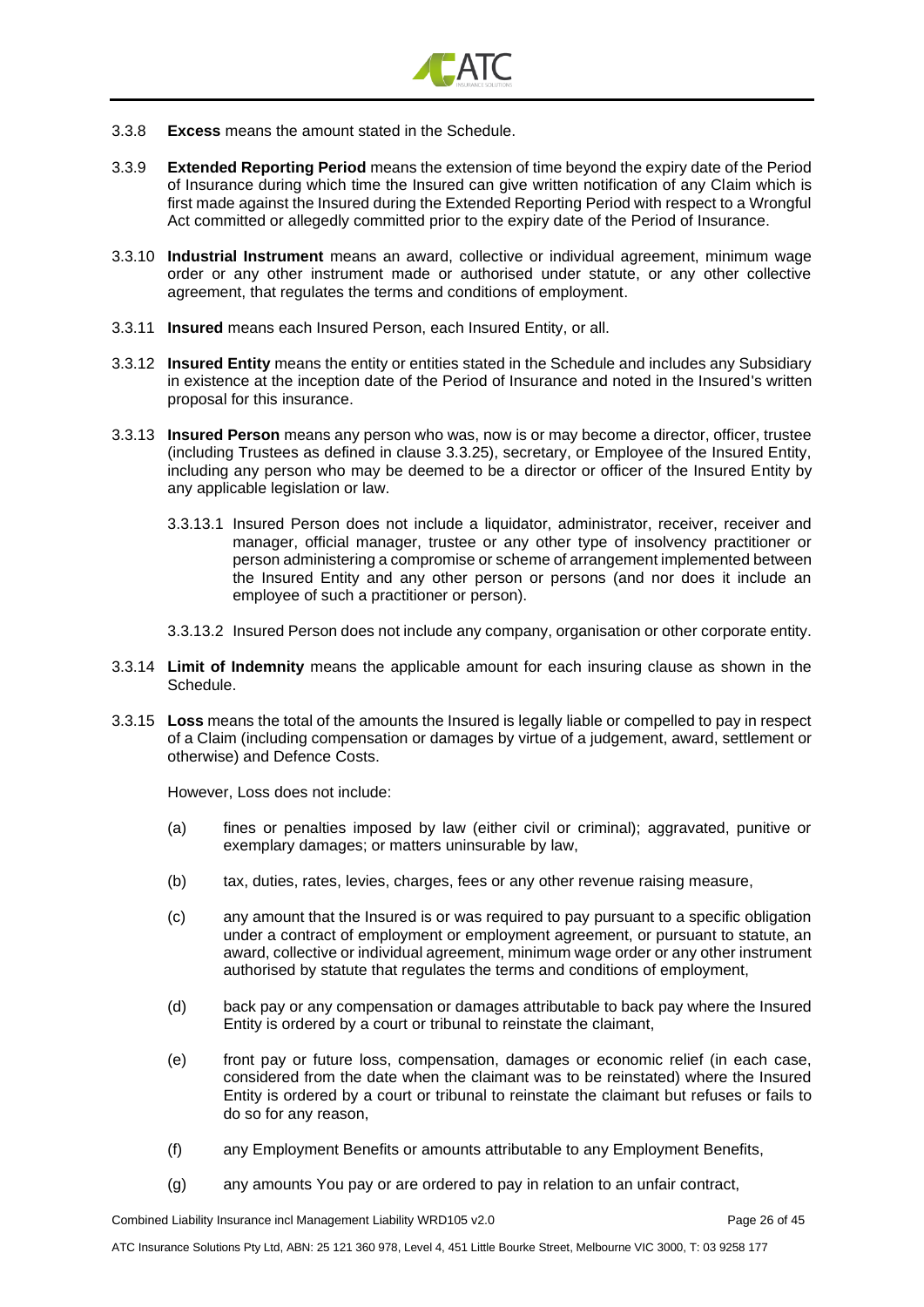

- (h) the cost to modify any building or property or to provide any service to make the building, property or service more accessible or accommodating for a disabled person, or
- (i) the cost of any educational, corrective, sensitivity or other programme, policy or seminar in connection with any Employment Wrongful Act.
- 3.3.16 **Not-For-Profit Organisation** means an entity that is prohibited or prevented from distributing any of its profits or assets to its members during its lifetime or upon its winding up by virtue of a written constitution.
- 3.3.17 **Outside Director** means an Insured Person who is a director, officer, secretary, trustee or other equivalent position holder in an Outside Entity at the request or direction of the Insured Entity.
- 3.3.18 **Outside Entity** means any Associated Company or Not-For-Profit Organisation named in the proposal and any other company, partnership, joint venture or organisation noted by endorsement to the Policy.
- 3.3.19 **Period of Insurance** means the period specified in the Schedule.
- 3.3.20 **Policy** means this Management Liability policy in this Part 3, the General Exclusions, General Conditions and Claims Conditions, the Schedule, the written proposal made by the Insured to Us (including any attachments), and any endorsement to the Policy issued by Us at the commencement of or during the Period of Insurance.
- 3.3.21 **Schedule** means the schedule to this Policy containing the specific insurance details of the Policy issued by Us.
- 3.3.22 **Securities** means any share, stock, note, bond, debenture, evidence of indebtedness, or other equity security or debt security of the Insured Entity and includes any certificate of interest or participation in, receipt for, warrant, certificate of deposit for, voting trust certificate or other interest in any of these things.
- 3.3.23 **Subsidiary** means any entity over which the Insured is in a position to exercise effective direction or control through ownership or control of more than 50 per cent of the issued voting shares of that entity, any subsidiary at law, and any entity whose financial accounts are incorporated into those of the Insured by virtue of the relevant Australian accounting standard.
- 3.3.24 **Superannuation Fund** means any single employer superannuation fund established for the benefit of Employees. It does not include any industry or master superannuation fund.
- 3.3.25 **Trustee** means any duly appointed Insured Person or Insured Entity as trustee of any Superannuation Fund whilst acting in that capacity.
- 3.3.26 **Trustee Wrongful Act** means any Wrongful Act in respect of the administration of a Superannuation Fund committed or allegedly committed by:
	- (a) a Trustee,
	- (b) an Insured Person acting as a director, officer, or secretary of, or in a management role with, the Insured Entity where that Insured Entity is acting as a corporate Trustee of the Superannuation Fund, or
	- (c) any other person for which an Insured Person or an Insured Entity is legally liable.
- 3.3.27 **We/Us**/**Our** means ATC acting under a binder as an agent of certain underwriters at Lloyd's.
- 3.3.28 **Wrongful Act** means any actual or alleged breach of duty, breach of trust, error, omission, neglect, misleading statement or misstatement, or any other act committed or attempted by the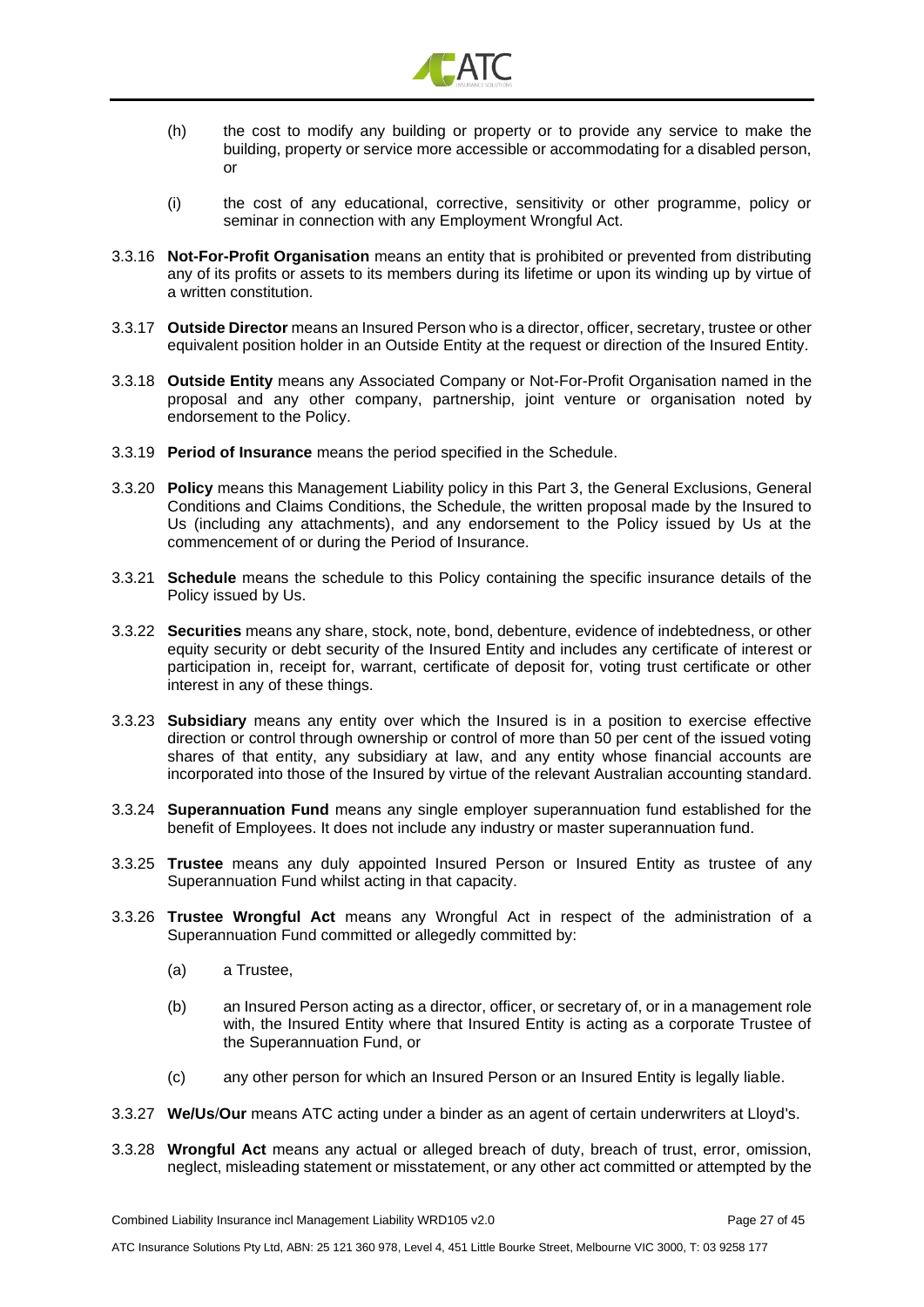

Insured Entity, or by an Insured Person solely in their capacity as a director or officer of the Insured Entity or Outside Entity in the course of serving the Insured Entity or Outside Entity.

For the purpose of insuring clause [3.1.1 above](#page-22-1) the definition of Wrongful Act also includes an Employment Wrongful Act and a Trustee Wrongful Act.

#### 3.4 **AUTOMATIC EXTENSIONS**

These extensions are included automatically and are subject to the terms of the Policy except to the extent varied by the extension. Except for extensions [3.4.1 below](#page-27-1) and [3.4.3 below](#page-27-0) they do not increase the Limit of Indemnity.

#### <span id="page-27-1"></span>3.4.1 **Automatic Reinstatement of Insuring Clause 3.1.1**

Although the Limit of Indemnity for any one Claim will not change, if the Limit of Indemnity is exhausted by reason of Claims under insuring clause [3.1.1 above,](#page-22-1) We will reinstate the Limit of Indemnity under insuring clause [3.1.1 above](#page-22-1) once during the Period of Insurance for claims which are new and non-related to any paid or outstanding claim.

#### 3.4.2 **Continuous Cover**

- 3.4.2.1 We will cover the Insured against Loss resulting from any Claim that would otherwise be excluded by Specific Exclusio[n 3.5.1 below](#page-32-0) that arises from an act, error or omission that occurred prior to the Period of Insurance provided that:
	- (a) We were the Insured's Management Liability insurer at the time when the Insured first became aware of the fact or circumstance from which the Claim arose, and
	- (b) We continued without interruption as the Insured's Management Liability insurer from the time the Insured first became aware of the fact or circumstance to the time when the Claim is made and notified to Us.
- 3.4.2.2 We reserve the right to reduce the amount payable for any Claim by the amount that fairly represents any prejudice We have suffered as a result of the late notification.
- 3.4.2.3 The Limit of Indemnity under this extension shall be the lesser of that available under the policy in force at the time the Insured first became aware of the fact or circumstance and this Policy. The terms of this Policy will apply in all other respects.
- 3.4.2.4 This extension will not apply to a fraudulent non-disclosure of a fact or circumstance.

#### <span id="page-27-0"></span>3.4.3 **Public Examinations / Official Investigations**

- 3.4.3.1 We will pay the Defence Costs (including the cost of legal representation) arising out of:
	- (a) any legally required attendance by an Insured Person at any public examination, official investigation or inquiry in connection with the affairs of the Insured Entity or any other attendance required of an Insured Person in their capacity as a director or officer of the Insured Entity, or
	- (b) any legally required attendance by the Insured Entity at any public examination, official investigation or inquiry in connection with any allegation that the Insured Entity has breached any occupational or workplace health and safety legislation or laws (that would otherwise be excluded by Specific Exclusion [3.5.6 below\)](#page-33-1) or any legislation or laws relating to employment

where the examination, investigation, inquiry or attendance may result in a finding or a recommendation with respect to liability (whether civil or criminal) or the institution of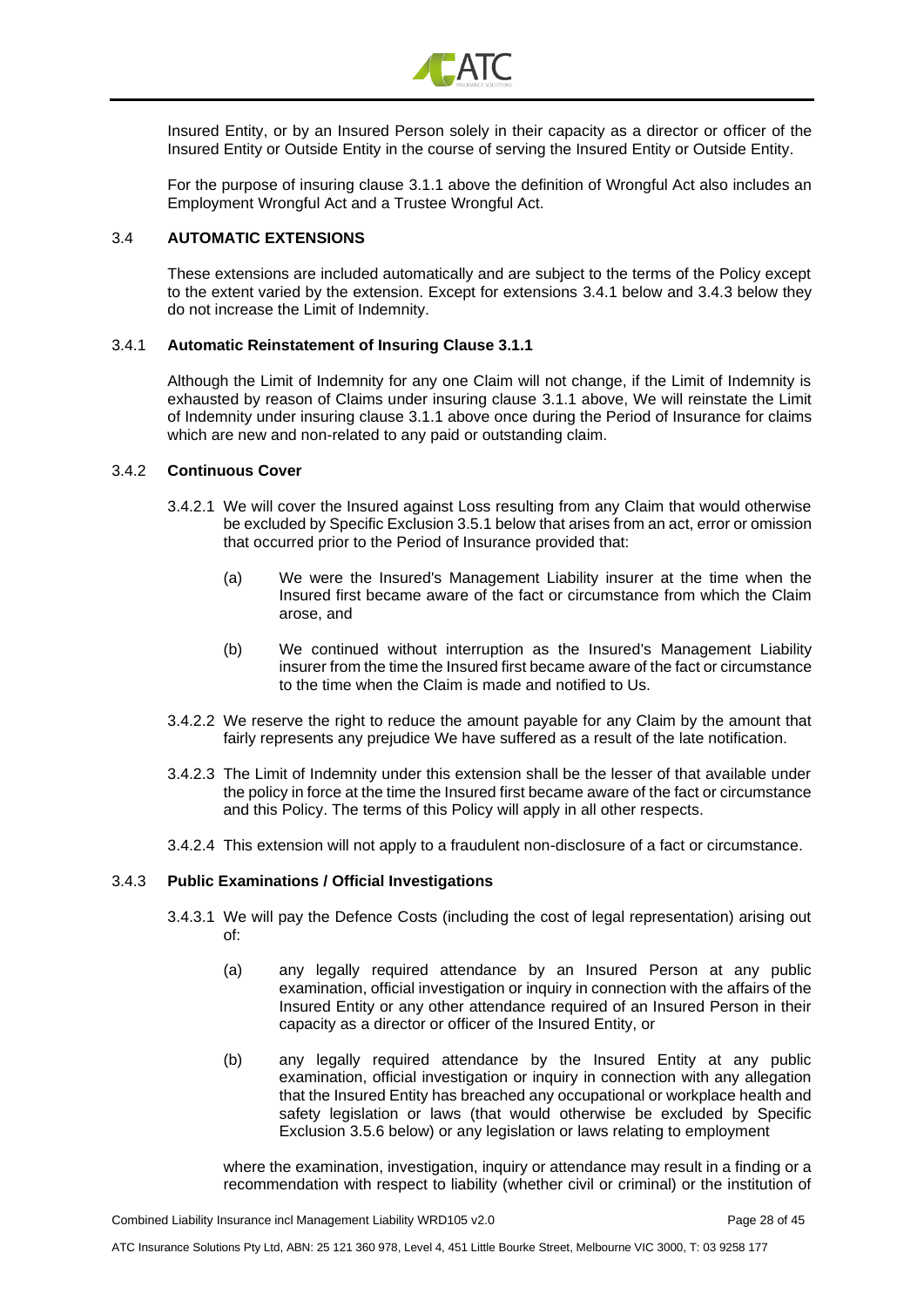

proceedings (whether civil or criminal) that could be the subject of a Claim covered by the Policy.

- 3.4.3.2 We will only provide cover under this extension if the Insured first receives notice of the public examination, official investigation, inquiry or attendance during the Period of Insurance and advises Us during the same Period of Insurance.
- 3.4.3.3 The maximum We will pay under this extension for all examinations, investigations and inquiries is limited to \$250,000. Defence Costs paid under this extension are in addition to the Limit of Indemnity.

#### 3.4.4 **Former Subsidiaries**

We will provide cover in respect of any entity that ceased to be a Subsidiary prior to the Period of Insurance or ceases to be a Subsidiary during the Period of Insurance, provided that cover will only be available with respect to Wrongful Acts, Employment Wrongful Acts or Trustee Wrongful Acts whilst it was a Subsidiary.

#### 3.4.5 **New Subsidiaries**

- 3.4.5.1 We will provide cover in respect of any Subsidiary that is created or acquired by the Insured Entity during the Period of Insurance, provided that at the time of its creation or acquisition:
	- (a) the total gross assets of the new Subsidiary are less than 20% of the total gross assets of the Insured Entity, or
	- (b) the gross annual turnover of the new Subsidiary is less than 20% of the total gross annual turnover of the Insured Entity.
- 3.4.5.2 Cover under this extension will only apply to Subsidiaries whose activities are of a similar nature to the Business Activities.
- 3.4.5.3 The cover provided by this extension will only apply with respect to Wrongful Acts, Employment Wrongful Acts or Trustee Wrongful Acts committed from or after the date of creation or acquisition.
- 3.4.5.4 For cover to apply under this extension, We must be advised within 60 days of the creation or acquisition of any Subsidiary and any additional premium must be paid to Us.

#### 3.4.6 **Outside Directorships**

- 3.4.6.1 We will provide cover in respect of Loss arising from any Claim made against an Insured Person who was, is or may become an Outside Director for any Wrongful Act, Employment Wrongful Act or Trustee Wrongful Act committed in their capacity as an Outside Director.
- 3.4.6.2 The cover provided by this extension shall not be construed to extend to the Outside Entity or to any of its directors, officers or employees.
- 3.4.6.3 The cover will be expressly in excess of any other insurance available to the Outside Director and the Outside Entity and in excess of any indemnity provided by the Outside Entity.
- 3.4.6.4 The cover provided by this extension shall not apply in connection with any Claim made against any Insured by any shareholder of the Outside Entity who owns or holds more than 20% of the issued and outstanding voting share capital of the Outside Entity.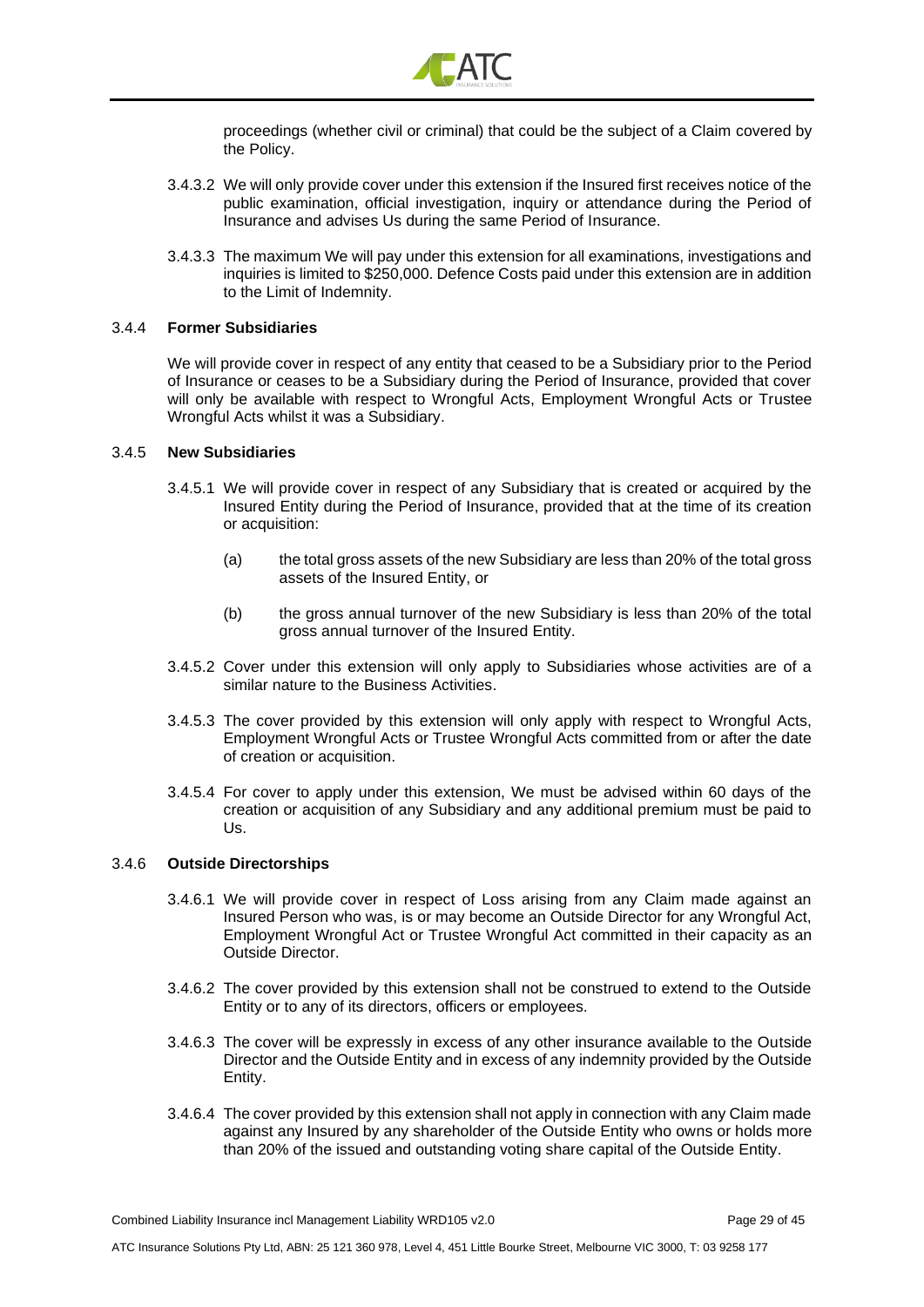

#### 3.4.7 **Severability and non-imputation**

- 3.4.7.1 If more than one party is insured under this Policy the written proposal shall be construed as **if** it was a separate application for cover by each Insured and any statement or representation in the proposal or surrounding the proposal, or any knowledge possessed by an Insured, shall not be imputed to any other Insured.
- 3.4.7.2 Further, any breach of the terms or conditions of the Policy, or any other conduct by any Insured, shall not be imputed to any other Insured.
- 3.4.7.3 Provided always that:
	- (a) the remaining Insured are entirely innocent of and had no prior knowledge of the conduct of the other Insured (or should not reasonably have been to expected to have such knowledge) and as soon as reasonably practical after becoming aware of the conduct, advise Us in writing of all known facts in relation to the conduct, and
	- (b) this clause is not intended to limit the Insured's duty of disclosure under the *Insurance Contracts Act 1984*.
- 3.4.7.4 However, any state of mind or any knowledge possessed by any past or present chairman of the board, director, chief executive officer, chief operating officer or chief financial officer of the Insured Entity will be imputed to the Insured Entity.

#### 3.4.8 **Estates, Heirs and Legal Representatives**

We will provide cover to the estate, heirs, legal representatives or assigns of any deceased, mentally incompetent or insolvent Insured Person with respect to Loss arising from a Claim.

#### 3.4.9 **Pollutants**

- 3.4.9.1 We will pay the Defence Costs arising from any Claim that would otherwise be excluded by General Exclusion 4.16 below:
	- (a) with respect to the actual or alleged discharge, seepage, dispersal, release or escape of any pollutants, or
	- (b) made by any shareholder of the Insured Entity either directly or derivatively that alleges loss or damage to the Insured Entity or its shareholders.
- 3.4.9.2 The cover provided for Defence Costs by this extension is sub-limited to \$100,000 for any one Claim and in the aggregate for all Claims during the Period of Insurance, which amount forms part of the Limit of Indemnity.

#### 3.4.10 **Extended Reporting Period (Insuring Clause [3.1.1 above\)](#page-22-1)**

- 3.4.10.1 Subject to the provisos below, for the purposes of Insuring Clause [3.1.1 above](#page-22-1) only:
- 3.4.10.2 We will provide an Extended Reporting Period of 12 months if We have refused to offer terms for another Policy of the same or lesser Limit of Indemnity (whether a replacement policy or otherwise) incepting on or from the expiry date of the Period of Insurance, or the Insured chooses not to effect another Policy issued by Us (whether a replacement policy or otherwise) incepting from the expiry date of the Period of Insurance.
- 3.4.10.3 The provision of an Extended Reporting Period is conditional upon the following provisos:

Combined Liability Insurance incl Management Liability WRD105 v2.0 Page 30 of 45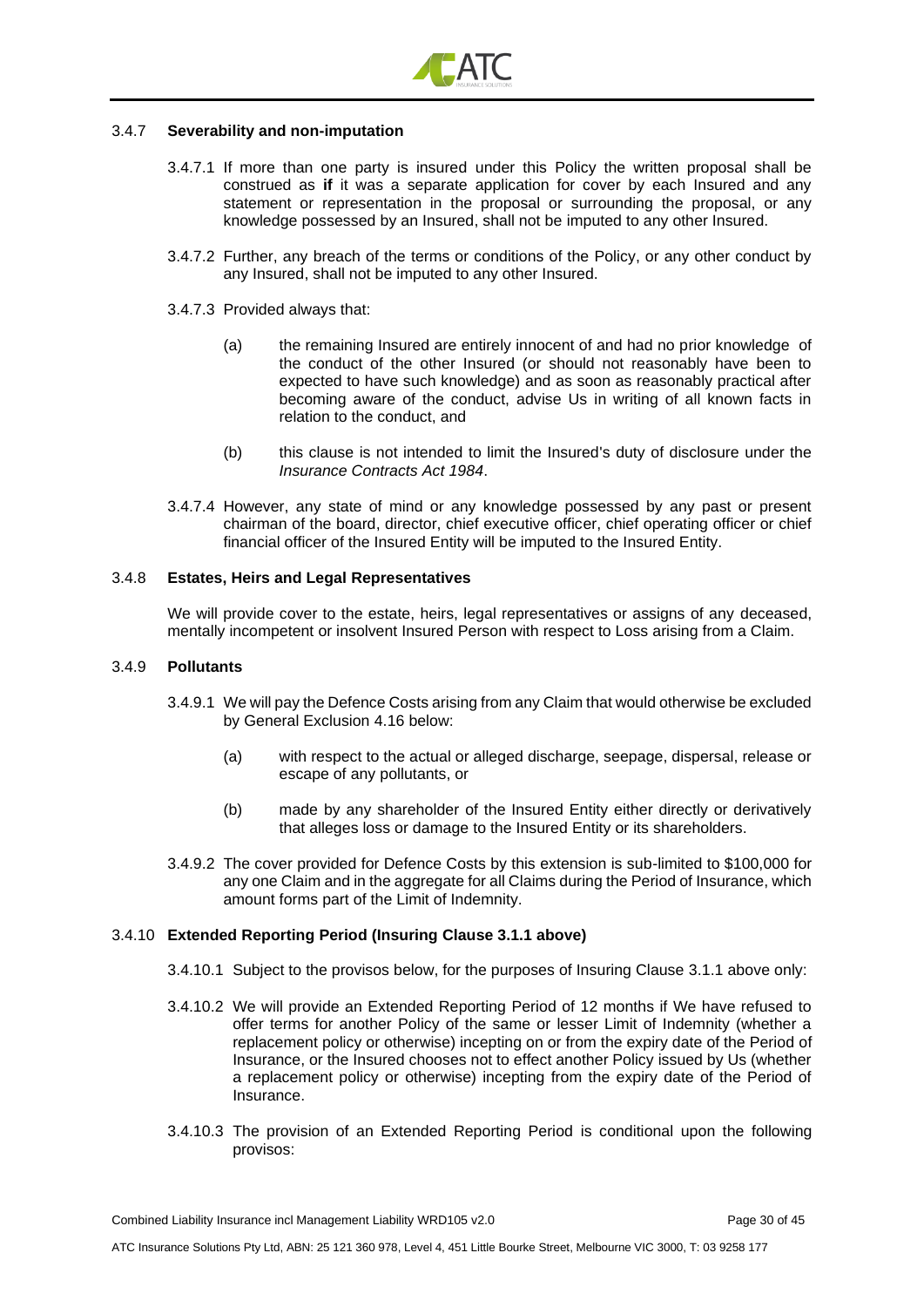

- (a) a written request being made from the Insured to Us prior to the expiry of the Period of Insurance;
- (b) payment of an additional full annual premium being received by Us within 30 days after the expiry of the Period of Insurance;
- (c) this Policy not being replaced or succeeded by any other policy providing directors' & officers' liability insurance;
- (d) the Limit of Indemnity shall not be increased in any way (including by operation of extension [3.4.1 above\)](#page-27-1); and
- (e) the Extended Reporting Period may not be cancelled and the additional premium will not be refundable.
- 3.4.10.4 An Extended Reporting Period will not be available if this Policy is cancelled or voided.

#### 3.4.11 **Retirement cover**

Any Insured Person who has retired from all employment or office prior to the Period of Insurance shall be automatically entitled to a 12 month Extended Reporting Period at no additional premium after the expiry of the Period of Insurance, provided that:

- (a) the Insured Entity does not renew this Policy or replaces it with any other policy providing directors' & officers' liability insurance, and
- (b) an Extended Reporting Period pursuant to clauses 3.4.11 (a) has not been purchased.

#### 3.4.12 **Spouses**

We will provide cover for any Claim made against an Insured Person's legal or de facto spouse in respect of Loss arising from a Wrongful Act, an Employment Wrongful Act or a Trustee Wrongful Act committed by that Insured Person.

#### 3.4.13 **Monetary Penalties**

- 3.4.13.1 Notwithstanding Specific Exclusion [3.5.6 below](#page-33-1) (Bodily Injury), We will pay the amount of any monetary penalties an Insured Person and/or an Insured Entity is ordered to pay by a court or tribunal to any Regulatory Authority, subject to the following provisos:
	- (a) We will only pay such amounts to the extent that We are not prohibited from doing so by law, and
	- (b) We will not be liable to make any payment in connection with any monetary penalties that directly or indirectly arise out of any wilful, reckless or grossly negligent conduct by an Insured Person or an Insured Entity or any known or intentional breach or violation of law by an Insured Person or an Insured Entity, and
	- (c) The maximum amount payable under this extension during the Period of Insurance is \$50,000 in the aggregate for all Insured Persons, which amount forms part of the Limit of Indemnity.
- 3.4.13.2 A "Regulatory Authority" means a person or entity appointed, constituted or acting under a delegated authority to any Act or regulation enacted by the federal or a state parliament within the Commonwealth of Australia.
- 3.4.13.3 For the purpose of this extension, the definition of Loss is amended accordingly.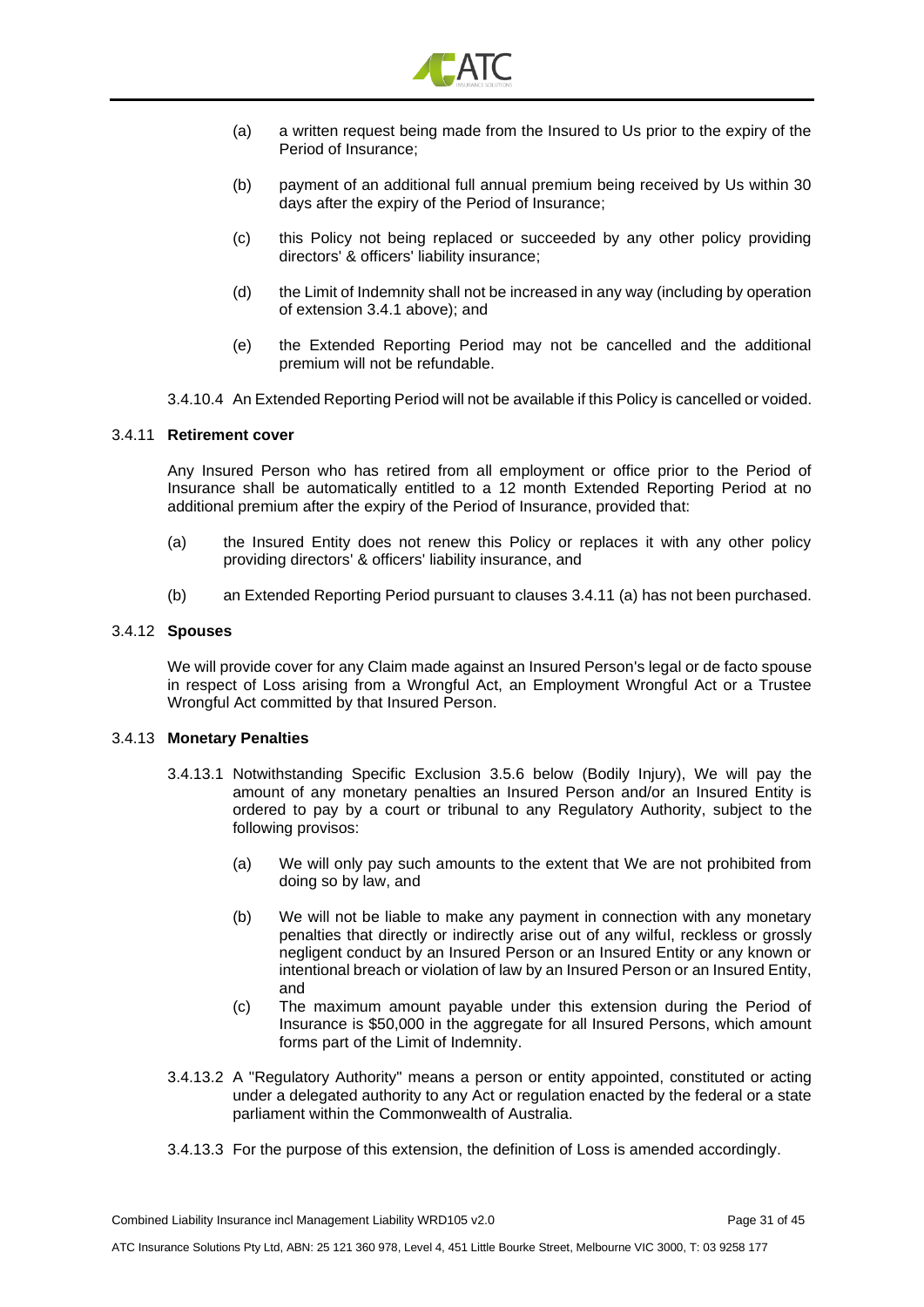

#### 3.4.14 **Public Relations Cover**

- 3.4.14.1 We will pay the reasonable fees and expenses incurred by an Insured Person with Our prior written agreement to engage a public relations consultant:
	- (a) in connection with a Claim for extradition of the Insured Person, or
	- (b) for the purposes of ameliorating damage to the Insured Person's reputation, provided that the Insured Person has been exonerated from fault, liability or culpability by final adjudication (including the outcome of any appeal procedure) of a court or tribunal of competent jurisdiction in connection with a Claim accepted by Us as covered by the Policy.
- 3.4.14.2 The maximum amount payable under this extension during the Period of Insurance is \$100,000 in the aggregate for all Insured Persons, which amount forms part of the Limit of Indemnity.

#### 3.4.15 **Preservation Of Indemnity (Insuring Clause 3.1.1 [\(b\) above\)](#page-22-3)**

If the Insured Entity is permitted or required to indemnify an Insured Person in respect of a Claim in terms of insuring clause 3.1.[1\(b\) above,](#page-22-3) but for whatever reason fails to do so, We will pay on behalf of the Insured Person any Loss arising from the Claim, but only to the extent that the Insured Entity could have indemnified that Insured Person as permitted or required by law. The amount of the Excess applicable to insuring clause 3.1.1 [\(b\) above](#page-22-3) will be payable to Us by the Insured Entity unless it is unable to do so due to its insolvency.

#### 3.4.16 **Dishonesty**

We will cover Claims that would otherwise be excluded by Specific Exclusion [3.5.9 below,](#page-33-0) but We will not cover:

- (a) any person who commits, condones or authorises any dishonest, fraudulent, malicious, criminal or reckless act, error or omission; or
- (b) any loss of money, negotiable instruments, bonds, coupons, currency, bank notes or stamps.

#### 3.4.17 **Loss of Documents**

Notwithstanding Specific Exclusion [3.5.13 below,](#page-34-0) We will cover the Insured for the Insured's liability for the loss of or damage to Documents not owned by the Insured but in the Insured's care, custody or control at the time of the loss or damage (but excluding any loss or damage due to wear and tear or other gradual deterioration) provided that:

- (a) the loss or damage is first discovered during the Period of Insurance;
- (b) the Insured gives Us notification of the loss or damage within 30 days of its discovery;
- (c) the Insured can supply Us with original receipts or other documentation to verify the fact of Documents being lost or damaged;
- (d) Our liability to indemnify the Insured is limited to the reasonable costs and expenses incurred with Our prior written consent to replace or restore the Documents; and
- (e) Our total liability under this extension is limited to \$100,000 in the aggregate.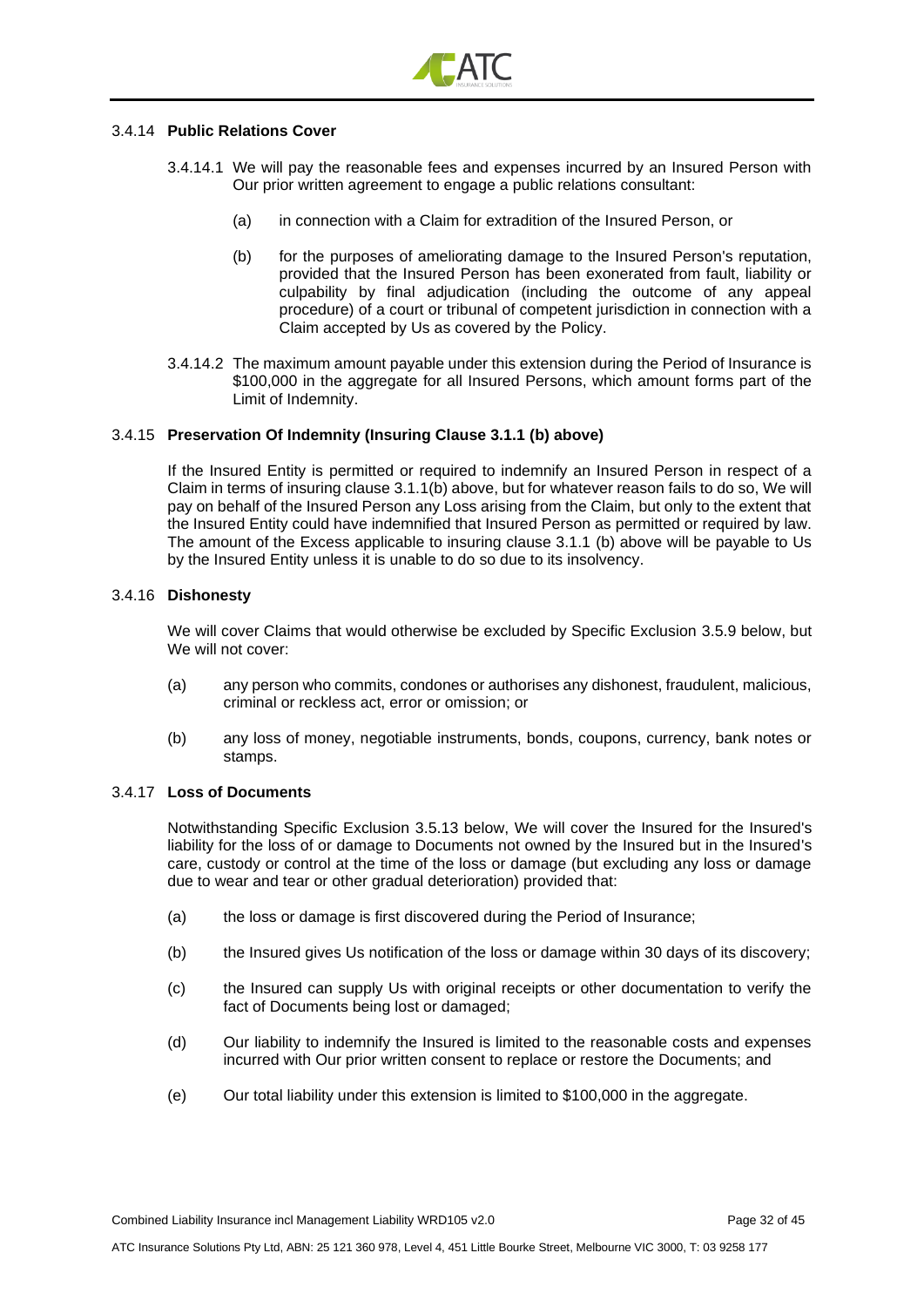

#### 3.5 **SPECIFIC EXCLUSIONS**

We will not cover the Insured under the Policy for Loss in connection with:

#### <span id="page-32-0"></span>3.5.1 **Known Claims / Circumstances**

Liability for any Claim:

- (a) first made or threatened against the Insured before the inception date of the Policy;
- (b) arising from any fact or circumstance that the Insured knew or ought reasonably to have known before the inception date of the Policy might give rise to a Claim;
- (c) that has been notified under any previous policy or was stated on the proposal (or any declaration or other underwriting information on which this Policy is based); or
- (d) arising from any fact or circumstance that has been notified (or ought reasonably to have been) under any previous policy or was stated on the proposal (or any declaration or other underwriting information on which this Policy is based).

#### 3.5.2 **Breach of Professional Duty**

- 3.5.2.1 Liability for any Claim that directly or indirectly arises from any breach of a professional duty of care in the provision of professional services or advice by an Insured Person.
- 3.5.2.2 This exclusion does not apply to Wrongful Acts, Employment Wrongful Acts or Trustee Wrongful Acts committed by an Insured Person in the course of carrying out a duty to the Insured Entity or the Outside Entity solely in their capacity as a director, officer or Trustee.

#### 3.5.3 **Insured versus Insured**

Liability for any Claim made by or on behalf of any Insured Entity or any Outside Entity, provided that this exclusion shall not apply to:

- (a) Defence Costs,
- (b) any Claim brought or maintained by the Insured Entity for contribution or indemnity if the Claim directly results from another Claim otherwise covered by the Policy,
- (c) any shareholder derivative action brought by or on behalf of any Insured Entity or Outside Entity without any solicitation from or active participation of any Insured Person or any director, officer, trustee or equivalent position holder of any Outside Entity (except where such solicitation or active participation is required by law);
- (d) any Claim brought or maintained by a court appointed liquidator, receiver, receiver and manager, administrator or similar insolvency practitioner on behalf of any Insured Entity or Outside Entity where such Claim is brought without any solicitation from or active participation of any Insured Person or any director, officer, trustee or equivalent position holder of any Outside Entity (except where such solicitation or active participation is required by law); or
- (e) any Claim brought by or on behalf of any former Insured Person, unless he or she was an Insured Person at the time that the Wrongful Act was committed.

#### 3.5.4 **Shareholders (15%)**

Liability for any Claim made by any shareholder of the Insured Entity (whether in the name of the shareholder or the Insured Entity) but only when that shareholder owns 15% or more of the Insured Entity's issued voting share capital, either directly or beneficially.

Combined Liability Insurance incl Management Liability WRD105 v2.0 Page 33 of 45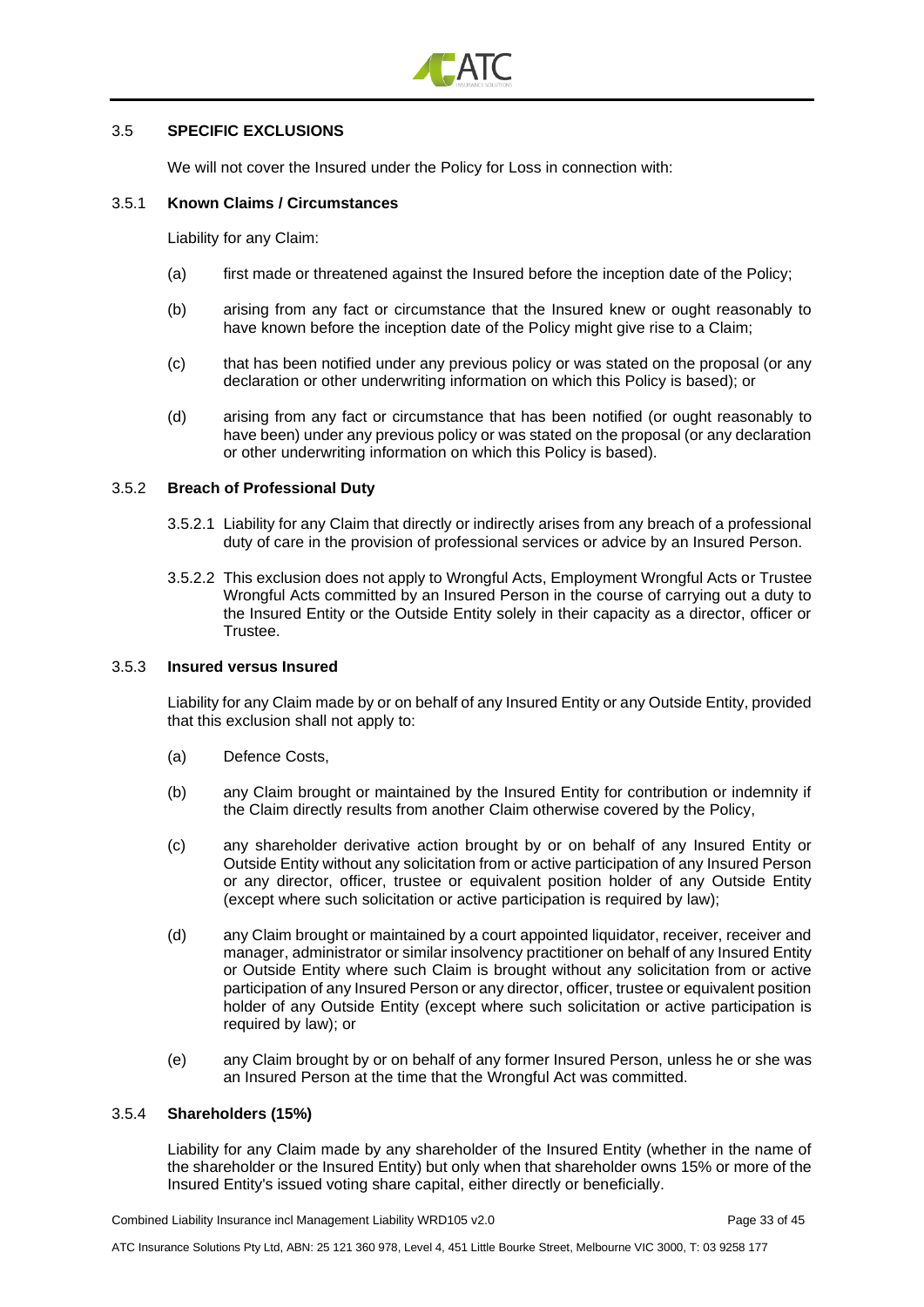

#### 3.5.5 **Superannuation Liability**

Liability for any Claim directly or indirectly arising from or in connection with any failure by the Insured Entity to pay for, provide for or collect any contributions to an employer superannuation or pension fund established for the benefit of Employees as required by law or any trust deed in relation to such a fund, or liability for any Claim to pay any amount to a beneficiary of such a fund.

#### <span id="page-33-1"></span>3.5.6 **Bodily injury**

Liability for any Claim that directly or indirectly arises from or is in connection with the death of or bodily injury (including illness, disability, shock, fright, mental anguish or mental injury as a result of the bodily injury) to any person. However, this exclusion shall not apply to any Claim arising out of an Employment Wrongful Act to the extent that cover will be available for Claims for emotional distress or any other mental or emotional anguish.

#### 3.5.7 **Property Damage**

Liability for any Claim that directly or indirectly arises from or is in connection with the loss, damage or destruction of any tangible property.

#### 3.5.8 **Unfair Contract**

Liability for any Claim arising out of any actual or alleged participation in any unfair contract of employment.

#### <span id="page-33-0"></span>3.5.9 **Dishonest, Fraudulent or Wilful acts**

Liability for any Claim that directly or indirectly arises from, or is attributable to, any dishonest, fraudulent, malicious or criminal acts, errors or omissions.

This exclusion will only apply where such conduct is established either by judgement or other final adjudication adverse to the Insured or by any admission by the Insured that the conduct did in fact occur.

#### 3.5.10 **Personal Benefit**

Liability for any Claim that directly or indirectly arises from, or is attributable to, any Insured Person:

- (a) improperly benefiting in fact from any dealings or transactions in Securities as a result of possessing information not available to the market place for such Securities, or
- (b) gaining in fact any personal profit or advantage to which they were not legally entitled.

This exclusion will only apply where such conduct is established either by judgement or other final adjudication adverse to the Insured or by any admission by the Insured Person that the conduct did in fact occur.

#### 3.5.11 **Prospectuses / Public Offerings**

Liability for any Claim that directly or indirectly arises out of or is in connection with:

- (a) any public sale or public issue of any Securities of the Insured Entity or the Outside Entity, or
- (b) the issue of any document in the nature of a prospectus or other offering document, information memorandum, registration document or similar document (including information and data collated in the process of preparing such a document) for the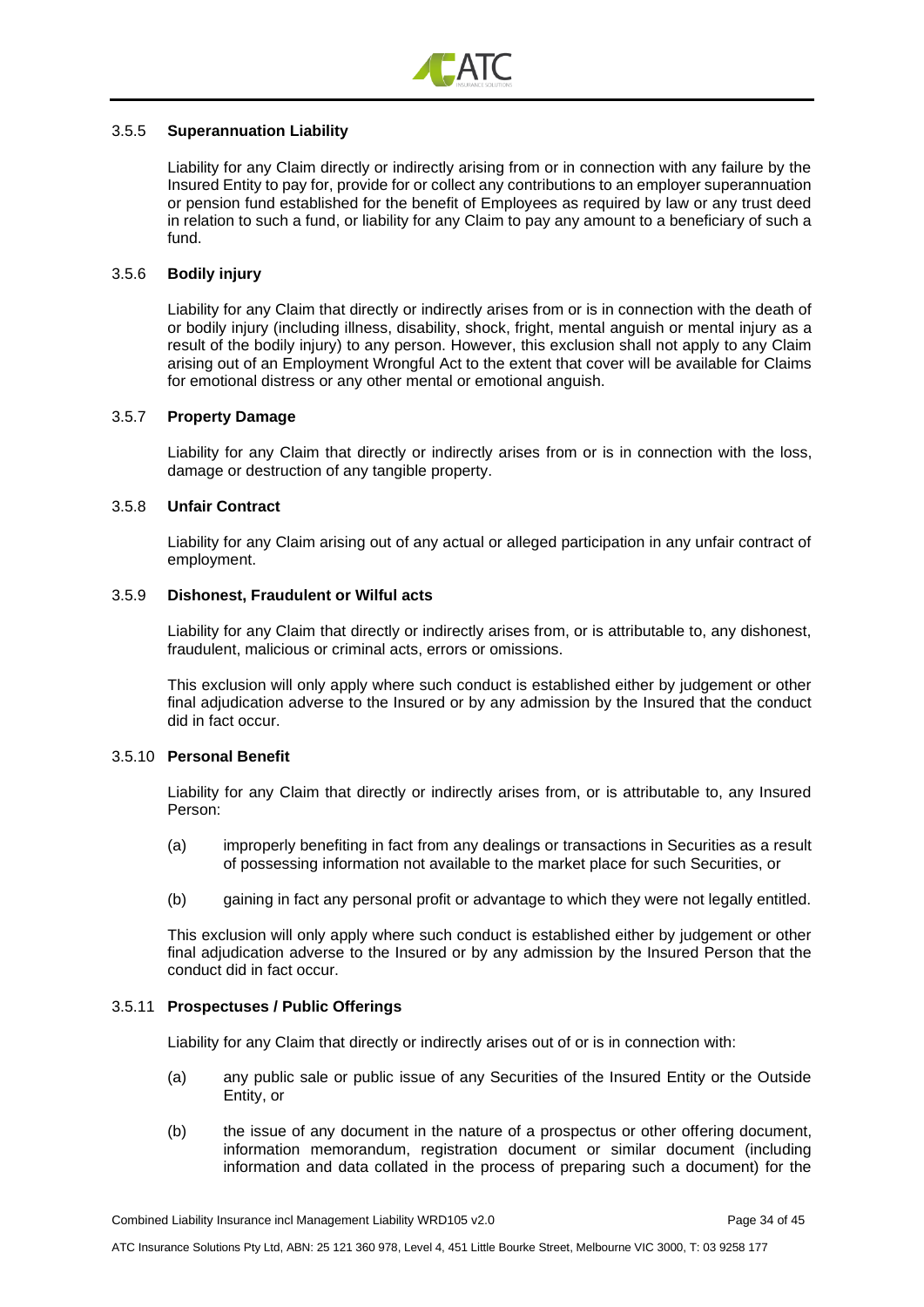

purpose of raising or restructuring capital for the Insured Entity or an Outside Entity by the sale, issue or transfer of any Securities of the Insured Entity or the Outside Entity.

#### 3.5.12 **Insolvency**

Liability for any Claim that directly or indirectly arises out of or is in connection with: the insolvency, liquidation, bankruptcy, receivership or administration of the Insured Entity or an Outside Entity; the Insured Entity or the Outside Entity trading unprofitably; or the inability (whether actual or alleged) of the Insured Entity or Outside Entity to pay all or some of their debts when they fall due.

#### <span id="page-34-0"></span>3.5.13 **Documents**

Any Claim arising from the loss or destruction of, or any damage to, Documents

#### 3.5.14 **Insurance**

Any Claim that is more specifically insured against under the other parts of this combined Policy.

#### 3.6 **ADDITIONAL EXCLUSIONS TO INSURING CLAUSE [3.1.2 above](#page-22-4)**

The following additional exclusions apply to insuring clause [3.1.2 above](#page-22-4) (and any applicable extension to insuring clause [3.1.2 above\)](#page-22-4):

- 3.6.1 We will not pay for Loss arising from any Claim made against the Insured Entity in connection with:
	- (a) any industrial dispute, strike, work-to-rule, work bans, overtime bans, go-slows, picketing, sit-ins, lock-outs, demonstrations or any other industrial action; or
	- (b) workers' compensation or occupational, health and safety acts or similar laws and legislation.

#### 3.7 **ADDITIONAL EXCLUSIONS TO INSURING CLAUSE [3.1.4 above](#page-22-2)**

The following additional exclusions also apply to insuring clause [3.1.4 above](#page-22-2) (and any applicable extension to insuring clause [3.1.4 above\)](#page-22-2):

- 3.7.1 We will not pay for Loss arising from any Claim made against the Insured Entity in connection with:
	- (a) any actual or alleged breach of trust, confidentiality or privacy and/or infringement of any intellectual property rights, including copyright, trademark, design, patent or trade secret;
	- (b) any actual or alleged breach of statute, regulation or common law relating to anti-trust, business competition, price fixing, unfair or restrictive trade practices;
	- (c) tortious interference in another's business or contracts;
	- (d) any actual or alleged contractual liability of the Insured Entity pursuant to any express or implied contract or agreement;
	- (e) an obligation, or breach of an obligation, under any law or regulation to provide for paid or unpaid leave of any kind;
	- (f) an obligation, or breach of an obligation, under any Industrial Instrument;
	- (g) any actual or alleged obligation under any law, regulation or Industrial Instrument in connection with workers' compensation, occupational or workplace health and safety,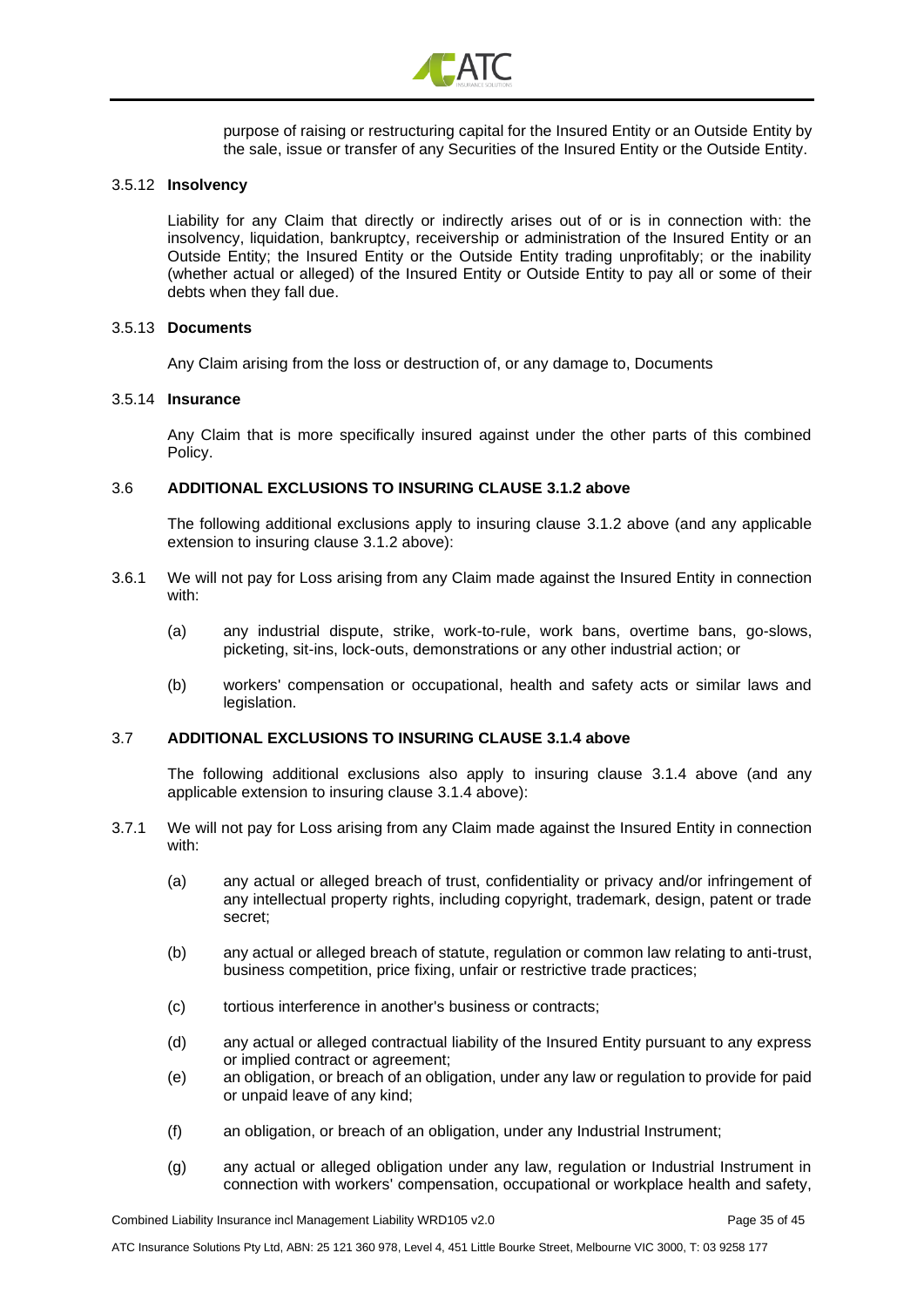

disability benefits, unemployment benefits, unemployment insurance, retirement benefits, social security benefits or similar obligation; or

(h) any Claim in respect of an Employment Wrongful Act or a Trustee Wrongful Act.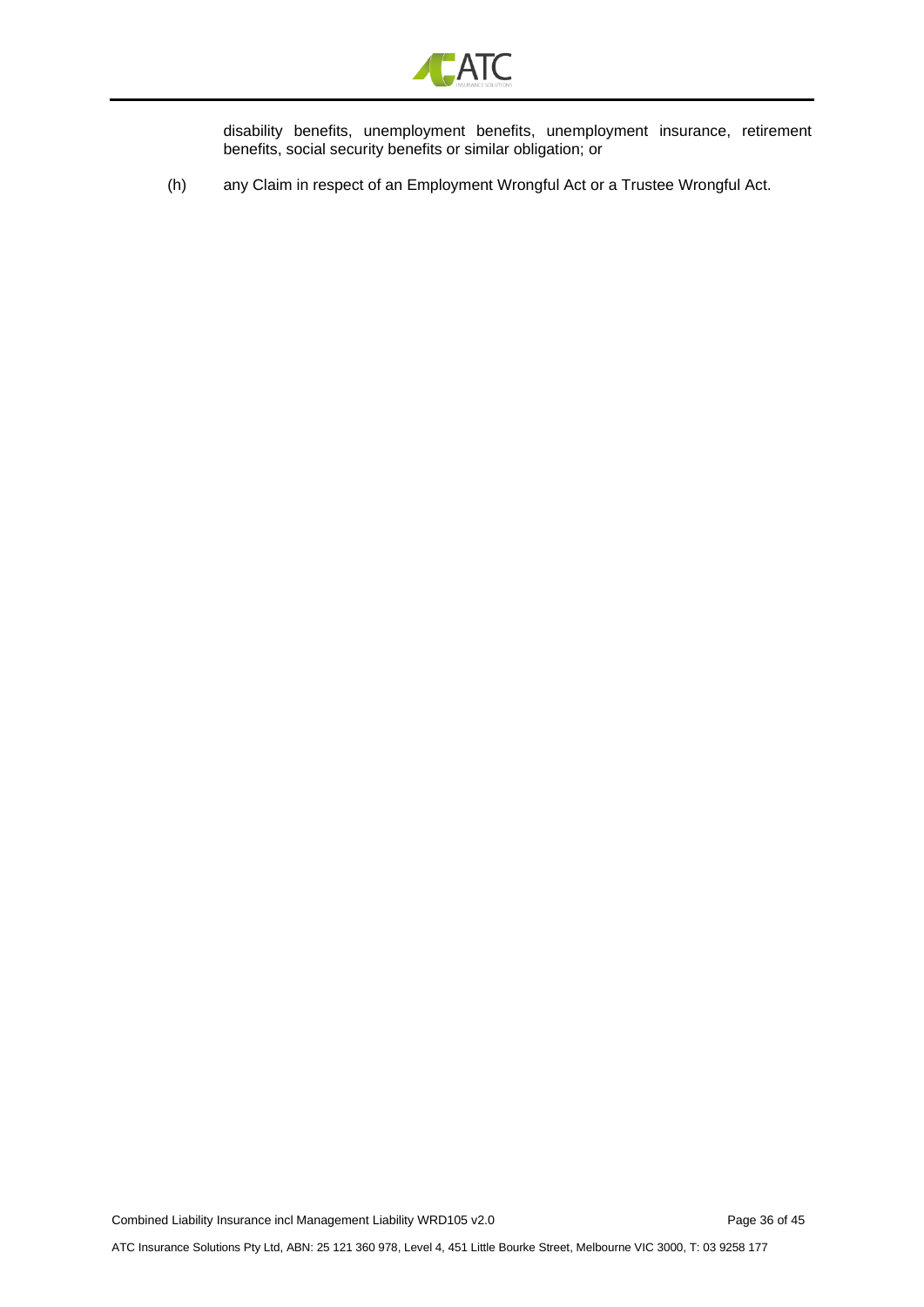

# **Part 4 - General Exclusions**

<span id="page-36-0"></span>The following exclusions apply to all Policies unless stated otherwise. We will not indemnify the Insured against the following:

#### 4.1 **Terrorism**

- 4.1.1 Notwithstanding any provision to the contrary within this insurance or any endorsement thereto it is agreed that this insurance excludes death, injury, illness, loss, damage, cost or expense of whatsoever nature directly or indirectly caused by, resulting from or in connection with any act of Terrorism regardless of any other cause or event contributing concurrently or in any other sequence to the loss.
- 4.1.2 This exclusion also excludes death, injury, illness, loss, damage, cost or expense of whatsoever nature directly or indirectly caused by, resulting from or in connection with any action taken in controlling, preventing, suppressing or in any way relating to any act of Terrorism.
- 4.1.3 For the purpose of this exclusion, "Terrorism" means an act, including but not limited to the use of force or violence and/or threat thereof, of any person or group(s) of persons, whether acting alone or on behalf of or in connection with any organisation(s) or government(s) which from its nature or context is done for, or in connection with, political, religious, ideological, ethnic or similar purposes or reasons, including the intention to influence any government and/or to put the public, or any section of the public, in fear.

#### 4.2 **USA and Canada**

Any legal liability:

- (a) that arises directly or indirectly out of any act, error or omission committed within the territorial limits of the United States of America or Canada or their territories or protectorates;
- (b) for any action or proceeding for damages that is brought against the Insured in a court of law of the United States of America or Canada or their territories or protectorates;
- (c) Any action or proceeding for the enforcement of any judgement, order or award obtained in or pursuant to the laws of the United States of America or Canada or their territories or protectorates; or
- (d) Any legal liability that arises directly or indirectly out of the export of the Insured's Products or services to the United States of America or Canada.

unless agreed otherwise by Us.

#### 4.3 **War and invasion**

Legal liability in consequence of war, invasion, acts of foreign enemies, hostilities (whether war be declared or not), civil war, rebellion, revolution, insurrection, military or usurped power or confiscation, nationalisation, requisition or damage to property by or under the order of any government or local authority.

#### 4.4 **Radioactive, contamination, chemical, biological, bio-chemical and electromagnetic weapons**

Loss, damage, liability or expense directly or indirectly caused by or contributed to by or arising from:

(a) ionising radiations from or contamination by radioactivity from any nuclear fuel or from any nuclear waste or from the combustion of nuclear fuel,

Combined Liability Insurance incl Management Liability WRD105 v2.0 Page 37 of 45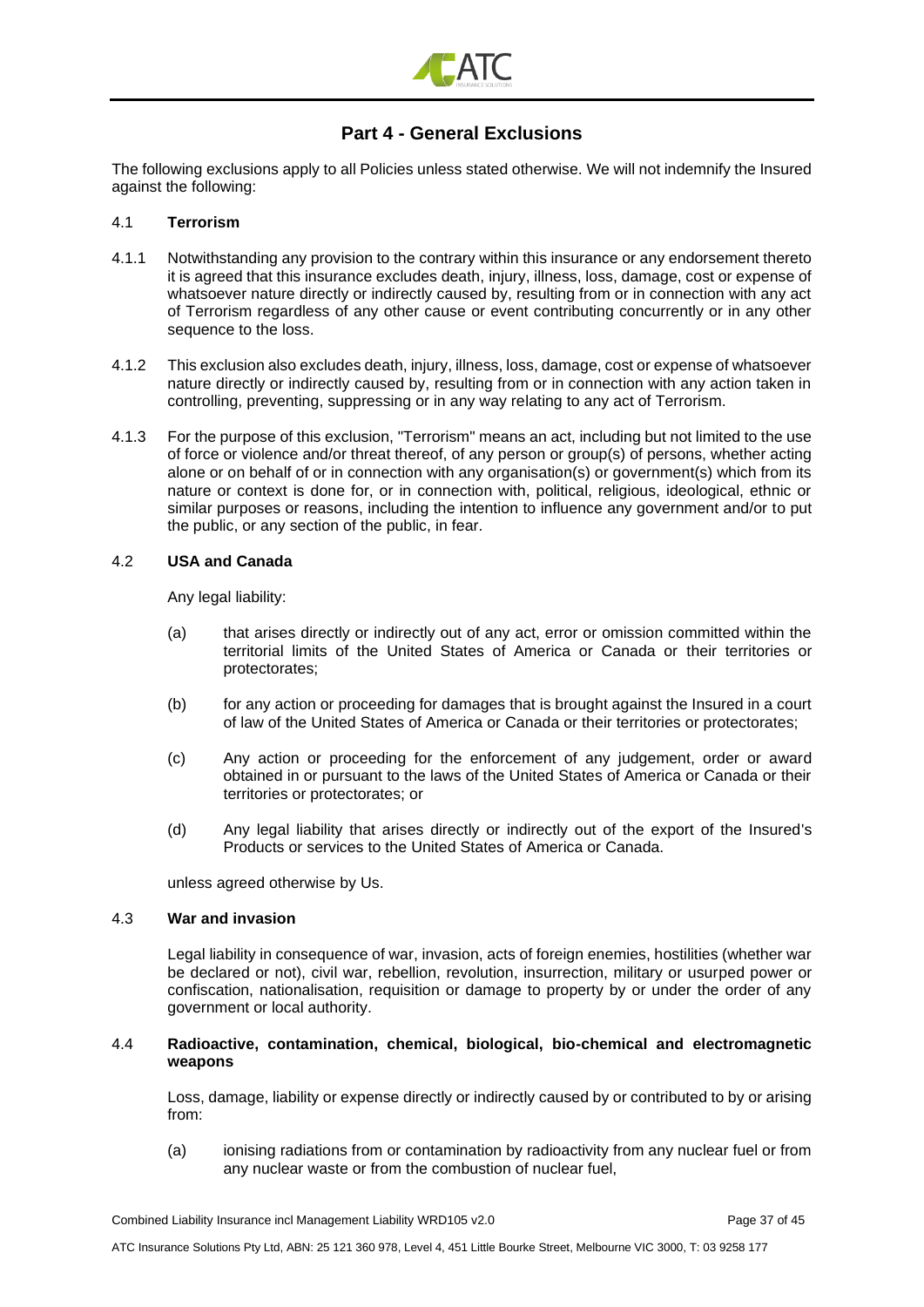

- (b) the radioactive, toxic, explosive or other hazardous or contaminating properties of any nuclear installation, reactor or other nuclear assembly or nuclear component thereof,
- (c) any weapon or device employing atomic or nuclear fission and/or fusion or other like reaction or radioactive force or matter,
- (d) the radioactive, toxic, explosive or other hazardous or contaminating properties of any radioactive matter (the exclusion in this sub-clause does not extend to radioactive isotopes, other than nuclear fuel, when such isotopes are being prepared, carried, stored, or used for commercial, agricultural, medical, scientific or other similar peaceful purposes), or
- (e) any chemical, biological, bio-chemical, or electromagnetic weapon.

#### 4.5 **Asbestos**

Any actual or alleged legal liability whatsoever in respect of claims directly or indirectly arising out of, resulting from or in consequence of, or in any way involving asbestos, or any materials containing asbestos in whatever form or quantity.

#### 4.6 **Non-medically prescribed drugs**

Any legal liability arising directly or indirectly from the use of non-medically prescribed drugs.

#### 4.7 **Computers and electronic data**

Any legal liability:

(a) arising anywhere in the world caused by, contributed to by, or arising directly or indirectly from loss or damage to Electronic Data or caused by or arising directly or indirectly out of the total or partial destruction, distortion, erasure, corruption, alteration, misinterpretation or misappropriation of Electronic Data or any error in creating, amending, entering, deleting or using Electronic Data or total or partial inability or failure to receive, send, access or use Electronic Data for any time at all or any consequential loss resulting from any of these things.

For the purpose of this exclusion, "Electronic Data" means facts, concepts and information converted to a form useable for communications, display, distribution, interpretation or processing by electronic and electromechanical data processing or electronically controlled equipment and includes programs, software and other coded instructions for such equipment.

(b) arising anywhere in the world caused by, contributed to by, or arising directly or indirectly out of or in connection with the use of the internet or any intranet by any of the insured.

#### 4.8 **Sexual molestation**

Any legal liability arising directly or indirectly from, or in connection with, the actual, attempted or alleged Sexual Abuse of any person.

For the purpose of this exclusion, "Sexual Abuse" means any assault or abuse of a sexual nature, any type of molestation, indecent exposure, sexual harassment or intimidation, whether such act is the subject of criminal investigation or not.

#### 4.9 **Tobacco and smoking**

Any legal liability arising directly or indirectly from the inhalation or ingestion of, or exposure to, tobacco or tobacco smoke or any ingredient or additive present in any articles, items or goods which contain or include tobacco.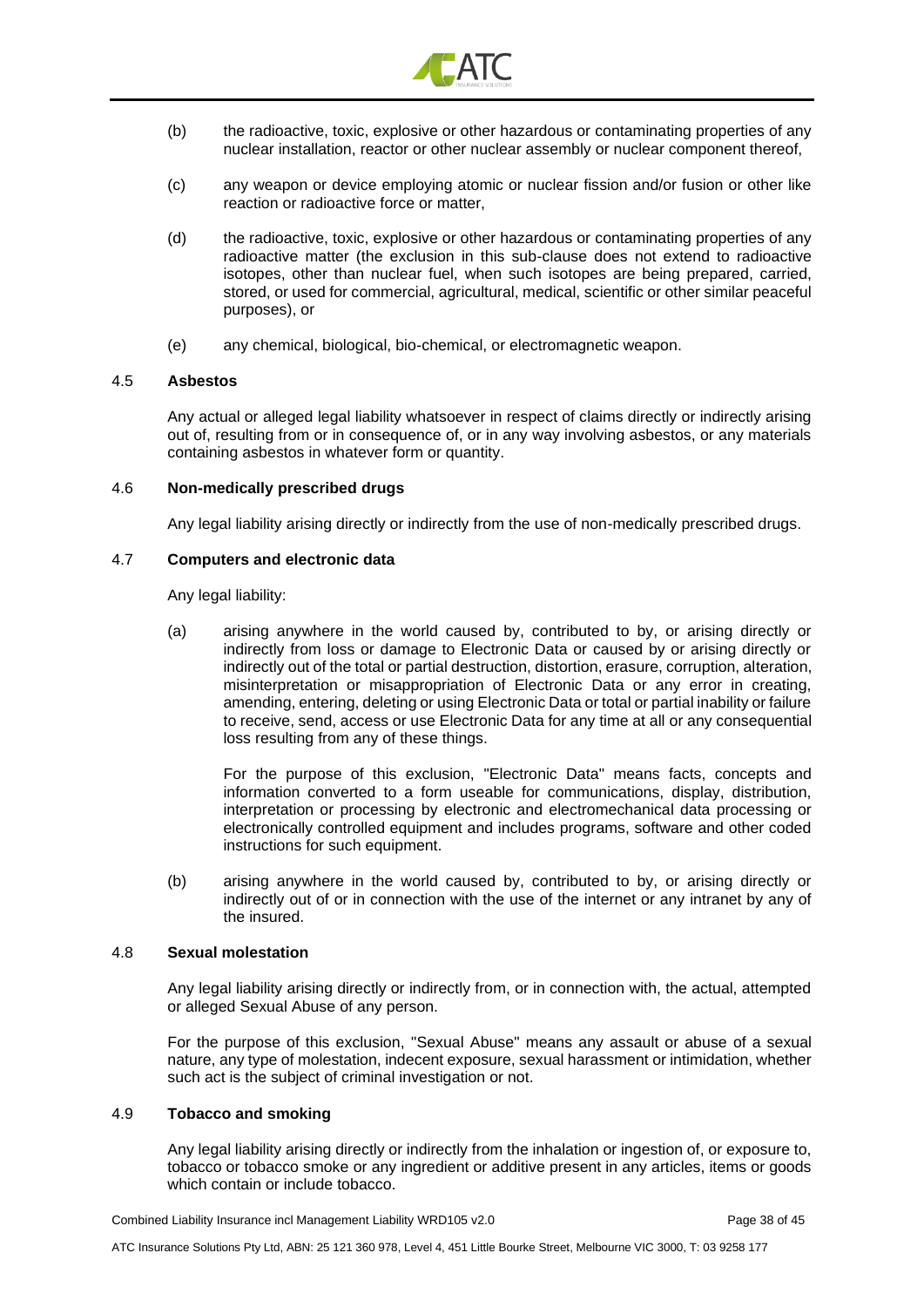

#### 4.10 **Child care**

Any legal liability arising directly or indirectly from the operation of a child minding facility, fee paying or otherwise, unless declared to and agreed by Us.

#### 4.11 **Demolition, excavation and building works**

Any legal liability arising directly or indirectly out of, or in connection with:

- (a) demolition of property exceeding ten metres from ground level,
- (b) pile driving tunnelling or quarrying,
- (c) excavations below three metres in depth, or
- (d) the erection striking or alteration of scaffolding equipment for any purpose.
- (e) the erection, demolition, alteration of and/or addition to any buildings or structure by or on behalf of the Insured where the total cost of such works exceeds \$100,000.

#### 4.12 **Underground cables**

Any legal liability for Damage to cables pipes or other services located underground unless the Insured has:

- (a) taken or caused to be taken all reasonable measures to identify the location of such cables pipes and services before any work is commenced which may involve a risk of damage thereto (reasonable measures include contacting the appropriate authorities where it is possible cables pipes or services are under the site),
- (b) retained a written record of the measures which were taken to locate such cables pipes or other services, or
- (c) conveyed the location of such cables pipes and services to Employees or others who are carrying out such work on behalf of the Insured.

#### 4.13 **Participant to participant**

Any legal liability for Injury to any person arising directly or indirectly out of the actual participation by that person in the Business Activities (including practice, trials, training and competition) provided such Injury is caused by another person who is also participating in the same Business Activities, unless declared to Us and agreed by Us in writing.

#### 4.14 **Fees and debts**

Any Claim arising from any liability to refund the Insured's professional fees or charges, or to pay trading debts.

#### 4.15 **Solarium use**

Any legal liability directly or indirectly arising from:

- (a) the use of any equipment that can be used for the purpose of artificial sun tanning, or
- (b) the presence of such equipment on Your premises.

#### 4.16 **Pollution (Applicable to Part 1 and Part 3 only)**

Any Claim arising directly or indirectly out of the actual or alleged discharge, dispersal, seepage, release or escape (whether intentional or accidental) of any pollutants into the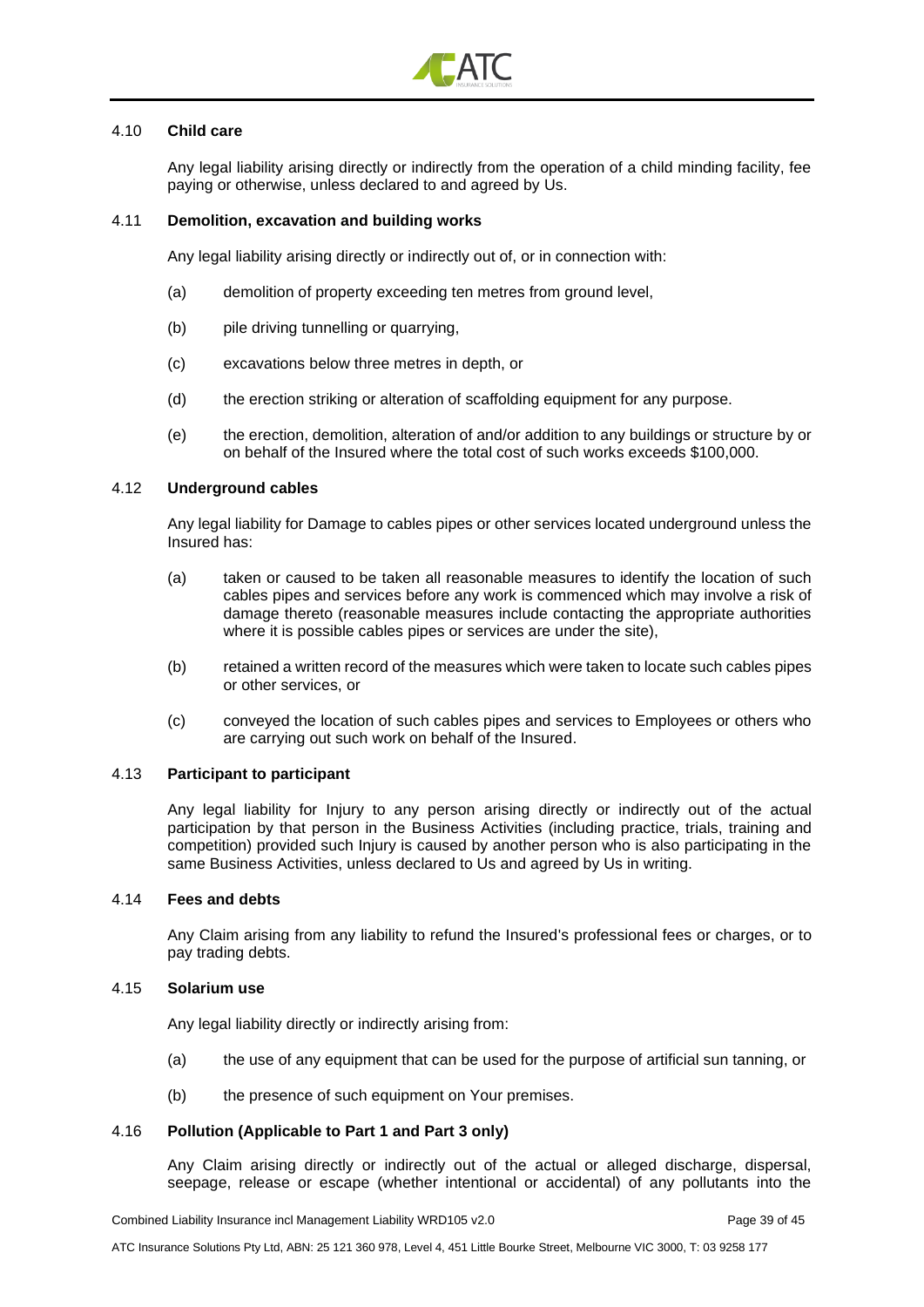

atmosphere, into or upon any land or into any body of water (including a waterway or water course), or arising from or in connection with any enforcement action by any public official or agency, or any direction or costs to test for, monitor, remove, clean, contain, treat, detoxify or neutralise any pollutants.

For the purpose of this exclusion, "pollutants" means any solid, liquid, gaseous or thermal irritant or contaminant, including but not limited to smoke, vapours, soot, fumes, acids, alkalis, chemicals and waste ("waste" includes material to be recycled, reconditioned).

#### 4.17 **Malicious Damage**

Any Claim caused by the Insured or others for whom the Insured is responsible.

#### 4.18 **Claims outside of the Commonwealth of Australia and New Zealand**

Any claim brought against the Insured in any country or jurisdiction outside of the Commonwealth of Australia and New Zealand, unless specifically agreed otherwise.

#### 4.19 **Pure Financial Loss**

Any claim where no Injury or Damage has occurred.

#### 4.20 **Cyber**

Any loss damage liability or expense directly or indirectly caused by or contributed to by or arising from the use or operation, as a means for inflicting harm, of any computer, computer system, computer software programme, malicious code, computer virus or process or any other electronic system.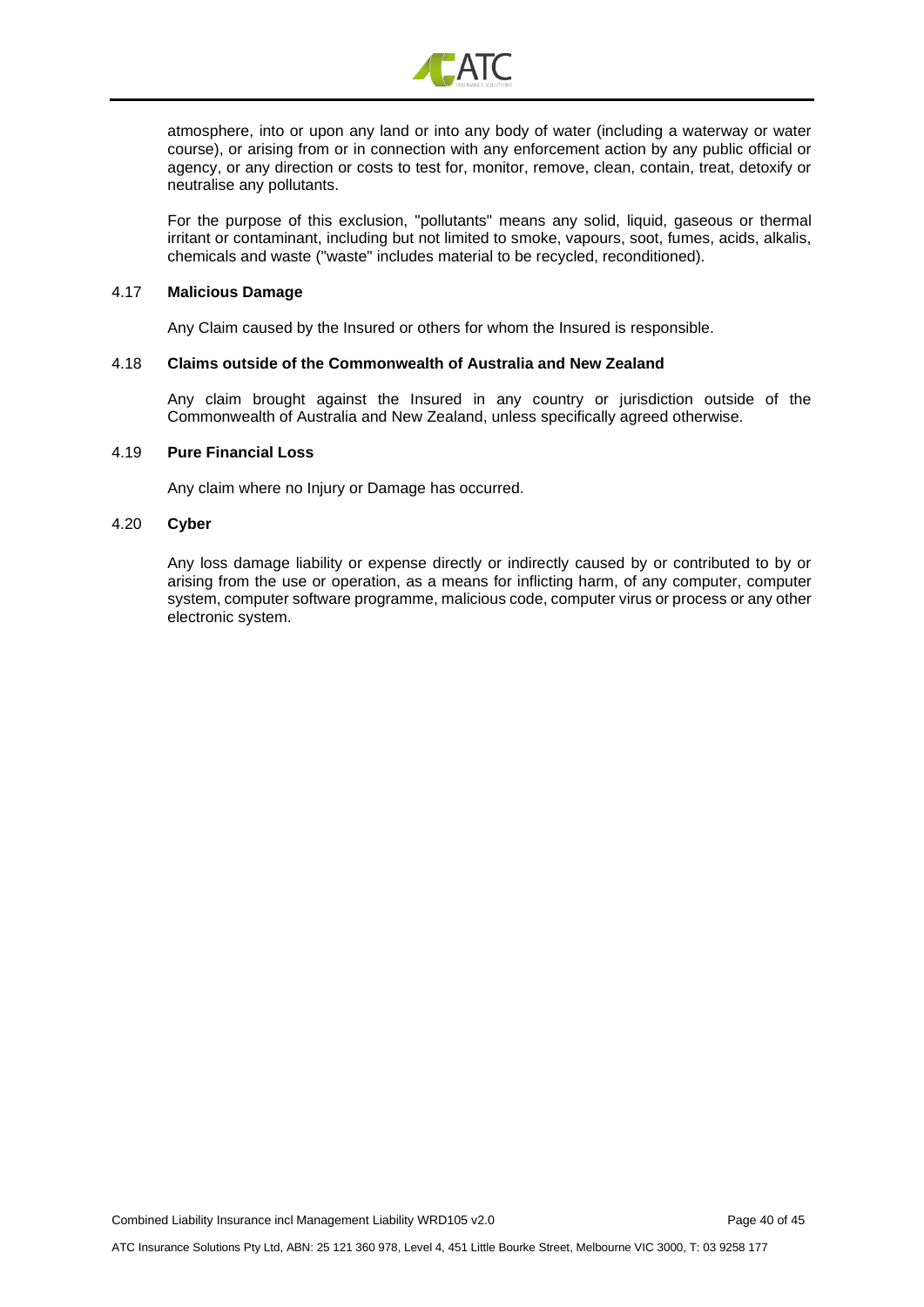

# **Part 5 - General Conditions**

<span id="page-40-0"></span>The following conditions apply to all Policies unless stated otherwise:

#### 5.1 **Payment of premium**

Our liability to indemnify the Insured is conditional upon the Insured having paid the premium.

#### 5.2 **Reasonable care (Applicable to Part 2 only)**

The Insured must:

- (a) take all reasonable precautions to prevent Injury and/or Damage and/or Advertising Injury occurring and to prevent the manufacture, sale or supply of defective Products;
- (b) ensure that only competent employees use, operate, maintain and service plant and equipment;
- (c) maintain all premises, fittings, plant and equipment in sound condition; and
- (d) at its own expense, act immediately to trace, recall or modify all Products that it knows or has reason to suspect are defective or deficient.

#### 5.3 **Alteration to risk**

The Insured must notify Us as soon as practicably possible of any change to the nature of the Business Activities of the Insured or any act of insolvency or bankruptcy of the Insured, including an inability to pay debts as and when they fall due.

If the Insured fails to notify us, We will not be obliged to indemnify the Insured for any claim made under this policy.

#### 5.4 **One contract**

The Policy and the Schedule shall be read together as one contract of insurance and any word or expression to which a specific meaning applies in any part of this Policy or the Schedule shall have the same meaning wherever it may appear.

#### 5.5 **Other insurance**

If the Insured seeks indemnity under any Policy in respect of a liability that is or may be covered in whole or in part by any other insurance, then the Insured must advise Us of the full details of such other insurance when making a claim with Us.

Subject to the *Insurance Contracts Act 1984*, We reserve the right to seek contribution from other insurer(s).

## 5.6 **Insurance arranged by Principal**

If the Insured enters into an agreement with any other party (who for the purpose of this clause is called the "Principal") pursuant to which the Principal has agreed to provide a policy of insurance which is intended to indemnify the Insured for any loss or liability arising out of the performance of the said agreement, then We will (subject to the terms and conditions of this Policy) only indemnify the Insured for loss or liability not covered by the policy of insurance provided by the Principal.

#### 5.7 **Premium adjustment**

If We have calculated the premium based on statements and estimates supplied by the Insured, within a reasonable time after the expiry of the Period of Insurance the Insured shall provide

Combined Liability Insurance incl Management Liability WRD105 v2.0 Page 41 of 45

ATC Insurance Solutions Pty Ltd, ABN: 25 121 360 978, Level 4, 451 Little Bourke Street, Melbourne VIC 3000, T: 03 9258 177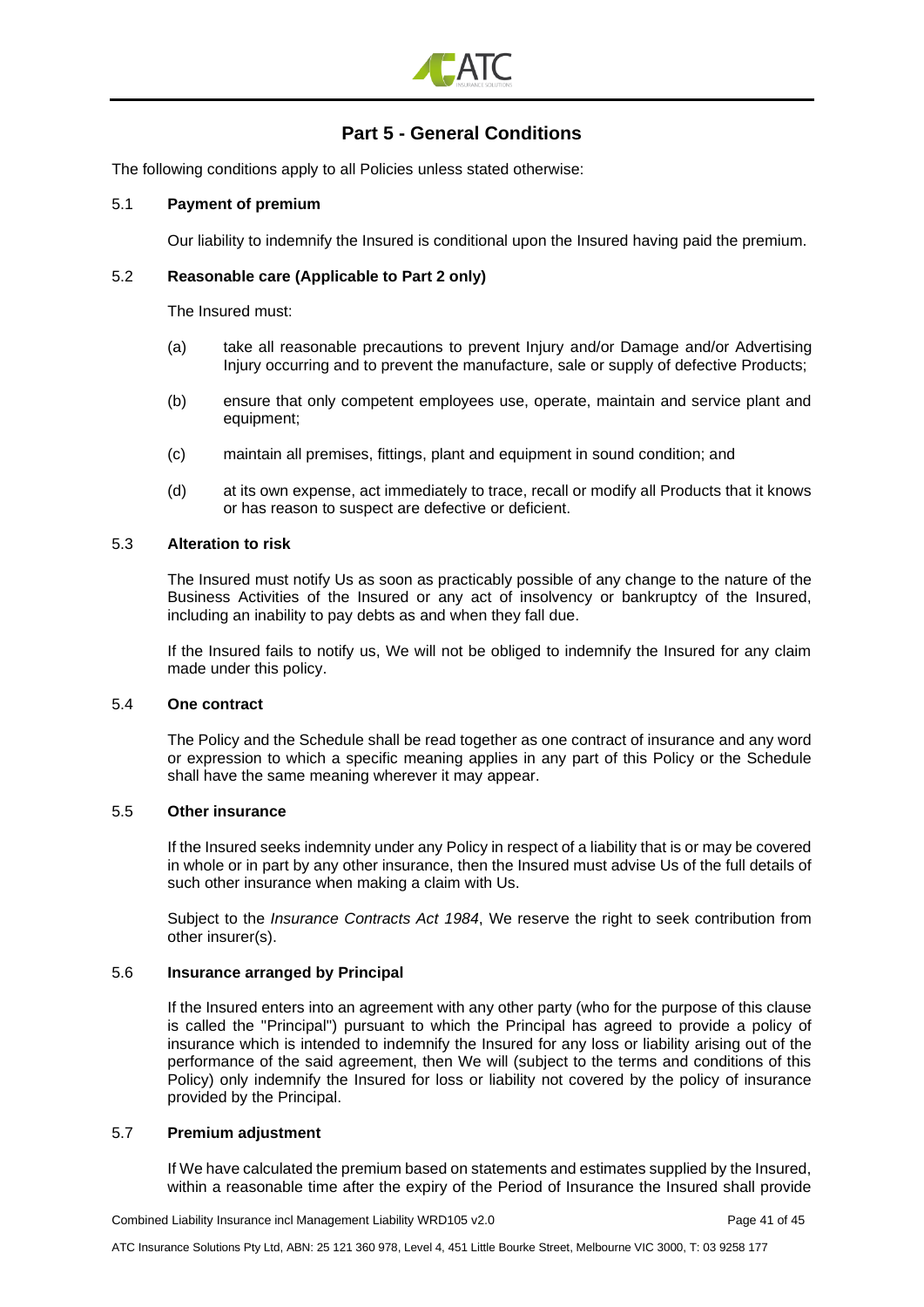

Us with such information as We may require for that period and the premium will be adjusted by Us and the difference paid by the Insured or allowed by Us (as the case may be), subject to any minimum premium.

The Insured shall keep records of the information requested by Us and upon reasonable notice allow Us or our nominee to inspect and make copies of those records.

#### 5.8 **Jurisdiction**

This Policy shall be interpreted in accordance with the laws of Victoria, Australia and the Victorian courts, tribunals or the Insurance List of the Federal Court of Australia (Melbourne Registry) shall have exclusive jurisdiction to hear any disputes arising under this policy or relating to the application of this policy.

#### 5.9 **Cancellation and Cooling-off Provisions**

#### **(a) Cancellation by the Insured during Cooling-Off Period:**

The Insured have the right to cancel the Policy by notifying Us in writing within fourteen (14) days of the date the Policy was issued to the Insured (Cooling-Off Period). The Insured is entitled, during the Cooling-Off Period, to a complete refund of the amount the Insured has paid for the Policy. If the Insured choose to cancel the policy during the Cooling-Off Period, We will treat the policy as never having existed.

The Insured is not entitled to a refund if, during the Cooling-Off Period, the Policy has already expired or if the Insured has made a claim under the Policy.

#### **(b) Cancellation by the Insured after Cooling-Off Period***:*

The Policy may be cancelled by the Insured at any time by giving notice in writing to Us. Such cancellation will be effective from the date upon which We physically receive Your notice. Upon receipt of such notice the Insured will be entitled to a pro rata refund of premium for that portion of the Policy not utilised, less 10% of the premium amount, any administration fees and any Government taxes or duties we are unable to recover;

#### **(c) Cancellation by Us:**

The Policy may be cancelled by Us in accordance with the provisions of the Insurance Contracts Act 1984. The Insured will be entitled to a pro rata refund of premium for that portion of the Policy not utilised less any administrative fees and any Government taxes or duties we are unable to recover.

Subject at all times to Us retaining any minimum Policy premium amount in force at the time of cancellation.

In the event that the Insured has made a claim or notification under the Policy, the Insured will not be entitled to a pro-rata refund for any unused portion of the premium.

Should the policy be issued on a seasonal basis, this will be considered when calculating a prorata refund of premium.

#### 5.10 **Assignment**

The Insured must not assign the Policy or any rights under the Policy without first obtaining Our consent in writing by endorsement to the Policy.

#### 5.11 **Goods and Services Tax (GST)**

Where the Insured makes any payment relevant to a Claim covered under this Policy that includes GST, or where the Insured would pay such an amount, We will indemnify the Insured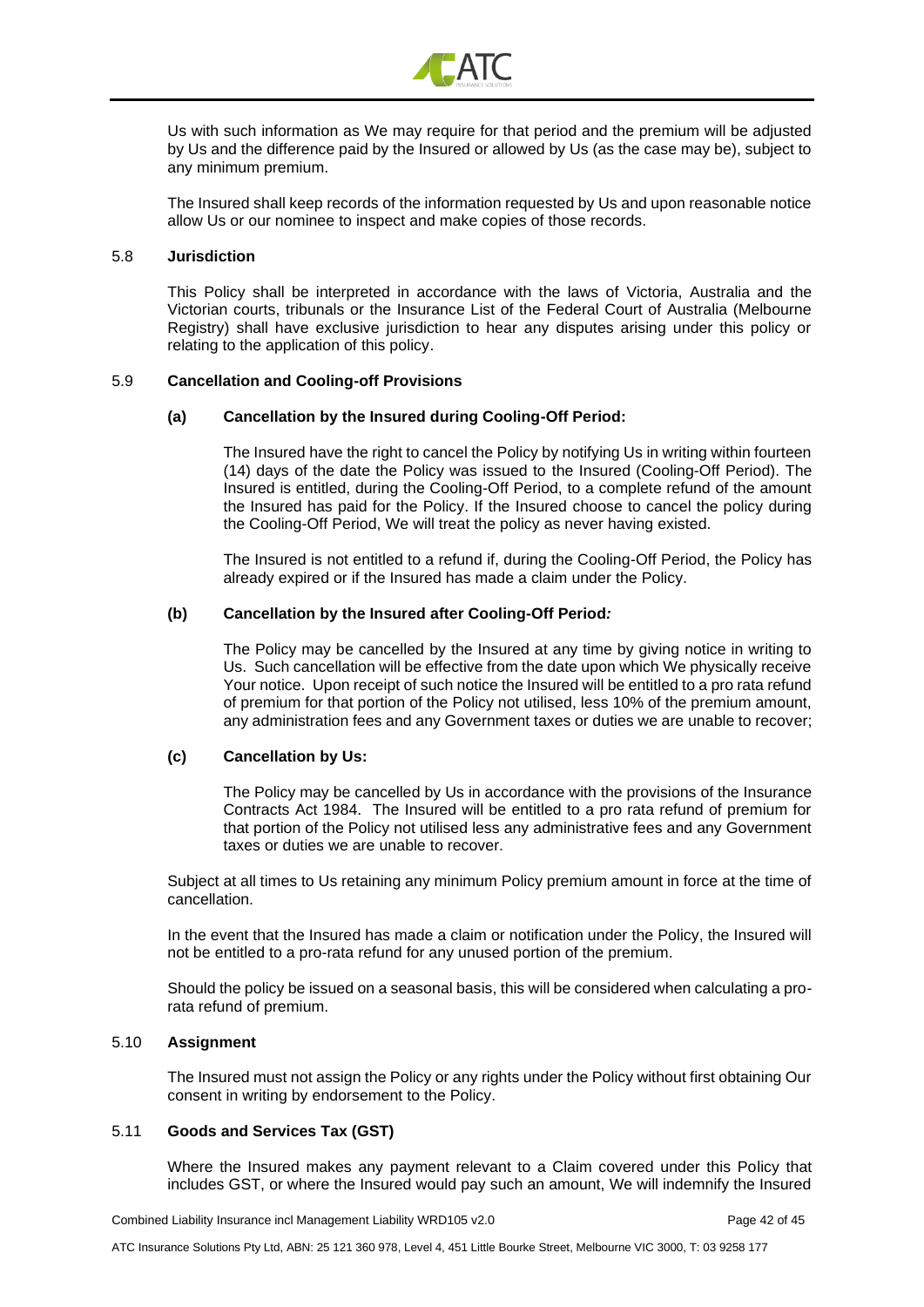

for that GST less any input tax credit the Insured is or would be able to claim for it (the " GST amount ").

We will pay the GST amount in addition to the Limit of Indemnity shown in the Schedule. If the Limit of Indemnity is not sufficient to cover the amount of the Claim, We will only pay the GST amount that relates to Our payment under the Policy.

We will reduce the GST amount by the amount of any input tax credit that the Insured is or would be entitled to.

We will not indemnify the Insured for any GST liability that arises due to the Insured's failure to notify us of the Insured's entitlement or correct entitlement to an input tax credit on the premium.

#### 5.12 **Allocation (Applicable to Part 3 only)**

If a Claim is made against an Insured that is only partly covered by the Policy and We are only required to pay for part of the Loss on behalf of the Insured then We and the Insured agree to use our best endeavours to attempt to fairly and properly allocate any payments (including Defence Costs) between the insured and uninsured portions of the Claim.

If We and the Insured fail to agree on an allocation of Loss, We may, at the Insured's request, refer the matter to an independent and expert arbitrator, being a Senior Counsel mutually agreed upon, who may determine a fair and proper allocation of Loss based on the relative legal and financial exposures attributable to the insured and uninsured portions of the Claim.

#### 5.13 **Confidentiality (Applicable to Part 3 only)**

The Insured (or any person or entity acting on the Insured's behalf or at the Insured's direction) must not disclose or reveal to any third party the existence of this Policy, the nature of the cover provided, the Limit of Indemnity, or the amount of premium paid or stated in the Schedule.

The Insured may only disclose this information if required to by law or if We have given Our prior written consent.

#### 5.14 **Changes in the risk (Applicable to Part 3 only)**

- 5.14.1 If during the Period of Insurance:
	- (a) the Insured Entity consolidates with, merges into or sells all (or substantially all) of its assets to another person or entity (including a group of persons and/or entities acting in concert), or
	- (b) any other person or entity (including a group of persons and/or entities) becomes entitled to exercise more than 50% of the voting rights at general meetings of the Insured Entity (or otherwise control the appointment of directors who are able to exercise a majority of votes at board meetings of the Insured Entity)

the Insured must notify Us in writing within 30 days of either of the events described in sub-paragraphs (a) and (b) taking effect.

The cover provided by the Policy will only apply to Wrongful Acts, Employment Wrongful Acts or Trustee Wrongful Acts committed prior to the date that the events described in sub-paragraphs (a) and (b) take effect.

5.14.2 If during the Period of Insurance the Insured Entity determines to offer its Securities in any jurisdiction, regardless of whether its Securities are currently traded (either publicly or by private sale), the Insured Entity shall advise Us immediately, or as soon as practicable, after the offer becomes public knowledge so that We can evaluate the increased risk of the Insured.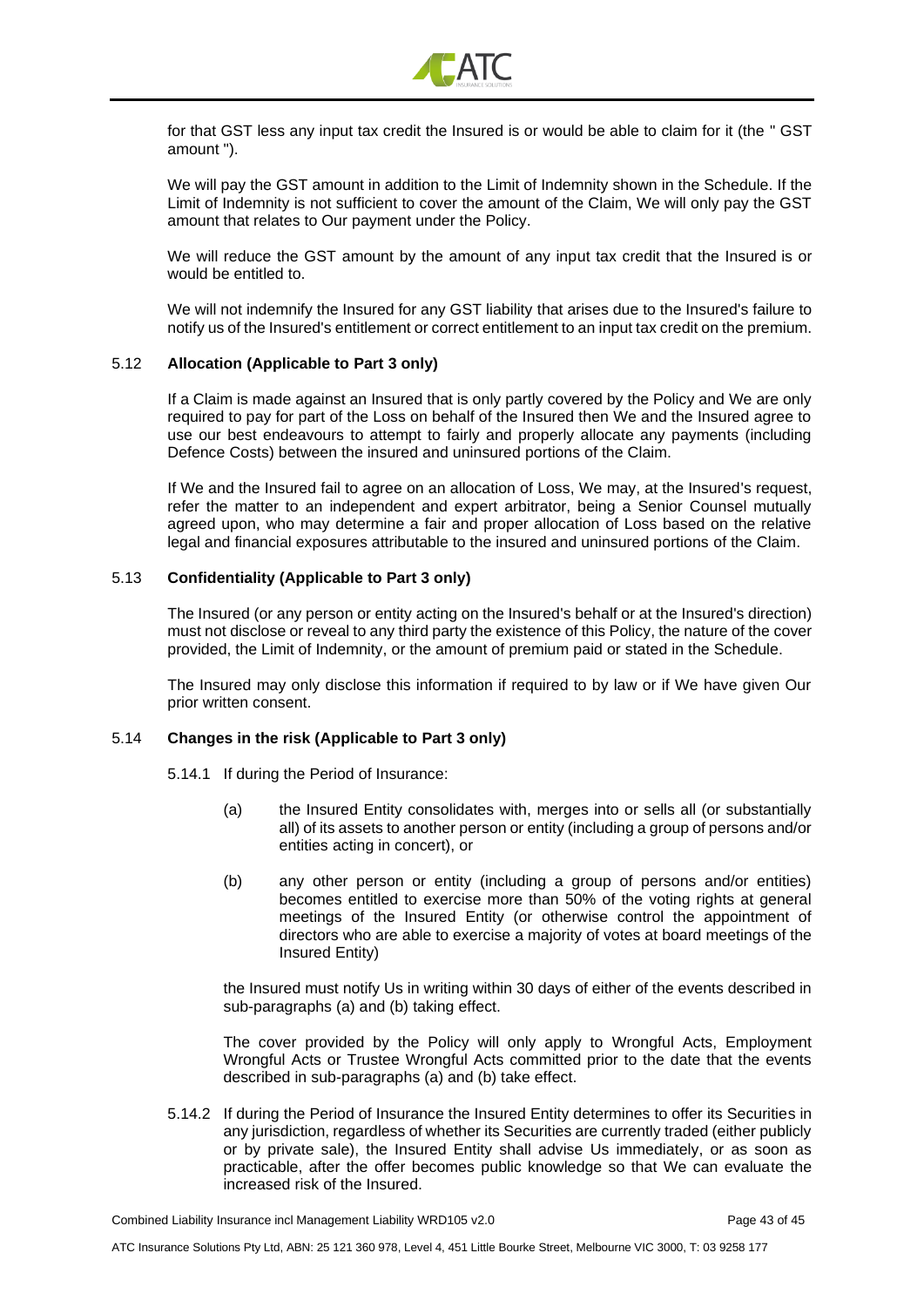

In these circumstances, We reserve the right, and will be entitled, to amend the terms and conditions of the Policy and to charge a reasonable further premium.

#### 5.15 **Severability**

In the event that any part of this Policy is found to be invalid or unenforceable, the remainder of the Policy shall remain in force.

#### 5.16 **Service of suit**

We agree that:

In the event of a dispute arising under this Insurance, We will at the request of the Insured submit to the jurisdiction of any competent Court in the Commonwealth of Australia. Such dispute shall be determined in accordance with the law and practice applicable in such Court.

Any summons notice or process to be served upon Us may be served upon:

Lloyd's Underwriters' General Representative in Australia Level 9, 1 O'Connell Street Sydney NSW 2000 AUSTRALIA

who has authority to accept service and to enter an appearance on Our behalf, and who is directed at the request of the Insured to give a written undertaking to the Insured that he will enter an appearance on Our behalf.

If a suit is instituted against one of the Underwriters, all Underwriters hereon will abide by the final decision of such Court or any Appellate Court.

#### 5.17 **Several Liability Notice – LSW 1001**

The subscribing (re)insurers' obligations under contracts of (re)insurance to which they subscribe are several and not joint and are limited solely to the extent of their individual subscriptions. The subscribing (re)insurers are not responsible for the subscription of any cosubscribing (re)insurer who for any reason does not satisfy all or part of its obligations.

#### 5.18 **Sanction Limitation and Exclusion Clause**

No (re)insurer shall be deemed to provide cover and no (re)insurer shall be liable to pay any claim or provide any benefit hereunder to the extent that the provision of such cover, payment of such claim or provision of such benefit would expose that (re)insurer to any sanction, prohibition or restriction under United Nations resolutions or the trade or economic sanctions, laws or regulations of the European Union, United Kingdom or United States of America.